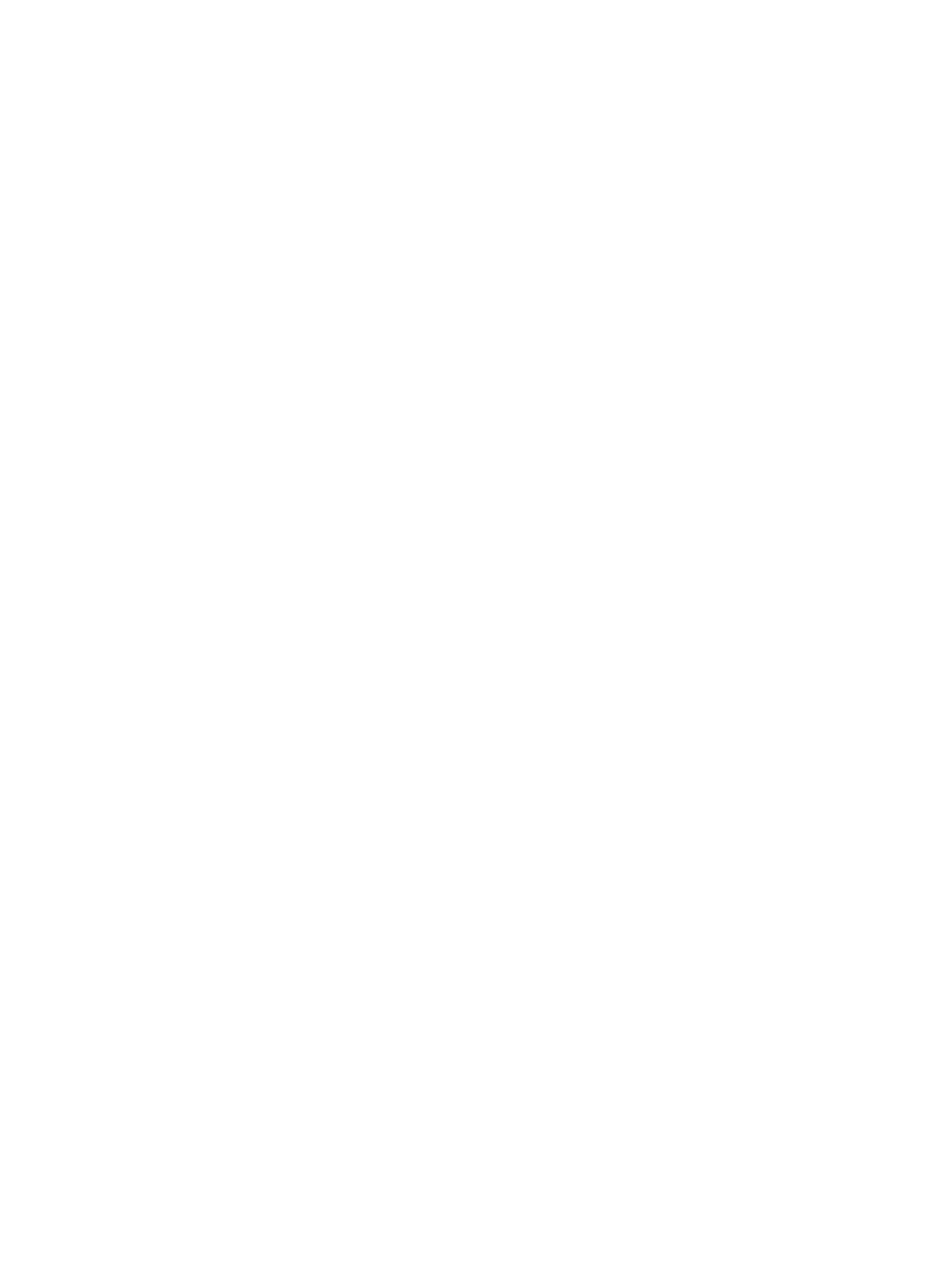**16TH WORLD TRADE UNION CONGRESS Athens, 6-10 April 2011** 

## **ATHENS PACT DIRECTIONS – PROPOSALS – RESOLUTIONS**

**Workers Rise Up! Against capitalist barbarism, For social justice For a world without exploitation**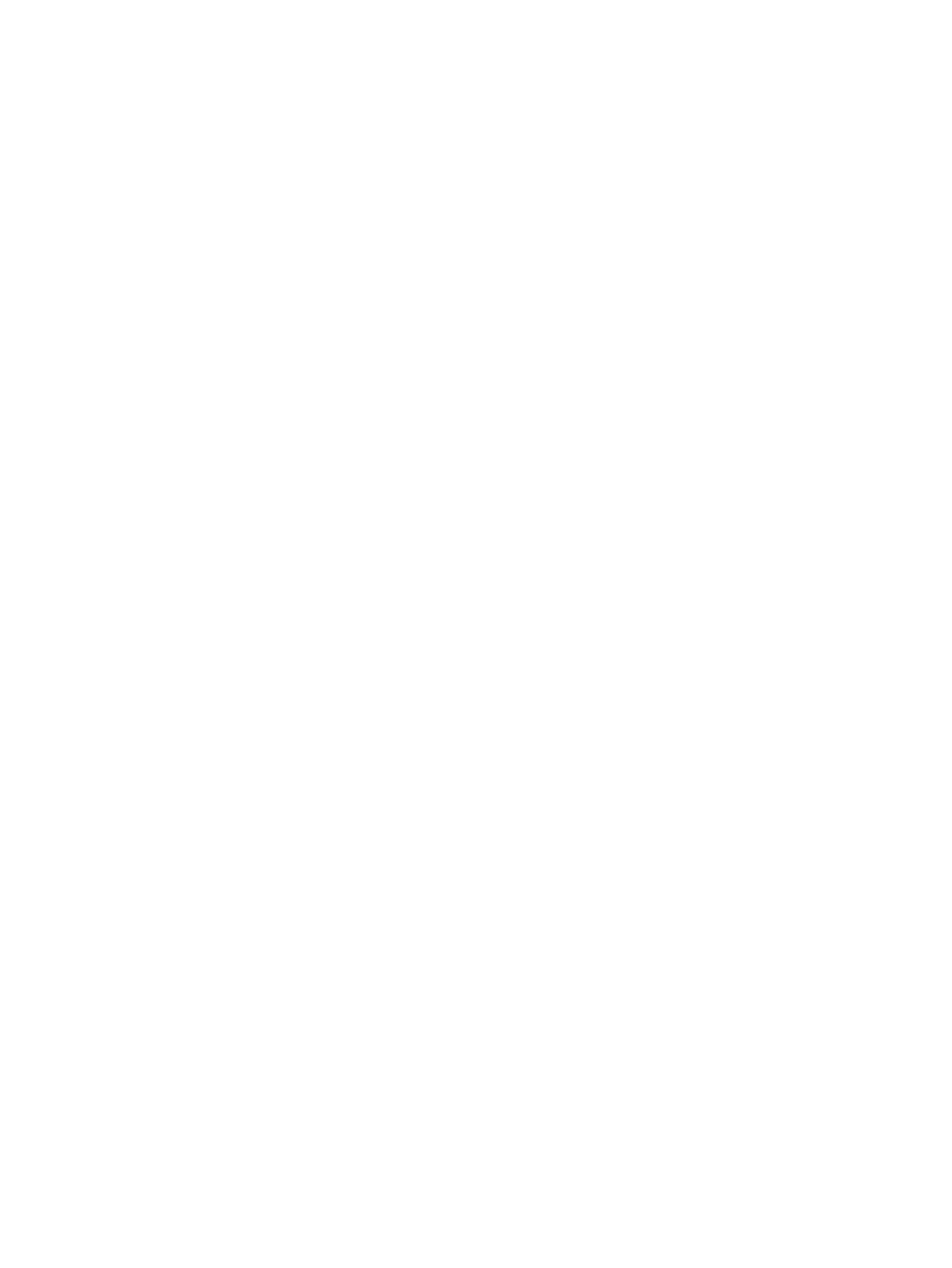### **INTRODUCTION**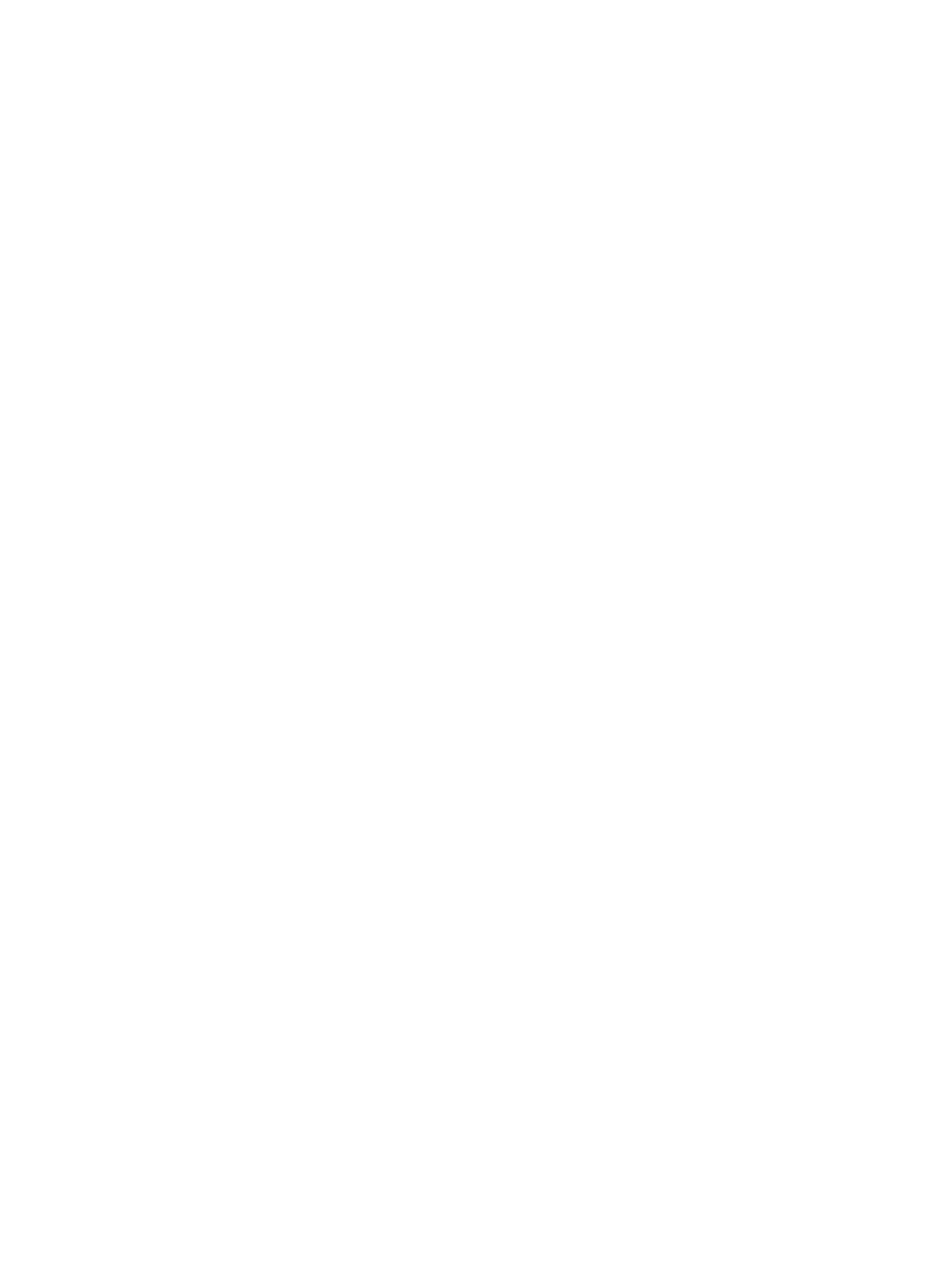Dear comrades and friends,

Dear sisters and brothers,

The 16<sup>th</sup> World Trade Union Congress is being held at a crucial period. Millions of our members and friends in all countries of the world expect from us, from their delegates and observers who participate in this Congress, the decisions which will open new roads, new horizons and new prospects for the global working class. We don't have many options. We have to trace new paths and move on. To move faster, more

decisively ahead!

The responsibilities of each and every one of us here are immensely important. We must analyze the situation, draw up the right conclusions, look at the strengths and weaknesses and outline the main directions for the international class oriented trade union movement. All of us, the delegates and observers who are here, do have lot of experience, knowledge and determination to achieve our mission. The most militant, most consistent, most honest and most internationalist cadres of the World Trade Union movement are gathered here, in this Congress.

Fighters who have dedicated their entire lives to the struggle against capitalism, fighters who have lost their jobs, who have been unjustly fired, who have been imprisoned because of their just struggles, who have been exiled from their countries, including those fighters who now are martyrs for having fought for the interests of their toiling peoples are here.

Many of our comrades and fellow fighters from Colombia, the Philippines, Hondura and Palestine are missing here today, because they lost their lives in class struggle, because they were murdered by anti-worker policies. We are proud of all our comrades who lost their lives and we declare a commitment to continue our struggle, with even greater impetuosity, for democratic and trade union freedoms, for the right of every people to fight and decide our present and future.

#### Comrades and Friends,

Delegates, observers and all those invited to attend this Congress,

It is now 65 years since the establishment of the WFTU on October 3, 1945 in Paris. Its foundation was identified with the end of the Second World War. It was identified with the defeat of fascism and the need to organize and gain organizational and political entity of the global trade union movement. The course of these 65 years had been very rich and full of class oriented actions, and internationalism, and of workers solidarity. The WFTU has always been the organization playing a leading role against the imperialists and their dirty attacks against the peoples of the world. From Vietnam, Cuba, Korea, Franco's Spain, Salazar's Portugal, Greece, of the heroic civil war facing Guatemala, Angola, Grenada and Chile, South Africa, Congo, Mozambique, Ethiopia, Egypt, the Syrian Golan, Lebanon, Iraq, India, Indonesia, East Timor and Western Sahara, amongst others.

There is no corner of the world where the WFTU has not been present, standing always on the side of the weak, always on the side of the people, always with the working class, in the struggles against capitalist exploitation.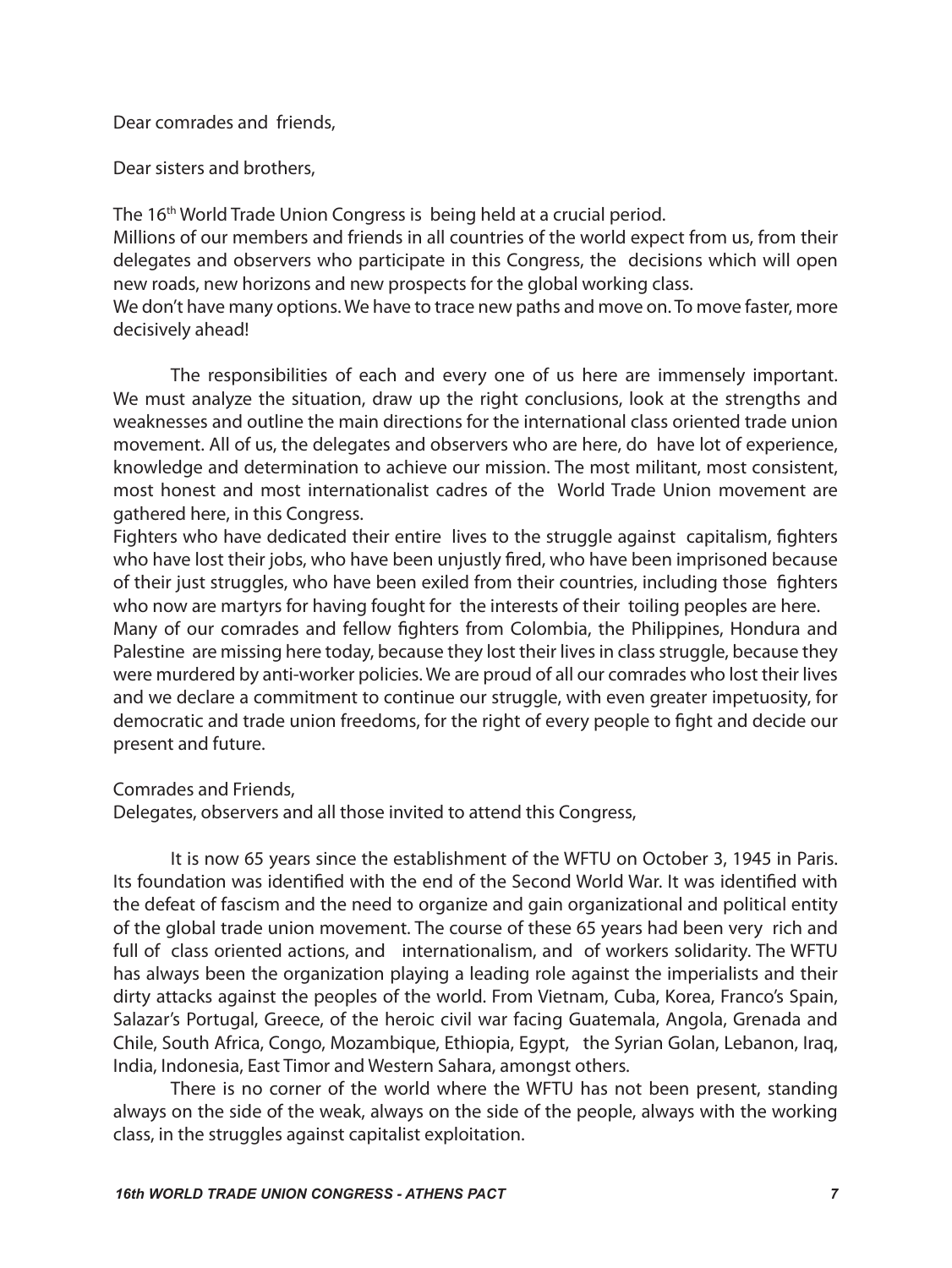Throughout the 65 years of its rich history, our trade union organizations have big and significant successes in the sphere of International movements and their demands having been aimed at many governments, world over.

Today we are proud of the history of WFTU. We are proud of the history of the international class oriented trade union movement. We rejoice the achievements of these 65 years. While we recognize the achievements, also learn from the mistakes, from the weaknesses, the deficiencies which were due to objective and subjective conditions that prevailed. While judging the mistakes and failures of WFTU's history in the last 65 years, we were not distracted by the circumstances of each era, the ideological and political conditions of each period. We need to remember that there were difficulties of communication, technical and logistical support, consequently there were "light years" which added to the difficulties of collectivity, coordination and sharing of information.

At this point, let me congratulate some comrades who have written books and pamphlets on the history of these 65 years. All books are useful and must help the militant, revolutionary trade union movement in order to promote its policies and objectives. All these historical books, of course reveal the objectives and goals of the ruling classes who ventured to the rewriting of history, to reverse the historic truths, and producing of unfounded 'facts' for filling the heads of young people with lies and fabricated stories.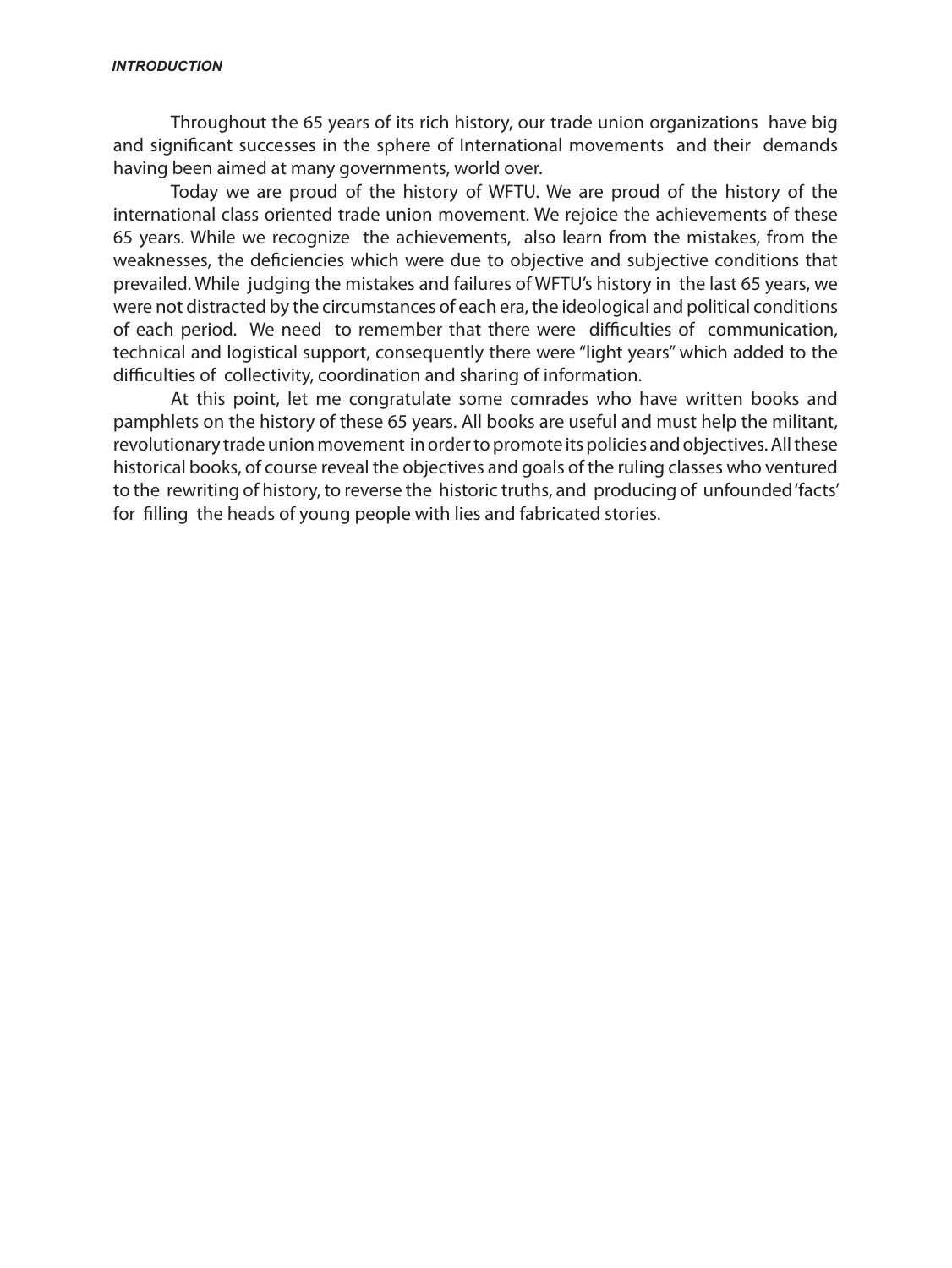# **CHAPTER A**

### **INTERNATIONAL ECONOMIC CRISIS**

#### **Its consequences for workers and people**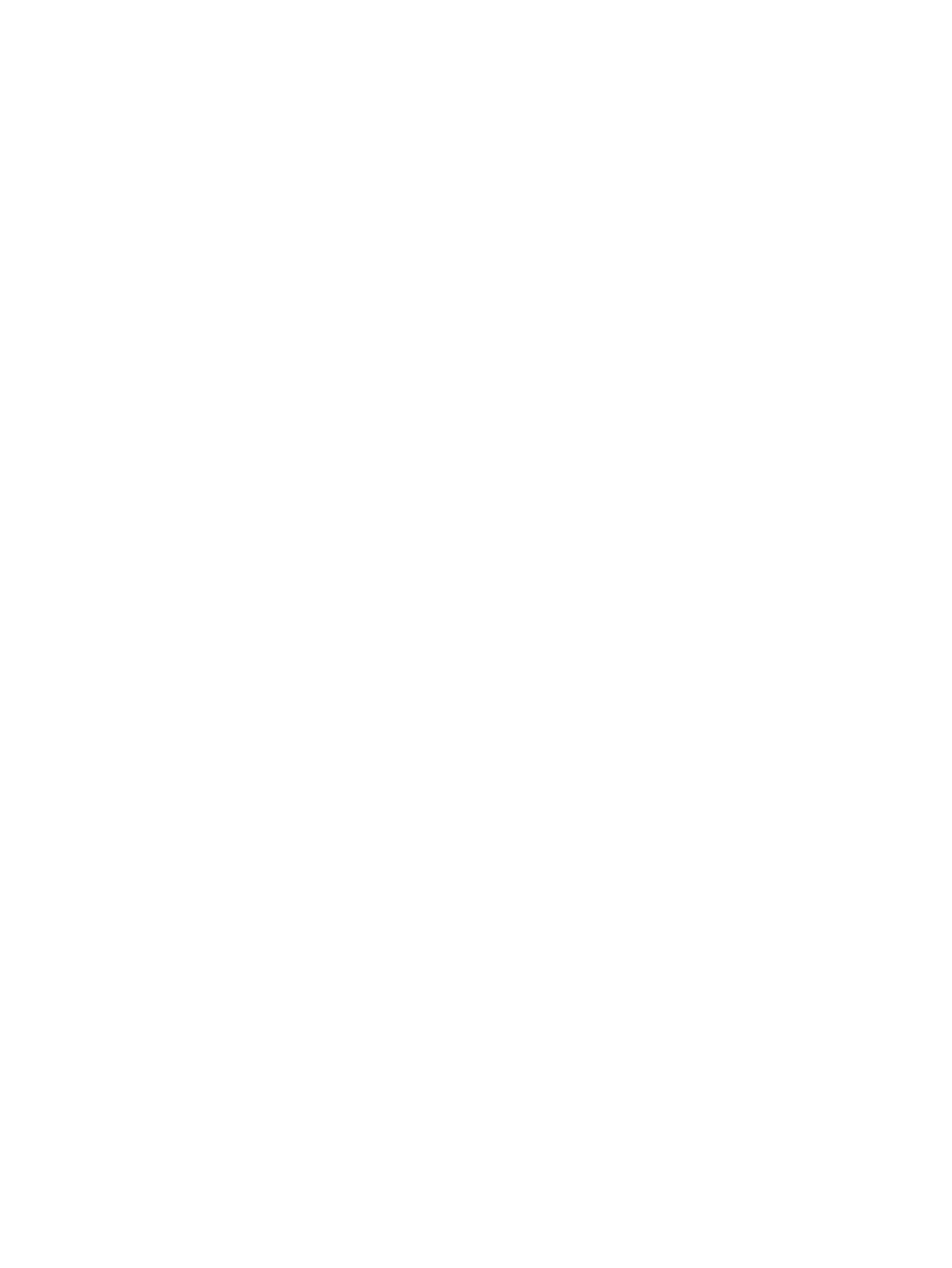The 16<sup>th</sup> Congress of the World Federation of Trade Unions is taking place at a time when the global capitalist system is in the middle of a deep and multifaceted economic crisis of the system itself.

Everywhere around us we see markets clogged from goods and wealth beyond imagination concentrated in the pockets of few, we see destruction of wealth-producing forces and depreciation of the main producing force which is the working class. We see rapidly rising unemployment, declining of GDP and world trade and of course an ever-growing poverty and misery for billions of people on the planet, both in developed capitalist countries, as well as (even more) in the so-called developing economies, though the enormous potential of science and technology which could provide a general popular prosperity. And any honest and conscientious worker, every union functionary who respects himself and his colleagues he represents cannot in such circumstances evade or fail to adopt the conclusions of the great thinker of the working class, Karl Marx, that evidently proved that the "capitalist mode of production is not eternal and that historically has been exceeded."

Marx revealed through his work that "the economic crisis exposes the basic contradiction of capitalism - the contradiction between the social character of production and the capitalist form of ownership of means of production and the appropriation of its results. In crises the whole mechanism of the capitalist mode of production kneels under the pressure of the productive forces which capitalism itself has created." As aptly stated by Engels, "the productive forces rebel against the relations of production which they've surpassed, they left behind (...). Means of production means of maintenance, available workers, that is to say all factors of production and social wealth are super abounding".

**Our organization, WFTU, timely discussed the international financial crisis at the World Trade Union Conference we organized in Lisbon in December 2008, where we analyzed to the new situation and defined our new role. At the Lisbon Conference we highlighted that in 2009 the most synchronized global recession that has taken place in the last 30 years broke out. The decline in output reached -5% in strong imperialist countries such as Germany, Japan, Britain and earlier in 2008 the U.S. (-2.5%). The world economy experienced a decline estimated between -0.6% and -1.2%. The GDP of the EU was decreased by 4.6% in the first 9 months of year 2009.** 

Despite the notes of optimism which the representatives of the capitalist system skillfully convey whenever there is a "minimum" positive sample in one or another economy, and although their estimates for positive growth in world GDP in 2010, the economic crisis of capitalism continues its destructive course. The common component of the estimation of imperialist centers and agencies is their anxiety for the weak recovery path in the Euro zone and the U.S.

In all reports it is indicated that the "fragile" recovery, mainly in the U.S. and much less in the Euro zone, is only a temporary result of a major state support towards capitalist enterprises, a support that cannot go smoothly for a long time. These anxieties of the ruling classes explain also the differences within itself about the nature of the economic policy to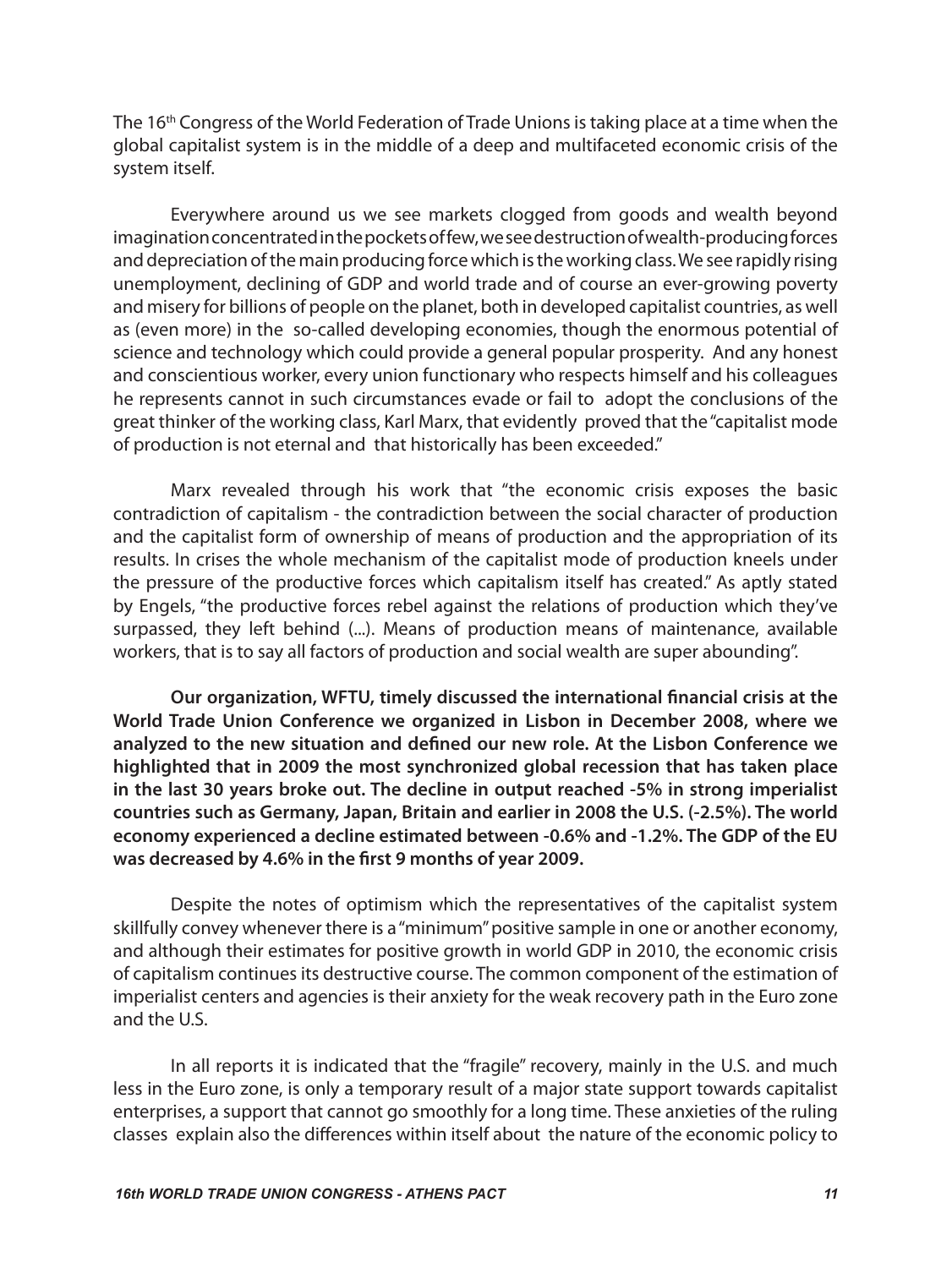be followed (restrictive or expansionary policy). From the standpoint of the working classes interests, any such differences are the two sides of the same coin. No "managing" policy taking place on the territory of capitalism can remove the inherent contradictions of the system or can bring concessions and victories as before when the conditions were different.

The data for the depth of the current crisis of capitalism are absolutely indicative: The U.S. trade deficit this year is foreseen to be \$ 150 billion, higher than last year and is expected to reach \$ 1.6 trillion - the highest since the end of World War II - or 11% of U.S. GDP. The total debt is around U.S. \$ 12 trillion or 98% of the GDP! The number of problematic banks in the U.S. continues to grow and at the end of the year 2009, 702 banks were considered to be in a problematic situation. It is estimated that 581 small (for the U.S. measures) banks are at risk of collapse by 2011. Governments worldwide will have to provide \$6 trillion this year to finance packages of "salvation" for problematic firms and their deficits. Economies such as of Germany, which were considered the "engines" of European capitalist development, are facing the specter of a sharp increase in government debt (from 60% of GDP in 2002 to 77% in 2010).

A series of smaller capitalist economies (Greece, Lithuania, Estonia, Hungary, Bulgaria, Portugal, Ireland etc.) show rates of public external debt which is close to or exceeds much more the 100% of their GDP. The public debt of Japan reaches 10 trillion \$ or in other words 2 times the GDP of this huge imperialist power!

**All problems are presented as "national problems", thus hiding the class nature of the crisis. They hide which social classes bare the real burdens of the crisis.** Despite the systematic efforts of the ruling class to show the economic crisis as a "national" problem and as something that requires a "joint effort by all", and the current crisis of capitalism proves once again that the capital is always trying to exit the crisis by loading its burdens on the working class and other poor popular stratas.

#### **So in a period of sharp rise in unemployment, dramatic shrinking of the real income of workers, reduction of social spending budgets, raising of the retirement age, a series of facts show the parasitism and the decay of the capitalist system.**

In Britain the income of the rich saw an increase of 30% last year. The billionaires increased from 43 to 53, with 9 of them increasing their wealth by 1 billion or more in the last 12 months.

The luxury goods market is still very thriving. For example the sales of expensive cars, watches and champagne rose sharply in 2010.

Building on the tremendous financial support packages which they got from the governments and the increased potential for acquisition of weak competitors in a crisis, the monopoly enterprises increase their profits with fast pace while at the same time numerous working households groan under the burden of the dosage of the loans. They continue their various profit making activities (games with shares, with rates, prices of real estate, etc.), which shows that these activities are not a morbid outgrowth or excess of capitalism, but a component of the very existence and functioning of the capitalist market.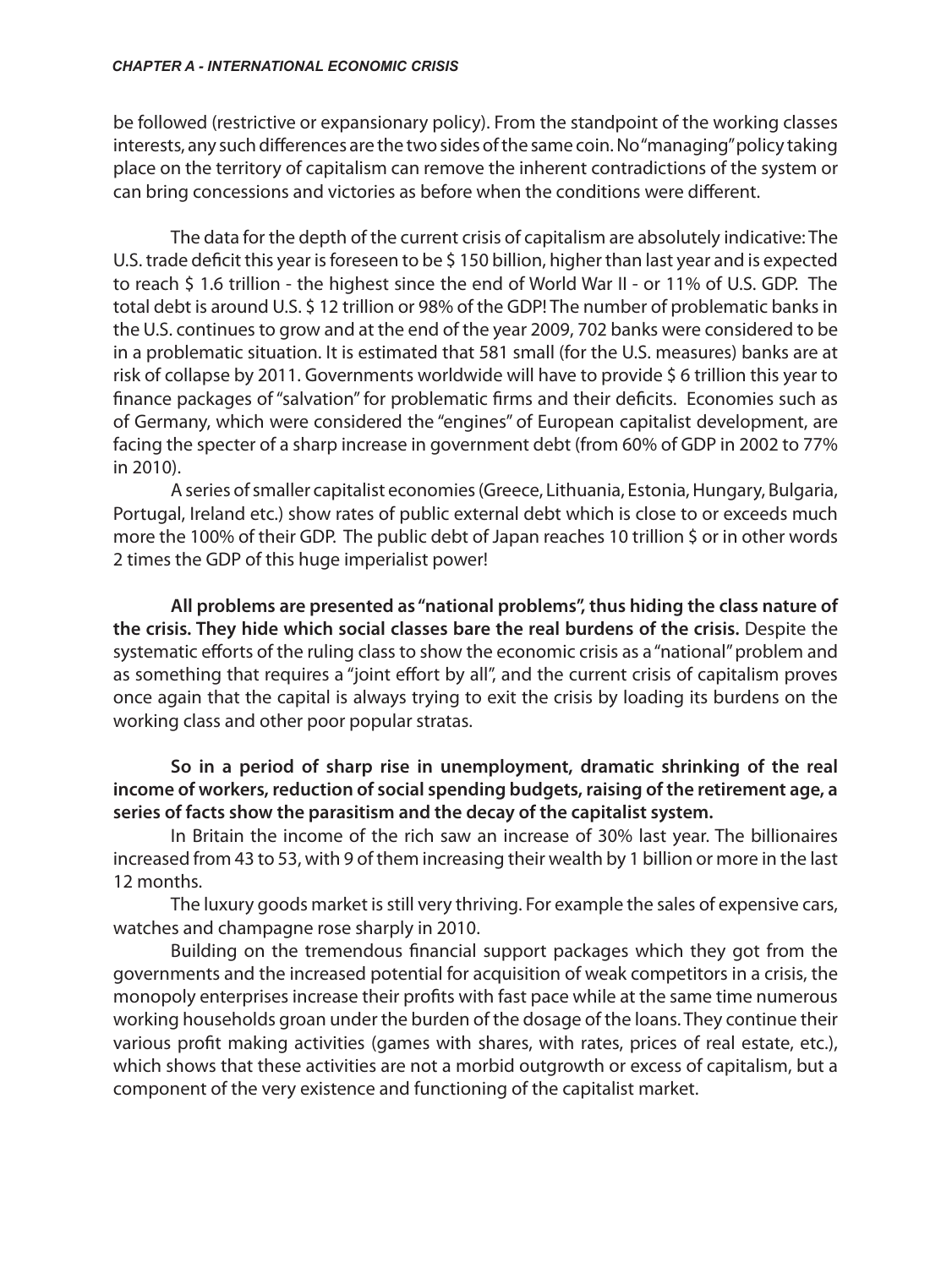#### **CONSEQUENCES FOR THE WAGE EARNERS**

At the same time the working masses across the globe are faced with a soaring rise of unemployment rates, price increases in staple foodstuffs and other essentials, with cuts in social services such as Education, Health, Welfare, with the loss of assets ( houses, etc.) because of debts to banks. Capitalism reveals its true face, not only in developing countries of the so-called "Third World", but also in the imperialist centers.

Recent developments in all continents are the big, militant, popular demonstrations of toiling masses indicate the sharpness and the depth of the problems.

In the U.S. 6.7 million jobs had been lost during the interval from the onset of the economic crisis in December 2007 until August 2009. The official unemployment rate (which of course hides those who have now lost all hopes of finding a job) is currently 9.5% - 10.2 million Americans are now receiving unemployment benefits. If we add all those working part time jobs because they cannot find full time jobs and have now stopped looking for work to the official unemployment rate, then 30 million Americans - 19% of the total workforce - are daily confronted with the specter of unemployment.

Even the vast majority of those who work fail to maintain the previous standard of living due to reduction in wages or working hours. Thus, although the average hourly pay for 80% of the workforce appears to have increased by 2.5%, in reality the weekly average earnings have increased by only 0.7% (below the level of inflation) because employers have drastically reduced the total of weekly hours.

In Europe, the official unemployment rate has reached 9.3%, with unemployment having risen at 20.7% for young workers between the ages 15-24. The unemployment rates are much higher than that of a number of countries, including Spain, Greece (12%, with prognoses for 20% at the end of 2010), Portugal, etc. In England actually there are 2.5 million officially registered unemployed, and 6.6 million part time workers.

The number of hungry people worldwide increased to more than 1 billion in 2009 according to data from the UN (FAO), as more than 100 million additional people joined the ranks of the impoverished who cannot obtain the necessary means of maintenance from the beginning of the crisis and thereafter. Hunger is not limited to the countries of the "Third World". More than 49 million people in the U.S. have no access to the necessary nutrition and suffer from malnutrition. 17 million children in the U.S. - one in five - live in households unable to provide daily meals, while the number of children who sometimes were left with no food at all for one day or more jumped from 700,000 to 1.1 million within a year.

And of course, widespread poverty and starvation are not due to lack of means food on the planet, nor the excessive growth of world population, as the various spokesperson of imperialism try to convince us. These very cold facts **show that the necessary resources and the expertise for increasing global food production** by 50% by 2030 and 70% by 2050 exist so that the needs of the population of the planet which is expected to reach 9.1 billion in 40 years **can be covered**.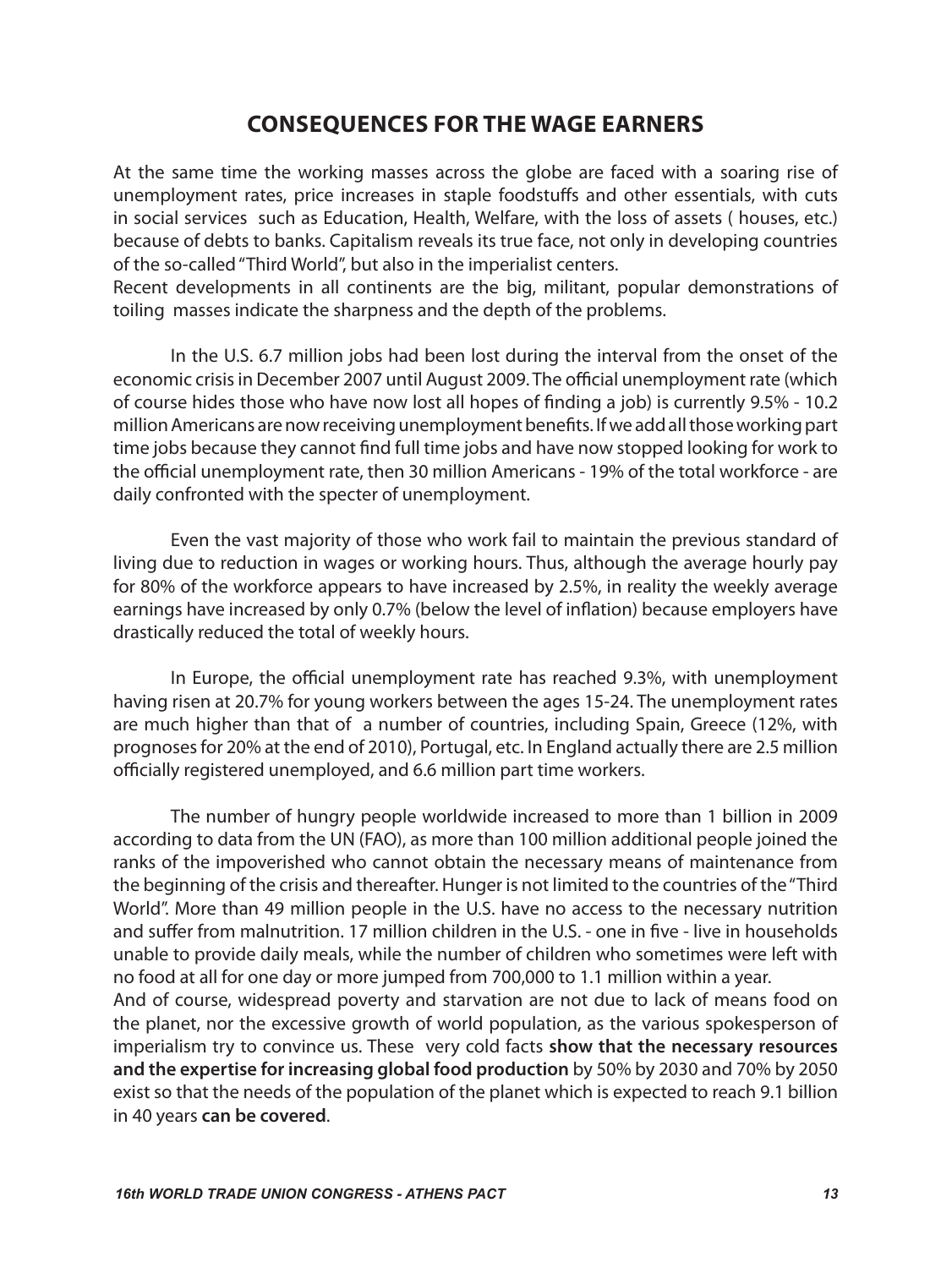#### *Chapter A - International Economic Crisis*

The contradictions of the capitalist way of development that are manifested in all their sharpness at the time of the economic crisis, can only result in a sharpening of interimperialist antagonisms, as each bourgeoisie is trying to get out of the vise of the crisis and recover previous rates of profitability, not only at the expense of the workers whom they exploit, but also at the expense of their capitalist competitors.

Different expressions of reinforced antagonism of these may be the implementation, directly or indirectly, of various protectionist measures for domestic production by the bourgeoisie governments, of various forms of "trade wars" but also the use of military means for the burnout of competitors, cutting them off from sources of raw materials and markets. The diplomatic war scenarios and plots that the U.S. and its allies are preparing against the peoples of Iran, Lebanon, Syria and Palestine, the conflict for the sources of oil and gas and their respective pipelines, are the living reality of capitalism which does not hesitate at nothing as long as it exits from the crisis. Without the pioneering and active intervention of the labor movement against these plans, without changing the correlation of power in each country and the world as a whole, imperialism will continue at all times to threaten the world with new rivers of blood, with the slaughters of people even more brutal than we've seen in the "limited" wars in Afghanistan and Iraq today.

#### **THE CRISIS AND THE INTERNATIONAL TRADE UNION MOVEMENT**

In the WFTU's salutation at the COSATU's Congress which took place in South Africa in September 2009, we had indicated the following: "The Unionised movement and the working class movement in general, must raise up a strong ideological front of resistance against voices that seek to obfuscate the workers' minds with regard to the causes of the financial crisis and the way out. Of course, that try to hide the truth and show supposedly painless ways to come out of the crisis, ways that shall combine the capitalists' interests with the workers' interests, do not constitute some new phenomenon in the working class movement/ history. From the very beginning of this movement, from the time of the first capitalistic financial crises, such supposedly rational voices appeared in order to exculpate capitalism from bearing the responsibility of the financial crisis and to discourage the working people from realizing that the crisis shall be their inseparable fellow traveler and torturer unless capitalism is overthrown and left behind.

In today's reality, the equivalent sirens of submission appear to condemn the "predatory" banking capital and its golden boys, withholding that capitalism in the stage of imperialism is characterized by the dominion of the monopolies, as well as the merger of banking-industrial capital that creates an oligarchy of the financial/pecuniary capital. From the beginning to the very end the crisis is presented as financial and it is implied that the problem does not start from the productive base of capitalism in each country separately and in the European Union in general, but from the "promiscuous activity" of the banking capital. They talk about the "failed neoliberal politics", but they do not mention, not even once, that the crisis is a crisis of the capitalist system and even more important, that struggle is to be towards total overthrow of this system.

Their efforts to mislead the people are obvious. History of previous decades itself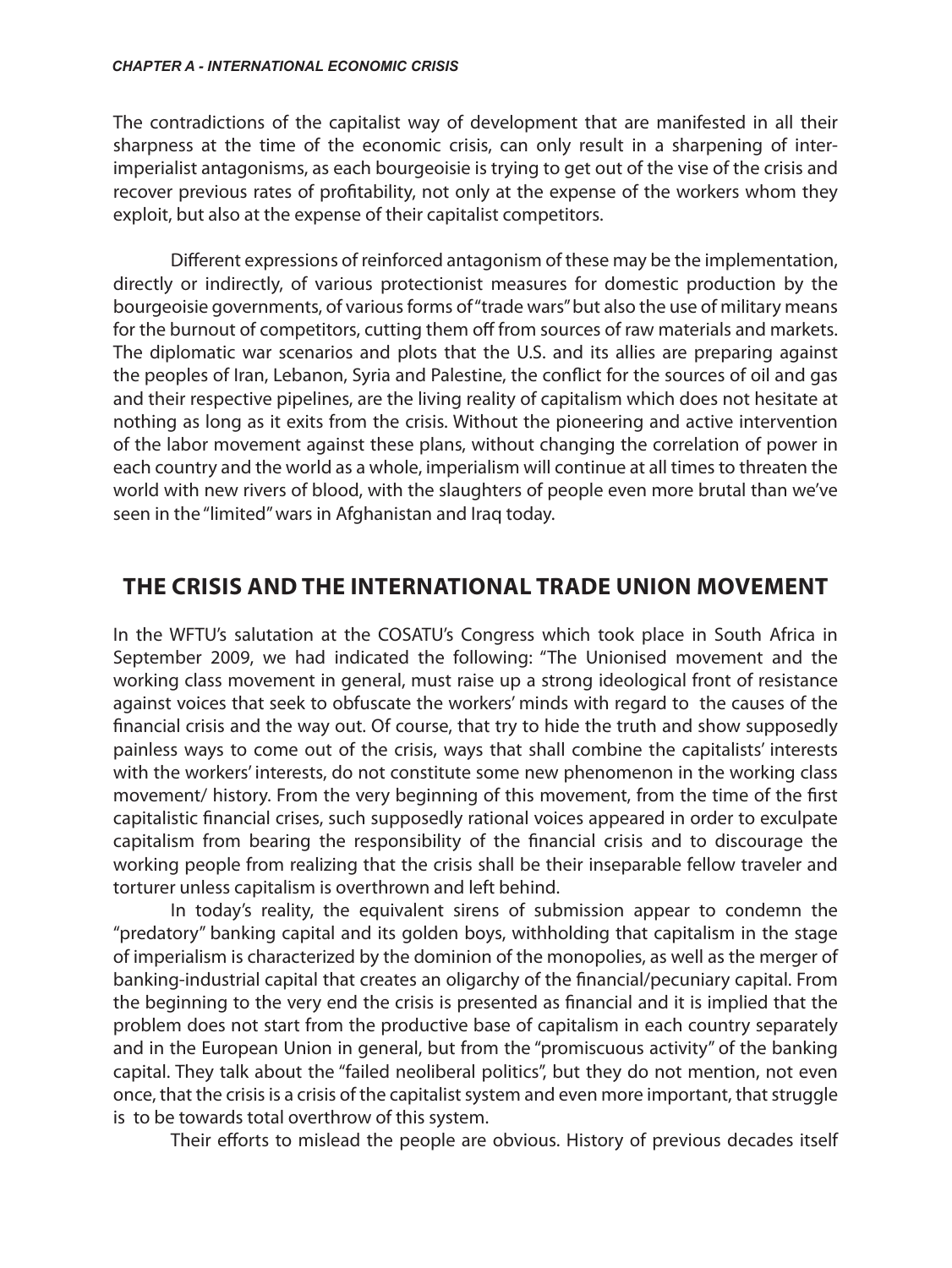has clearly revealed that the existence of national monopolist enterprises within the frames of capitalism served particular needs in the capital's reproduction and naturally it did not manage to ward off neither the appearance of the financial crisis nor the dismantling of the workers' popular rights and victories.

Coming to some conclusions from the developments of the last few years and shaping our future duties, we couldn't help but noticing and underlying the great blame on ITUC (International Trade Union Confederation) and all the reformist-yellow trade unions with regard to the financial crisis. For years before the outbreak of the new round of capitalist financial crisis, these trade unions played a role of undermining and weakening the massiveness of the working class trade union movement advocating growing involvement and "cooperation" of the trade unions and the International Monetary Fund, by not participating in substantial militant initiatives (strikes, demonstrations etc), by transforming the trade unions into bureaucratic structures, by often taking the side of the employers in the breaking of every militant voice at the primary level- factories, enterprises, working places. They signed plenty of agreements/contracts, not only below the actual needs of the working class, but also below the level of inflation, and as a result they contributed to the further intensification of the exploitation of the workers, whom they supposedly represent. By all these means, they created an atmosphere of fatalism and acceptance of the "lesser evil", for example the acceptance of the reduction of the payments or of working hours in order to avoid job losses. So, it came naturally, that with the outbreak of the capitalist financial crisis an important part of the workers who followed such trade unionist leaderships either because of habit or because of fear or prejudice, were left dismantled, with no arrows in the quiver, unable to react to the sweeping attack of the capital against their rights. The yellow trade unions followed, as it was expected, their course the line of retreat during the years of the crisis as well. Such examples are plenty in Greece, Denmark, Great Britain, Germany, Spain etc.

It is once again proved, looking at the position of various forces concerning the capitalist financial crisis, that the working class of any country cannot prosper, cannot shape its own independent/self-sufficient course towards the satisfaction of its needs, without a decisive conflict and a break with the forces of compromise and defeatism within the trade union movement. We must not deceive ourselves that the leaderships of the yellow trade unions can change route, neither they can be pushed by the working masses towards a positive direction, nor that they can lead the class struggle. It is necessary that all the honest workers who still follow them are to be convinced by the above, in order to make a step forward and join us, to unite inside and by the side the class trade unions within a unified front of the working class, to join the World Federation of Trade Unions that has opened its arms and doors to everyone who wants to struggle. To unite with us in action, in our aims and principles.

The financial crisis along with the aggravated troubles that it brings against the working masses, constitutes a great, composite opportunity for the workers to realize their strength, to organize their own struggle, to bring forth their own priorities and their own needs, for their own path of social and economic development.

It is an opportunity and a serious potentiality for the historical limits of the capitalist system to be attained, the anarchy of production, the opposition between the social productions and consumption which aggravates as the working class' standard of living is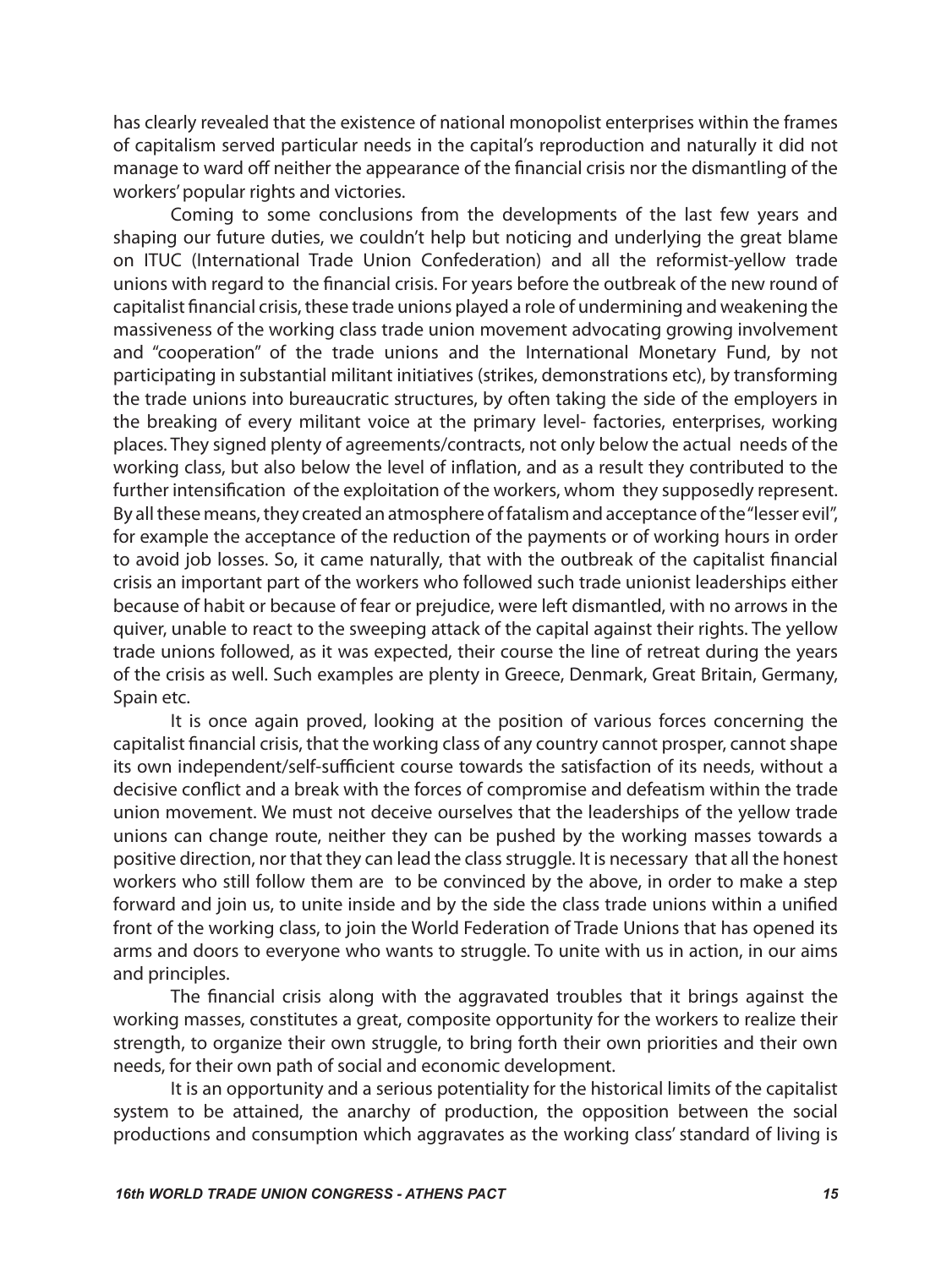#### *Chapter A - International Economic Crisis*

worsened and its consuming ability is limited.

It is an opportunity for the vital need of socialization, central production planning and working and social control to be realized. The crisis is truly a very good opportunity for the reorganization of the workers movement, so that decisively and militantly it will bring forth its claims and impose measures and politics that will be against the administrative logic and the arithmetic of the owners of the social means of production, struggling for the workers' power.

The workers movement must be the prime mover of the overthrow and not the fireman. Major condition for that is the change of the situation in the workers movement, through the defeat of those political and union forces that promote employer-friendly trade unionism, reformism and opportunism, forces that until now have not stopped acting in order to secure capital's profitability and the reinforcement of the power of the enterprising companies.

#### **DEVELOPMENTS IN INTERNATIONAL RELATIONS**

Twenty years after the subversion of the Soviet Union and the other socialist countries, life itself is disconfirmed in a deafening way by all those who supported that those changes constituted "positive developments" and that they opened the way towards a world of "peace and prosperity".

International Law is no longer what the people had known during the period of the active presence of the socialist system in international affairs. It has been trampled over everywhere in the planet by the imperialist boot. It has been substituted completely by the imperialist dogma of the "pre-emptive strike", the "anti-terrorist" campaign.

Military expenditure increased all the time. According to the published documents, in 2008 there was a new total record in military costs that reached worldwide, an amount of almost 1.5 trillion dollars. The aggravation of military expenditure in the last ten years has reached 45%. The United States with the pretext of "fighting off" terrorism, have moved forward to great military operations-invasions and bondage of countries, like Iraq and Afghanistan, whilst at the same time they are already planning new fortune-hunter adventures against new countries and peoples, like Iran or the Democratic People's Republic of Korea.

NATO, the political-military machine of the Euro-Atlantic imperialism, is expanding and readjusting all the time and it is already being used in the bloodthirsty and criminal plans against the peoples all over the planet. It builds new bases in Latin American countries. In Ecuador, these very same reactionary forces were hiding behind the coup that tried to overthrow President Rafael Correa. In Ecuador they failed. But in Honduras they succeeded. In Tunisia they manage to control the developments. In Egypt also, the imperialists are trying to monitor the developments and to proceed in limited changes in staff turnover, but by continuing the same policy followed for 30 years by the regime of Mubarak.

European Union cannot in any case constitute a peaceful reliance for the peoples. As an alliance of capitalist states, through the Common Foreign Policy and the Security Policy it has created the so-called "euro-army" and opens its own round of imperialist invasions, in admirable cooperation with NATO, as we already saw for example in Balkans.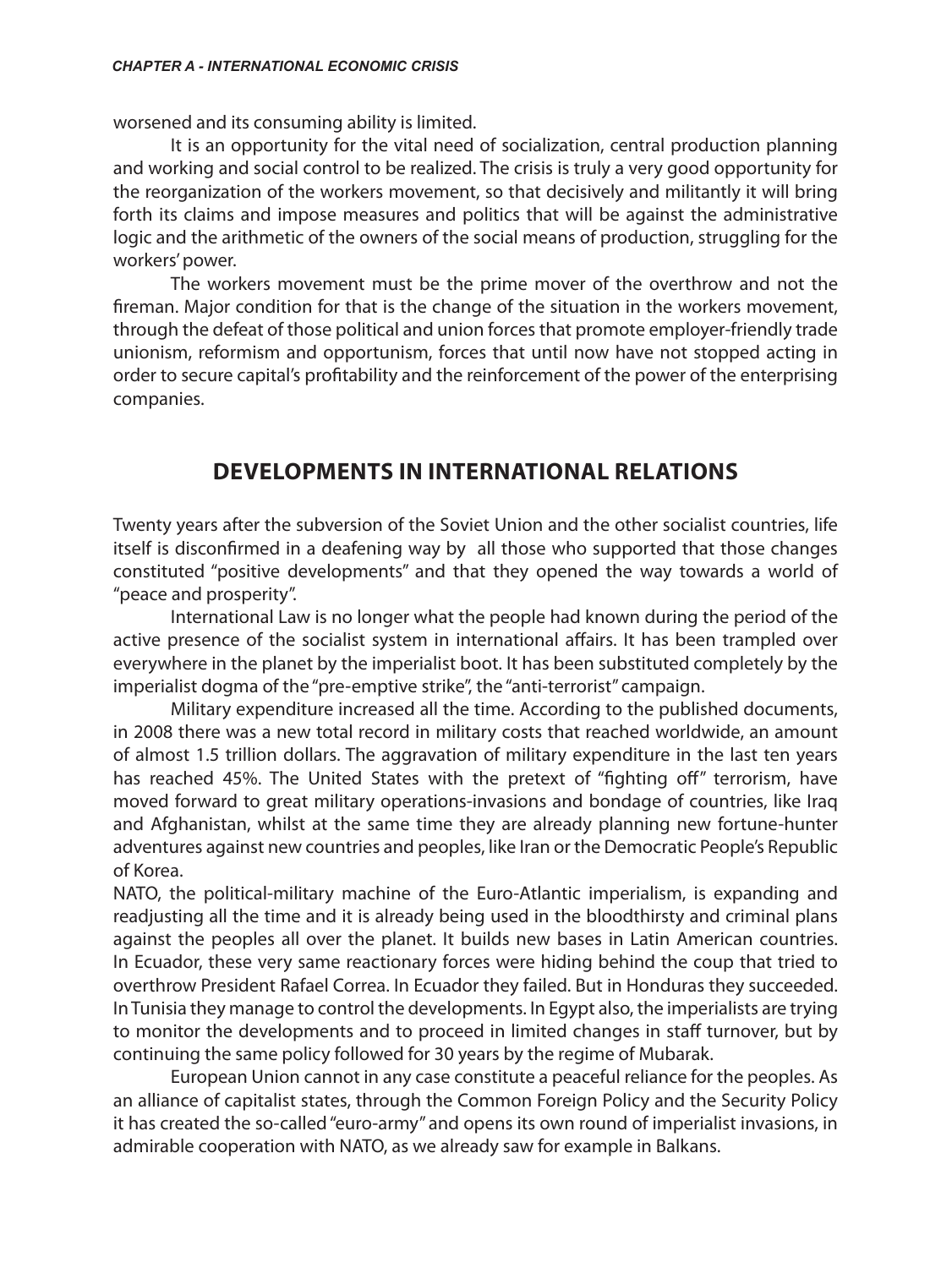Russia, as a strong and arising imperialistic force, along with the political-military alliances that are made, moves towards the same direction in order to protect its own interests against its competitors.

The "defensive dogmas" of all the imperialist countries, larger or smaller, readjust and turn openly into aggressive military dogmas. So, as a result, nowadays there are "humanistic wars" and "wars against terrorism" in progress.

A few months ago, in the Summit of NATO in Lisbon, the imperialist mechanism shaped its new strategy which harmonizes with the contemporary needs of the United States and its allies.

In this new strategy, the central aim is the effort to legalize NATO's invasions against the peoples, to act in the so-called "pre-emptive wars", to reinforce its ability for the "first nuclear hit", to expand its role in the control of the markets, to intervene in the interior of states and regions, to reinforce its military operations throughout the world and to try and replace the United Nations in the international arena.

All these developments come to underline a general conclusion: that today's balance of forces give birth to difficulties for the working class and all the workers. **Whilst after WW2 a balance was created between the two sides and that balance gave a boosting power to the workers-it was a power for the people and their struggles- now, the current balance are against the peoples and the workers. Today's balance of forces clearly affect the life and the action of the international trade union movement in many diverse ways.**

Nowadays, it has to be clear, in the camp of the working class that with the current balance, the inter-imperialistic competitions, which develop for the raw materials, energy and its roads of transfer, the share of the market, shall not stop. Monopolist competition is what leads to local or global military invasions and wars, as imperialist forces use any means to promote the interests of their own monopolies. International agreements in any level express the momentary correlation of power, the momentary agreement of various forces on the sharing of the "cake". They can never be permanent, neither steady, nor inviolable because the correlation of power will always change due to the uneven development of capitalism and naturally there will always be new requests for new agreements. They can never be peaceful, because no matter how many or which imperialist forces have the leading role each time in the international organizations, the military means, the competitions and the exploitation of the workers will always constitute the butter on the capital's bread.

Nowadays, workers movement cannot confront UN or International Law with the same measures or the same standards as we used to confront them earlier in the days of the Soviet Union and the socialist system. That was so because in the past there was some restraint and inhibition of some imperialist plans.

We should not forget that even the positive decisions that UN took in the past, might have been a reference point for the peoples, might have eased their struggle, but they were not always put into practice by the imperialists. We know for example, that just decisions of the of UN Security Council for the Cyprian issue, the Palestinian question etc remained so, only written on a piece of paper and were never substantiated because they were in conflict with the interests of the USA or other great imperialist powers. Of course, any UN's positive decisions along with the existence of the Soviet Union could not have transformed on their own, without radical developments within the various countries, the netting of dependence and interdependence that continues to characterize the worldwide imperialist system.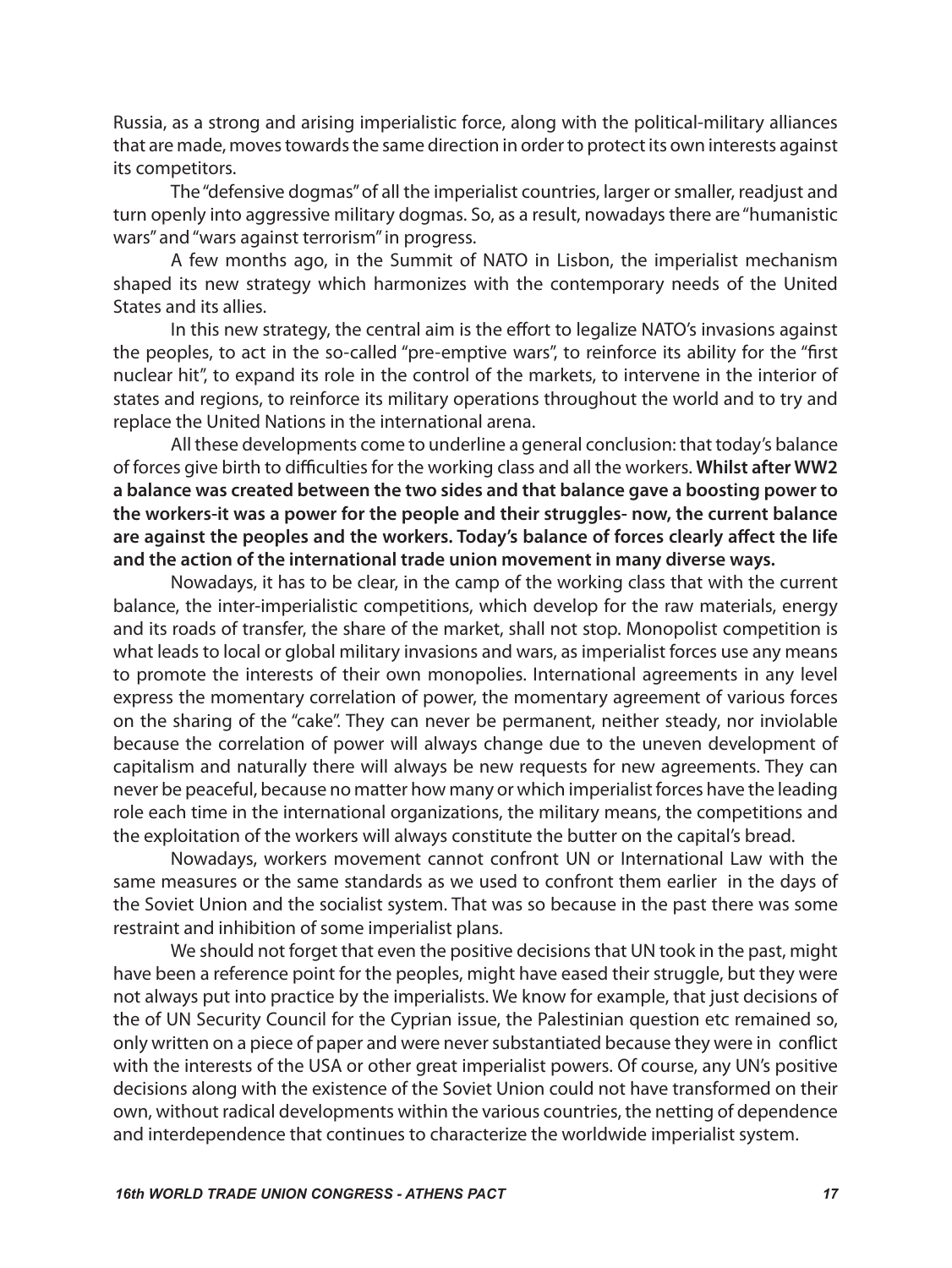The integration of the former socialist countries (land, raw materials, and work-force) in the worldwide imperialist system, having been cut off the global capitalist economy for decades, increased the inter-imperialist competition and naturally, worsened incomparably the situation for the workers' movement globally. That's why International Law has become radically worse in the last twenty years. Since International Law is shaped only by capitalist states and not as a correlation between capitalist and socialist countries, the consequences can be nothing but worse for the working class and the people.

The present workers movement must take into consideration these changes and not get trapped in requests for a "democratic" UN or International Law.

The thesis of certain forces that characterize imperialism only as the "monocracy" of the USA while seeing the reinforcement of the EU a counterweight to the USA, is false. Such points of view seems to forget that the EU since the time of its constitution, was designed and built as a union of capitalist countries. The adoption of Lisbon Treaty despite the "NO" of the people, promotes policies at the expense of workers and the welfare state, restricting political rights and citizens' freedoms, marks the coupling with NATO and the United States both in foreign policy and security and the commitment for increased expenditures on military equipments.

The reactionary, imperialist character of the EU cannot be transformed no matter how many countries will join and no matter how many changes of appearance it will show. The peoples around the world have nothing good to expect from the EU, as its position in all international matters has proven all these years (Iraq, Afghanistan, sanctions against Cuba, etc).

In conclusion, the workers' movement must say "NO" to the imperialist centres regardless of their geographic headquarters, and continue its struggle for the direct interests and needs of the workers, without losing its perspective, which is the need to overthrow capitalism, and abolish exploitation of man by man. It is the only way that can prospectively allow the development of balanced and just international relationships, for the people's benefit and for the establishment of societies with economic and social development and equitable justice.

#### **CONCLUSIONS**

Based on what we have mentioned so far, it is necessary and useful to codify some basic conclusions so that organizations, members and friends of W.F.T.U. will have an essential aid:

The capitalist economic crisis is not something sudden and unexpected. It is neither the first nor the last. The capitalist mode of production cannot exist without the violent manifestation of increasingly larger and more destructive crises.

Overcoming the current crisis, if and when it occurs, will be anemic and temporary and simultaneously will prepare the conditions for a new and a deeper crisis. This is the irreversible course of the facts.

Every new crisis will accentuate with mathematical precision and accuracy based on the most basic contradiction of capitalism and will lead to a huge concentration of wealth and means of production into fewer hands in every country and every continent on the one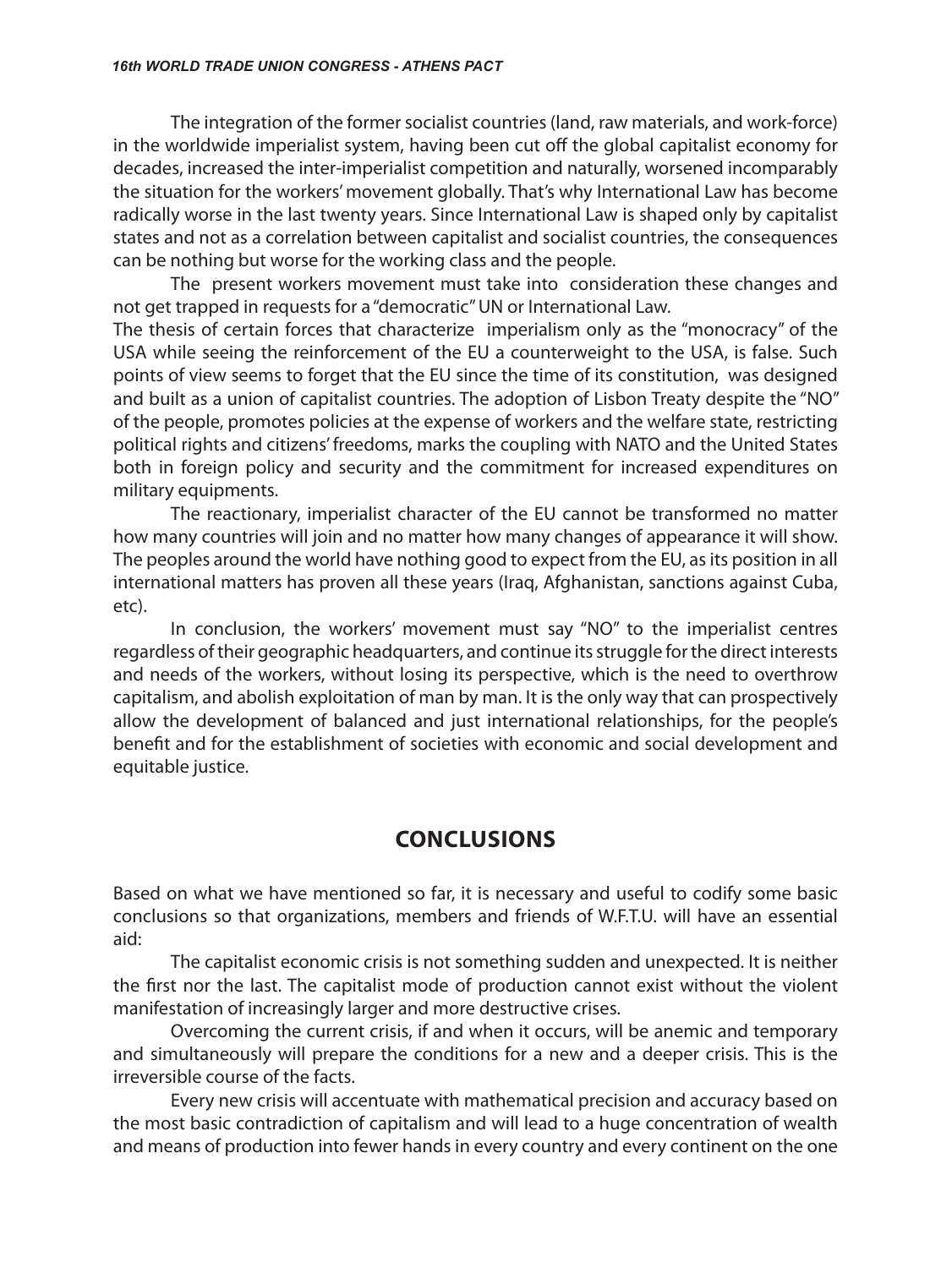hand, and, on the other hand, poverty, mass unemployment, absolute and relative for the working class, for the broad popular strata both in the metropolitan cities of capitalism as well as regionally.

These effects, and results will not be temporary. It is the lasting impact of the modern capitalist mode of production.

This conclusion we cannot afford to ignore. It should therefore be incorporated in our guidelines and thus form the basis of WFTU's basic policy and of each affiliate separately. Speaking about the economic crisis and its consequences we need to separate and highlight two issues of vital importance that are intertwined with the basic causes of crises.

The first is the **uneven development** of capitalism in the countries, regions and sectors. It's an objective development. What importance does it have in terms of line struggle and clustering of the labor movement? That in the capitalist mode of production there can be no convergence of economic and social achievements. The examples in all continents confirm it.

The economic crisis confirms this conclusion in the strongest manner. It has exacerbated the disparity and the conflict of capitals for expansion and domination at the expense of weaker countries and peoples. For example, the only common and uniting element in the directions of the EU is the crash of the achievements of the labor movement. From this fact, derives also the need for a united tactic of the labor movement. United struggle in each country not just for convergence, but to overthrow the power of monopolies and convergence of the movements for another way of development, for solidarity and coordinated struggle. In this line of struggle, gains could be achieved.

We must oppose the so-called united and decisive struggle put forward that "the EU can be founded right from the beginning or that it can be transformed into something better". The same conclusions are valid for other continents as well as Latin America Africa or Asia etc.

The second is the great intensification of the contradictions between the imperialist interests of countries or whole sectors of the economy. The crisis and the preparation of a way out were and will accentuate most of the contradictions and conflicts for the markets, the spheres of influence and domination. We see it alive today.

It would be tragic and with severe consequences if the labor movement is not able to see these contrasts. It is a real danger that must be tackled decisively so as to avoid being drifted and enlisted on the side of one or another imperialist in each continent or country against the other imperialists, to be drawn in one country or another in the pursuit of competitiveness. The contrasts which are born are able to trap the struggle on the wrong track, if this phenomenon is not interpreted correctly. This trend is all pervasive with capitalist globalization and liberalization.

Not to underestimate the strength and the experience of powerful imperialist centers to break and integrate the labor movement into their strategies.

We cannot ignore the damage it has been done for many years by integrating the movement in the powerful imperialist centers, both in Europe and America. It is a big problem. Not only we learn, but also undertake our responsibilities. We should not allow this to happen in the movements of other countries.

This year we have experienced great struggles in response to the crisis such as in Greece, Portugal, Spain, France, Italy, Asia, Africa and Latin America; In Mexico, the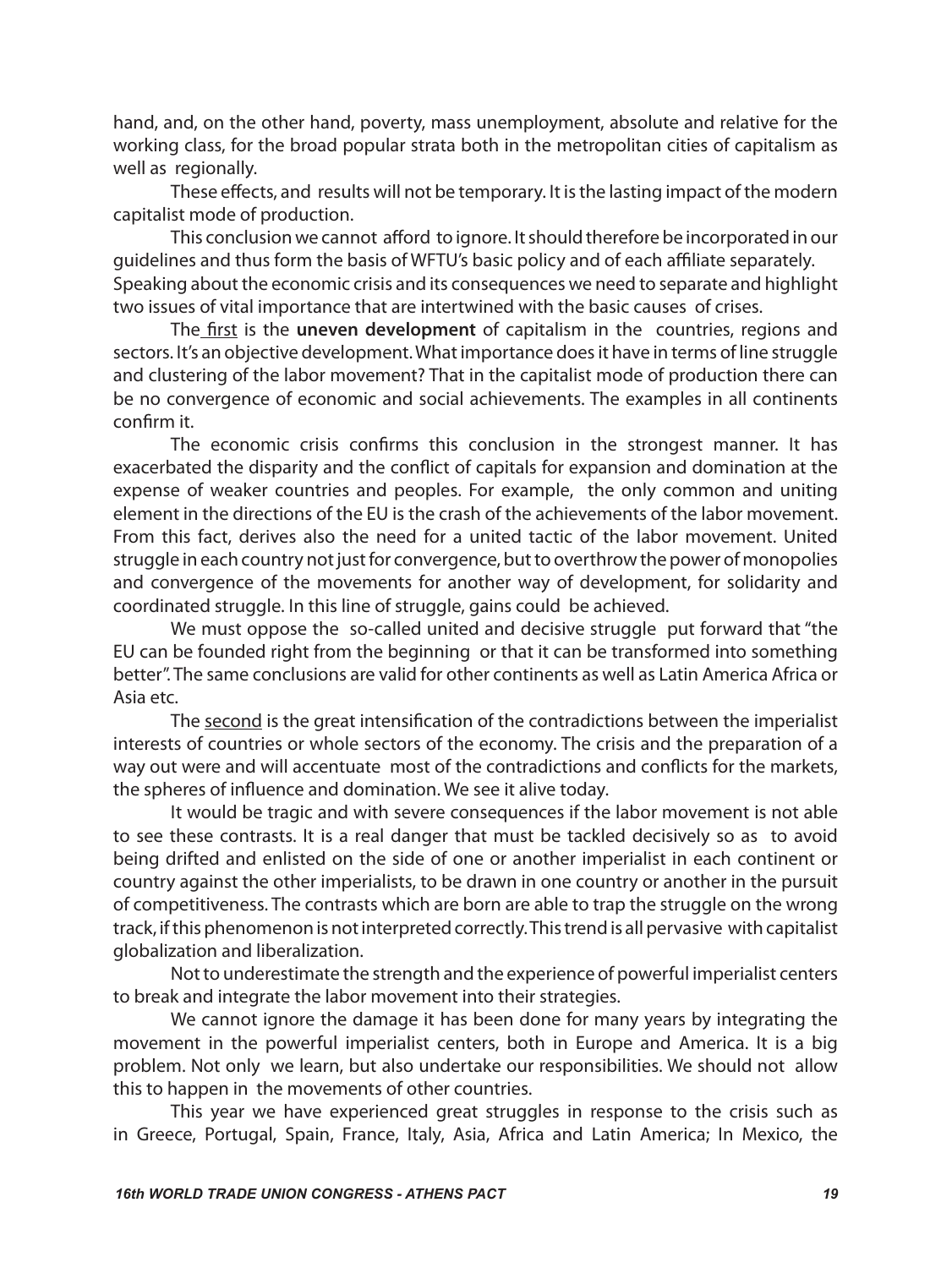#### *Chapter A - International Economic Crisis*

United States by immigrants who live there. Also recently in Madison Wisconsin, with the mobilization of public employees who are fighting to defend the collective negotiations and their salaries.

Some conclusions must be extracted.

They are: major processes, opportunities of empowerment and awakening for the working and the popular masses are created, the rise of class struggle. The examples in Tunisia, Algeria, Egypt, Bahrain, Libya, Yemen, Iran, Jordan, Pakistan etc. confirm this. The revolt of the people of Egypt, regardless of its outcome, is to show that people are the real protagonists of history.

These positive developments coexist with equally serious problems. These steps must be stabilized and completed to change the balance of power in class clustering and orientation.

A decisive factor is the situation in the leaderships of many trade unions at national level and the correlation of forces and the lack of a single line of struggle.

To exploit the new possibilities which are made available and for the movement to pass to another level of struggles and to counter attack, we need to critically assess all these developments and to devise effective tactics to eliminate the barriers in every country. We owe to draw conclusions from struggles in the previous periods.

For example, what are the lessons from the great crisis in Argentina a few years ago? They were unable to create conditions for the development of class struggle with decisive struggles and reversals, emerging as a result the temporary domination of the spontaneous movement of the masses and some series of utopian slogans and demands.

Again, what happened earlier in France, Ireland and other countries where the "NO" in the various referenda on the EU strategy were wining battles? These militant beats were left somewhere in the middle or were incorporated?

We should also not underestimate the risk of instead of having a solid and classoriented movement to have various outbursts or spontaneous movements that will quickly be deflated or manipulated. Without persistent and consistent approach to the solid fight against monopolies and imperialism and their associations and without showing a complete alternative perspective, it is possible and easy for the movement to redeploy its forces and pass to counterattack.

The crucial issue is the struggle against the logic of either crisis management or the capitalist power. The trade union movement cannot hope to conquests, if it limits its action into defensive struggles, if it doesn't proceed to struggles that question the sovereignty and the power of monopoly capital in each country and support such struggles in any other country; From the base to give strength and perspective to the struggle. We must undertake this responsibility and reject all those voices that pull the movement back in the name of 'unity with capitalists' or 'with the lesser evil.'

Unity without class base and joint action with forces that seek to modernize and humanize capitalism or they search settings of the capitalist barbarism sow confusion in the minds of employees and ultimately create serious difficulties for the class trade union movement.

From all the above, there are two basics axis of these conclusions. One axis is the OBJECTIVES and the strategy of the capital and the other is the OBJECTIVES and the line of WFTU under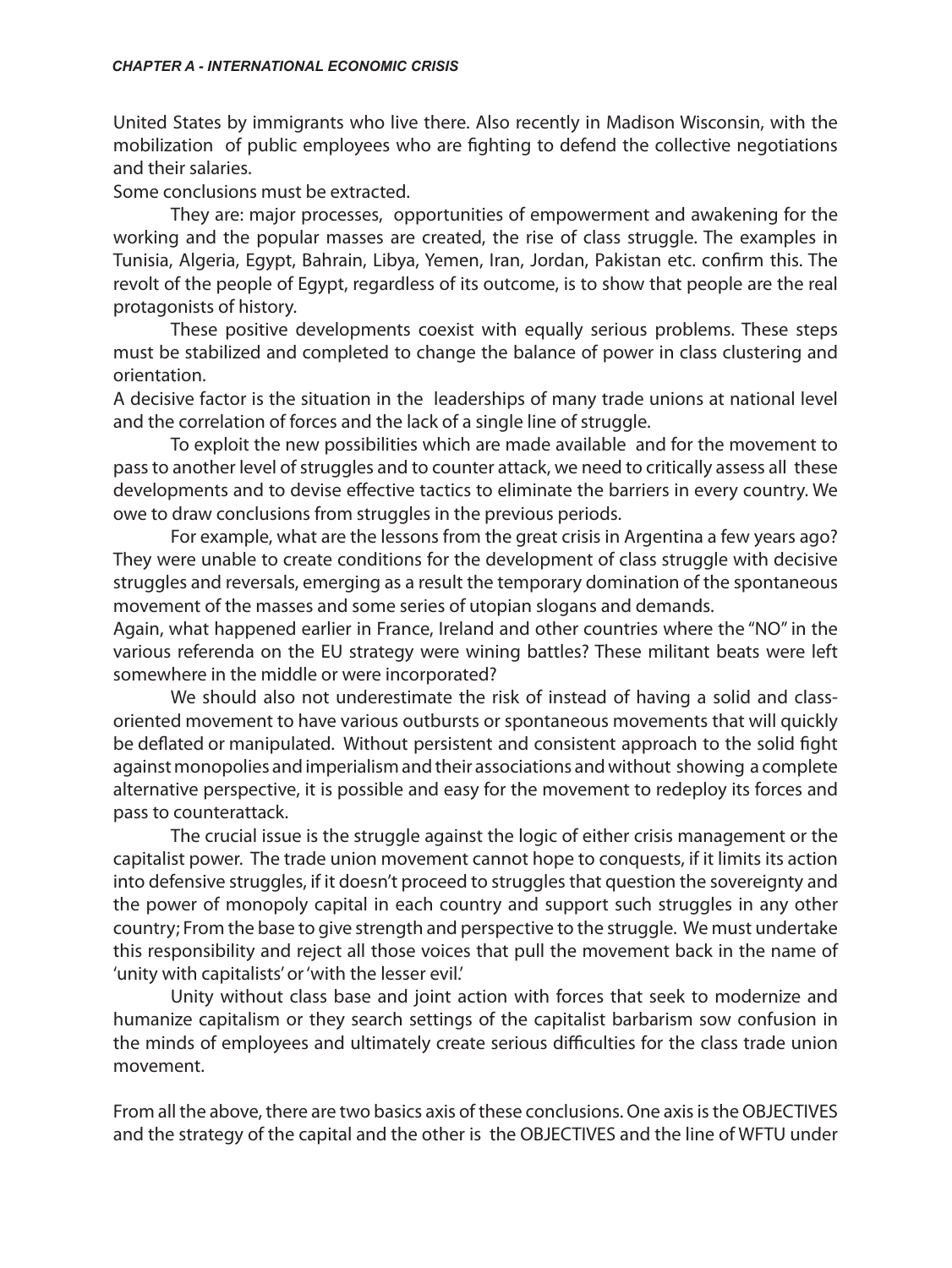these current conditions.

**1. The capital** confronts the crisis with a united aggressive strategy against the working class and the workers, with elaborated, **coordinated** strategy alongside with the accentuated rivalry and the contradictions of imperialist centers in **branches, countries, regions,** with the radical capsizing at all levels and increase of the exploitation.

This strategy has been elaborated in the earlier periods, from the mid '70s, and was implemented in one or other country depending on the degree of resistance from the workers movement, to confront the contradictions and the difficulties in the reproduction of capital, the declining of the average percentage of profits, etc. In this period of crisis, capital has become more aggressive and sweeps fundamental achievements and aims to:

- The deeper exploitation of working force
- Depreciation of working force with sweeping anti-labor changes
- Increase of productivity with contemporary or newer technology
- Mergers-repurchases in all essential branches and gigantism of monopolies
- Intensity of rivalry for control of raw materials and spheres of influence
- Putting the burden of the crisis on the workers and on the weaker countries
- Generalization of limitation of social allocations

After World War II and especially in the last decades, capital has no longer the ability to make concessions as it did in previous years, not only because the correlation of forces changed, but also because of internal contradictions and increased difficulties with regard to the reproduction of capital.

Moreover, there are no margins for the metropolis of capitalism, as there were before, to buy off sections of their own working class, allotting them a part of their profits from the overexploitation of people.

**2. The WFTU** must know that the attack will continue either with the pretext of stabilizing, strengthening of competitiveness or in the pretext of reduction and control of debts and deficits.

The current "war" conducted against the working class by the capital is not only economic and doesn't aim only at the greater and deeper exploitation of the workforce. It is a generalized war, ideological, political, cultural, social and environmental one.

The labor movement is confronted with new waves of attacks and persecutions. The struggle of the people is classified as terrorism and this is a specific element of the strategy of capital.

The satisfaction of basic needs of the working class, of the popular strata, the defense of democratic rights and freedoms, require another way of development; Clash, rupture with the monopolies and the imperialists in every country; coordinated struggles on regional level, branch level and international level. No illusion and at the same time ideological, political and organizational preparation for hard class struggles.

There is difficulty that comes from lack of united direction. We are facing the strong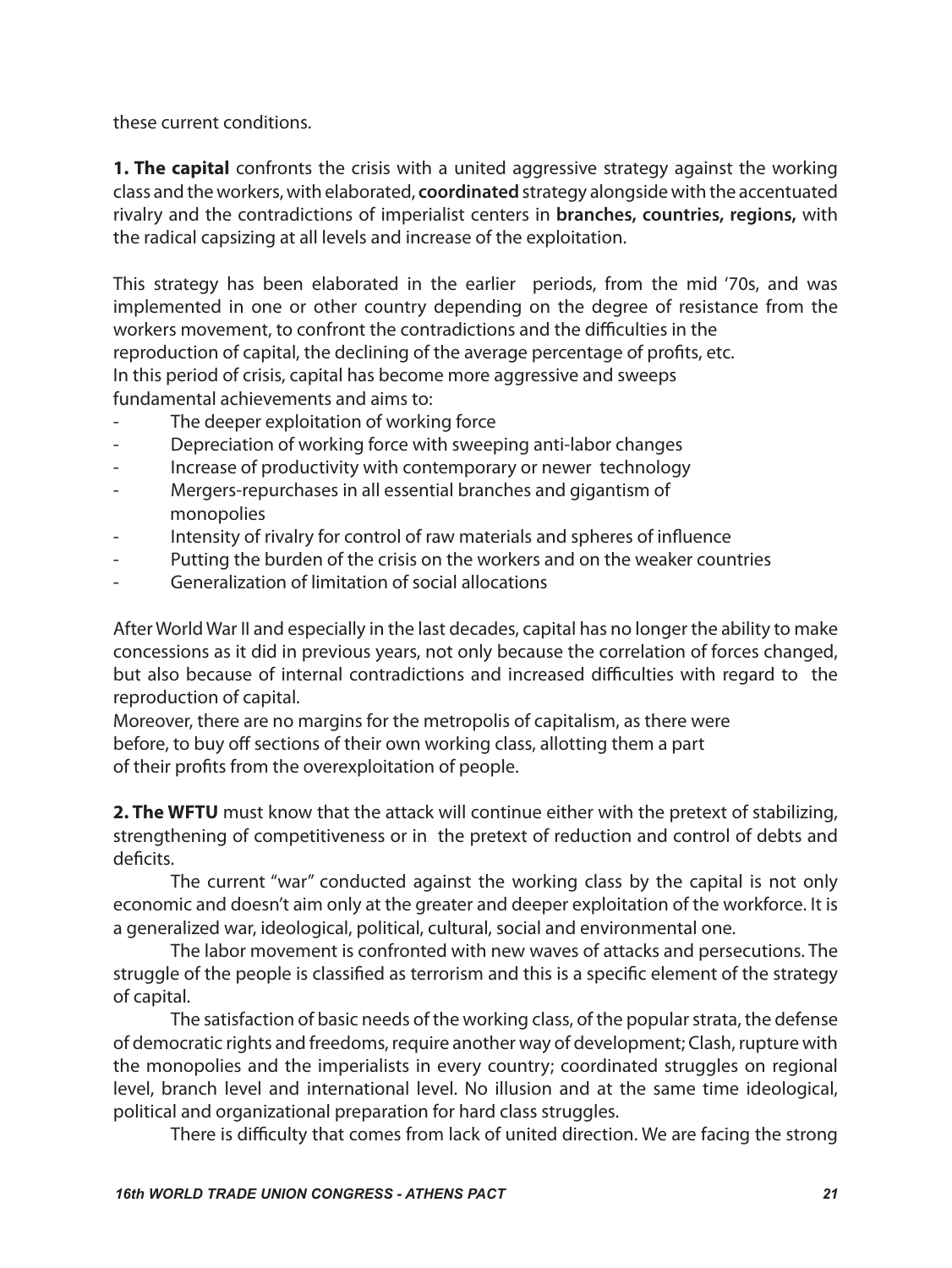force of reformism which as its main tactic has the submission of the working class interests to the capital interests in each country, it disrupts, it corrupts and entraps the working class to corporatism and class collaboration and at the same time it has adapted the general strategy of the capital. It actually supports the competitiveness and the involvement of the working class in the rivalry of the capital.

It would be different, if coordinated struggles had taken place, with united direction before the crisis and much more after the crisis. What happened, for example, in Europe? Here the militant moods of the working class are not missing, but they are "castrated" by social democracy. It creates difficulties and puts brakes in the struggles.

Therefore, WFTU must deepen its central direction and enrich it with new experiences:

Decisive, unyielding trade union struggle against the monopolies, unified in each country, branch, region

Unification of the working class on class basis

Of course, the characteristics, the national features will be evaluated, but be integrated in the united struggle of the global working class

Politicization of trade union struggle with the objective of changing the correlation of forces, with the perspective of defeating the slavery persued by the monopolies and imperialism

More coordinated struggles with other movements like the peace movement, the youth movement, the women's movement etc.

WFTU must, de facto, take on a role of rallying and mobilizing for action and struggle the working class and its allies

To organize a decisive front against reformism in all corners of earth

We must open up a front in a clear and intensive way against the attempts of equalizing fascism and communism, persecution of parties and the murders of trade unionists.

In this framework, we should try to improve the fronts of struggle that will be enriched in each country, branch and region.

Permanent and stable work for all - protection of the unemployed people. This is a common duty for every country. Implementing this right, demand planned development, change of power.

- Universal and public social protection. Defense of life and health of working people.
- Social needs- opposition to all privatizations.
- Nutrition problem- opposition to multinational food companies.
- Correspond to contemporary social needs in health, education, housing and clean water.
- Abolition of child labor.
- Environment, life quality, working conditions.
- Democratic rights and trade union freedoms.
- Struggle against armaments, disengagement from NATO and its abolition.
- Alliances with the rural masses, small employers, self-employed and the landless.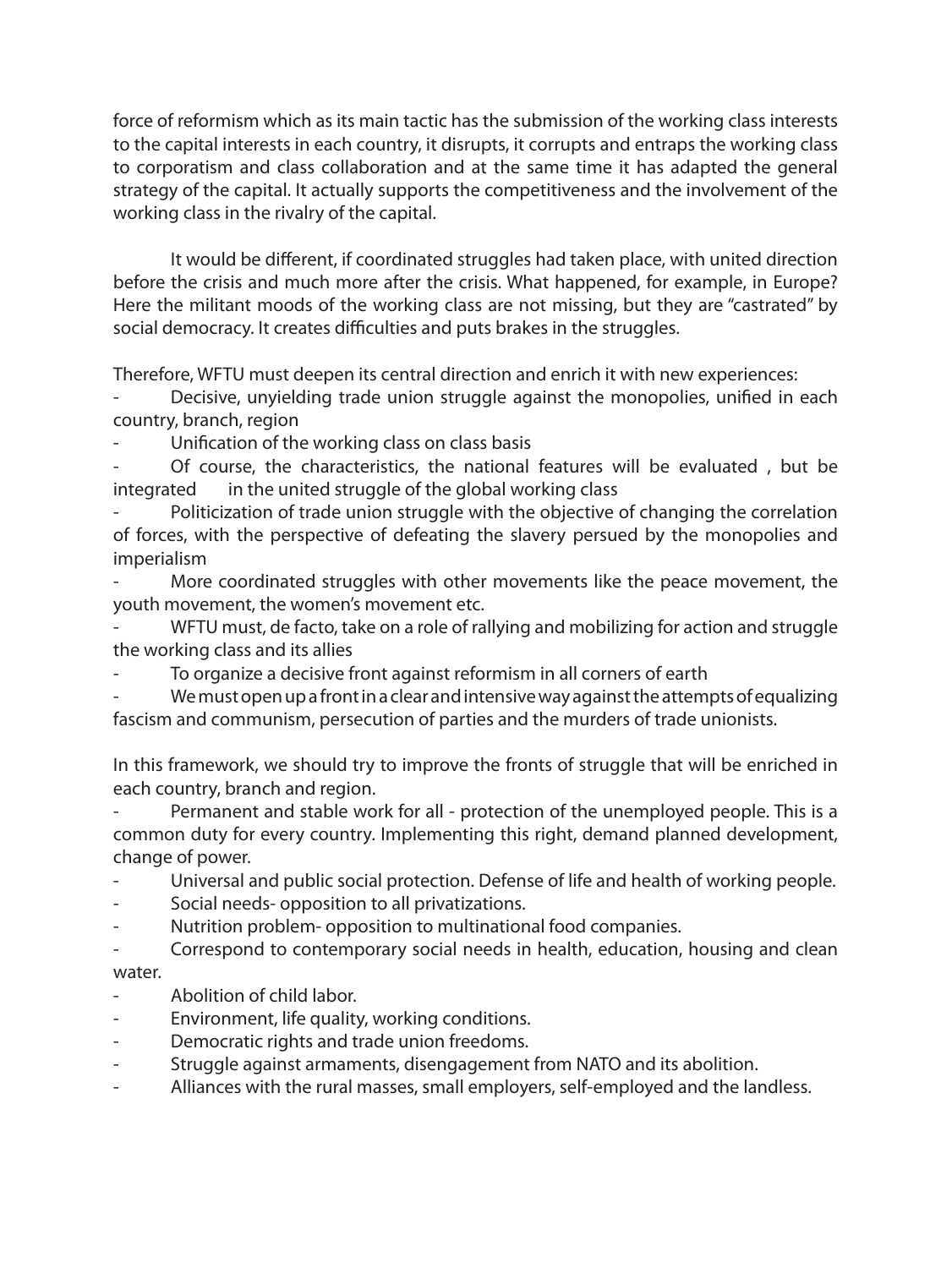## **CHAPTER B**

### **THE ACUTE LABOR PROBLEMS**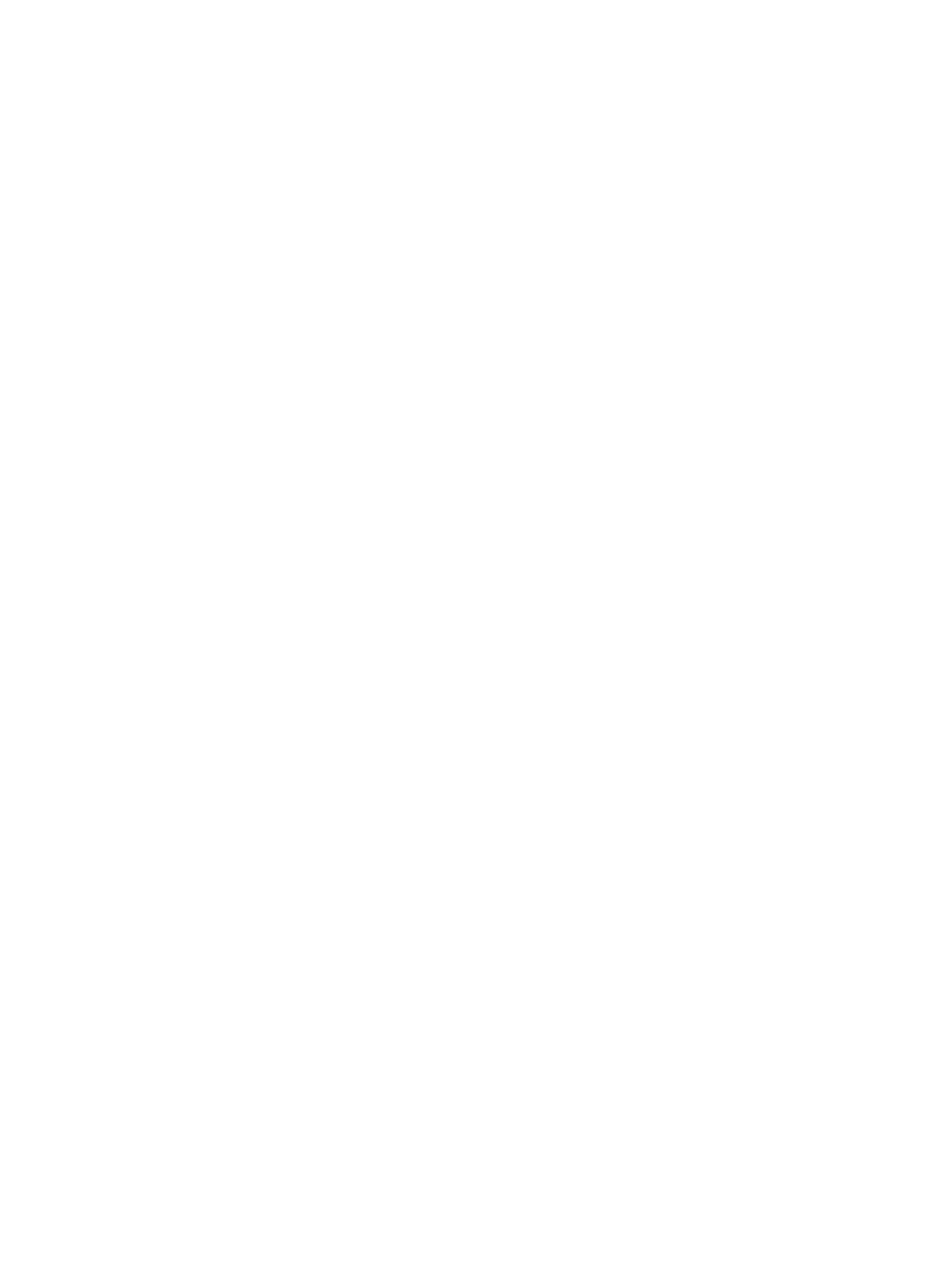#### **Unemployment**

This is the greatest problem for the working class at international level. In the whole capitalist world unemployment is huge and expands continuously. I**n countries of the European Union, official records are presenting 10.7% unemployment. This percentage is the largest of the last twenty years. In Latin America the equivalent percentage is 8.2%, in Africa it is about 9.3%, in Asia it is calculated to be 7%, in the US it is 9.7% and of course we all know that the official records are hiding the truth**, hiding also the refusal of the EU countries to classify all the young people who occasionally may work only once per month, as unemployed. Also we are aware of the fact that the number of unemployed will rise continuously since millions of poor farmers and self-employed lose their jobs in every continent.

The worldwide table of countries with the highest unemployment rates is indicative:

- 1. **Tunisia** 30 percent unemployment
- 2. **South Africa:** 25.3 percent unemployment
- 3. **Spain :** 20.3 percent unemployment
- 4. **Croatia:** 18.8 percent unemployment
- 5. **Lithuania:** 17.8 percent unemployment
- 6. **Greece:** 14.8 percent unemployment
- 7. **Latvia:** 14.3 percent unemployment
- 8. **Ireland:** 13.8 percent unemployment
- 9. **Slovakia:** 12.5 percent unemployment
- 10. **Egypt :** 12.4 percent unemployment
- 11. **Poland:** 12.3 percent unemployment
- 12. **Colombia:** 11.3 percent unemployment
- 13. **Turkey:** 11.2 percent unemployment

Unemployment is a social phenomenon inherent in capitalism. Unemployment is a serious obstacle to the action of the trade unions; the unemployed are not only used in many cases as a strike-breaking mechanism, but also to keep the salaries of workers low and restrict further conquests.

For the WFTU, our members and friends, the imperative need is the survival of the unemployed which is our primary duty. So we have to demand from the governments to subsidize the unemployed until they find jobs. Special care should be provided for the young and old unemployed. For all unemployed we have to demand free medical, pharmaceutical and insurance cover. A crucial issue is that unemployment does not disappear with "investments". Under capitalism, with or without investments the live work is continuously reduced.

#### **Labor Relations**

After 1990 full time work has slowly been replaced by part employment and part-time jobs. Stable salaries have started being replaced by «bonuses» and by linking «salary with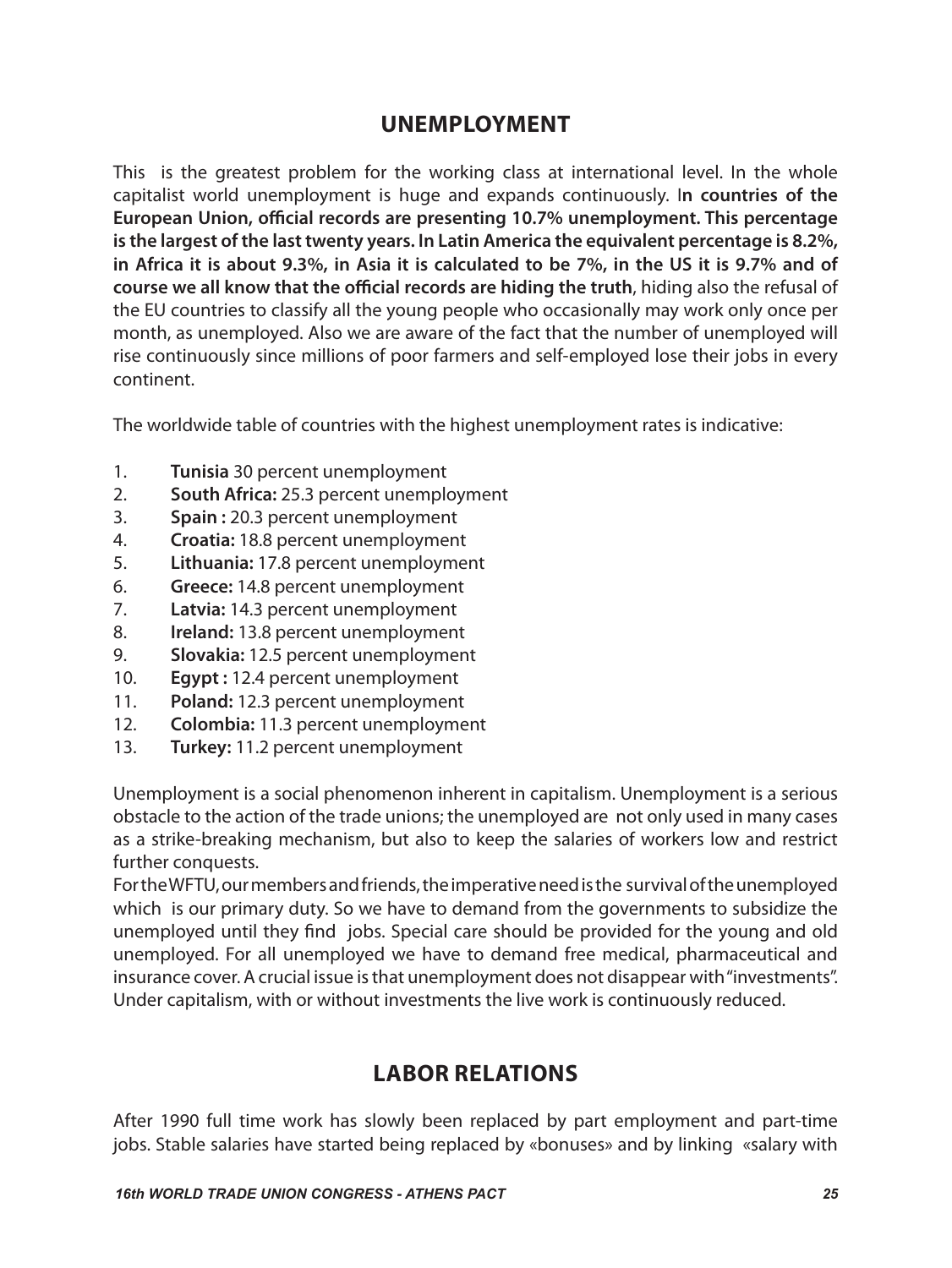#### *Chapter B - The Acute Labor Problems*

productivity». Regular working hours have started being replaced by work all day long without extra salary. Many workers are obliged to work unpaid for several months. For economic immigrants and refugees the conditions are even worse.

So in the name of "competitiveness" a work scenario of the Middle-Ages is recreated. With "flexicurity", underground labor, work without rights.

For the WFTU the demand for full and permanent work, with stable service conditions, full social insurance, working and wage rights, remains timely, pertinent and necessary. Only jobs with these features can be characterized as "decent work".

**We suggest the 16th Congress to decide a large open international militant campaign for:**

- **• 35 work hours per week**
- **• 5 days x 7 hours per day**
- **• Better salaries / Living Wage**

#### **Collective Agreements**

There are many countries in the world that don't have Collective Bargaining Agreements and the conditions of payment and work in fact are determined exclusively in an anti-workers manner by the employers. There are also many countries that have Collective Agreements for the wage earning workers, but during the last years they are not put into practice by the employers or by the governments. In particular many governments utilize the international financial crisis in order to vote for laws that abolish Collective Agreements. Reactionary governments jointly with the monopoly capital are trying to impose "individual contracts" with very low individual wages.

WFTU supports the Collective Agreements institution through free collective bargaining. Minimum wage, minimum salaries, working hours and all the financial and institutional demands of each branch must be determined through the Collective Labor Agreements.

Collective Labor Agreements are a basic, elementary, pre-requisite for some of the workers' needs so that they can reproduce their working force, even if the Agreements don't abolish exploitation. We are opposed to individual agreements because each worker alone is weaker in opposition to the employer. On the other hand when workers bargain collectively, they are stronger.

#### **Social Security**

Social security was maybe the most important achievement of the Working Class in many countries during the 19th century. Today, after the setbacks and downfalls during the period of 1989-1991 and the international negative correlations, capital makes its own huge counterattack to get revenge. So in almost all countries of the world the retirement age is increasing, pensions are being reduced, health is becoming a commodity, medicines are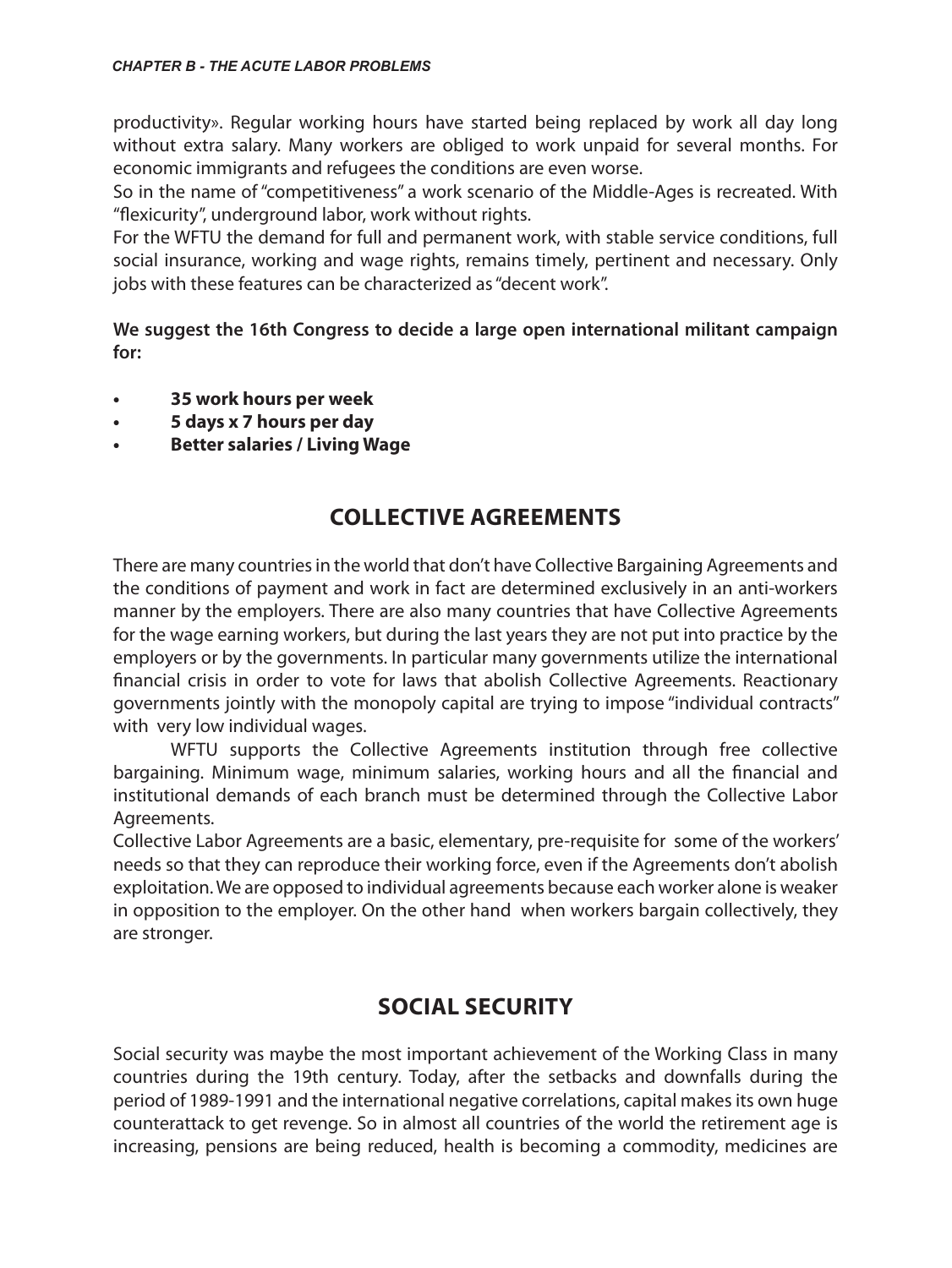getting more and more expensive, the insurance obligations of employers are paid by the state through the tax increase of the people.

Mostly in Europe, the USA, Canada, Japan, the rights to Social Security that were conquered with hard and bloody struggles, are now either being abolished or reduced dramatically. Private insurance and speculation are expanding continuously.

The WFTU and the class trade union movement have supported the struggles of workers in all countries that were claiming their rights to Social Security. In current conditions, with the rapid progress of technology and science, with the rapid increase in productivity of work, we are demanding the existence in every country of a public, universal, obligatory system of Social Security, with full cover, free Medicare, with reduction of the retirement age and increase in pensions. Only in this way workers will be able to live with dignity after their retirement.

#### **Privatizations**

In all continents the privatization of the public sector is causing unemployment, intensification of the exploitation at the expense of the workers, financial scandals and predatory profits for the multinational companies.

In many countries through the privatization of their wealth-producing resources, through the privatization of important and strategic sectors, they are captured financially and politically by huge capitalist groups. In many cases privatization transforms social rights and goods to commodities.

For the WFTU the strategic sectors of the economy such as Energy, Communication, Health, Education, Transportation, etc. must belong to the State and not to private companies or individuals. They have to function based on people's needs.

#### **Trade Union Freedoms and Rights**

Despite the decisions and Conventions adopted by the International Labor Office (ILO) and the UN in the last twenty years, democratic freedoms and trade union rights are limited. There are countries like Colombia and the Philippines where trade unionists are murdered by paramilitary organizations supported by multinational companies. In many other countries the establishment of unions is prohibited and also, in some countries of the capitalist world, many trade union representatives are imprisoned, fired from their jobs, bullied, harassed and threatened. There are also examples in countries of the capitalist world where trade union leaderships and big trade union organizations are bribed either by governments or by the employers and this is yet another way of conditioning and obstructing free and independent trade union Movement.

The WFTU is constantly struggling, from the first day of its foundation, in favor of free and independent trade union action, and for the trade union and democratic freedoms for all workers.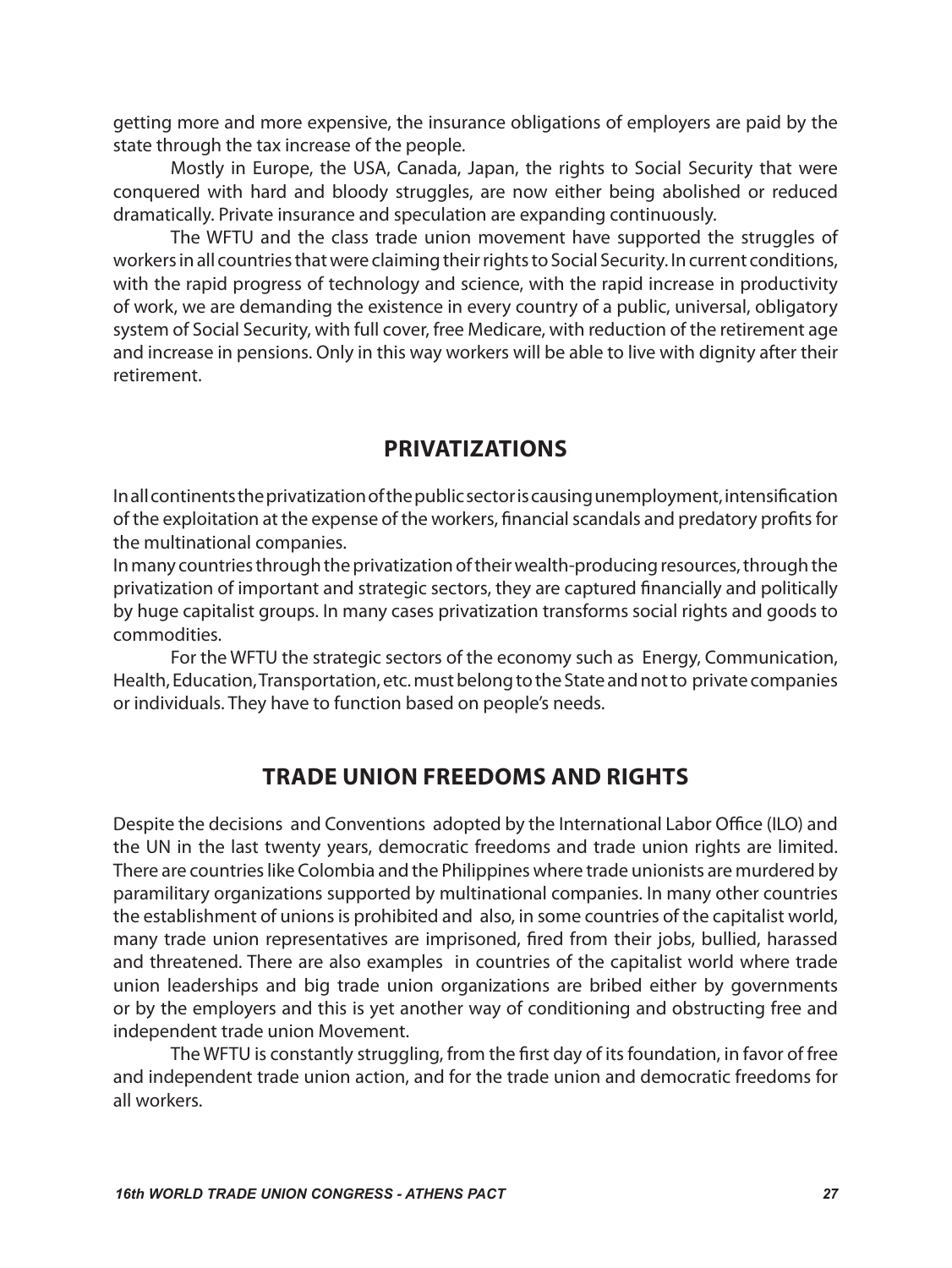#### **Occupational Health and Safety**

According to the official records of the ILO, every year more than 2 million workers lose their lives by causes that are correlated with their work. Every year more than 270 million work place accidents are reported. Deaths from occupational diseases are continually increasing and the number of disabled is rising. The recent example with the trapping of 33 heroic miners in Chile confirms this.

The basic cause of this unacceptable situation is the thirst of employers for growth of their profits and their refusal to take the necessary occupational and safety health measures in the work places. *(See the Special Document of the 16th Congress on the subject)*

#### **Education**

In parallel with the steady effort to readjust the education systems that are being privatized, there has been an effort according to the capitalists' alternate needs to configure a convenient workforce for the specific sectors where the capital lusts to invest.

Especially now, in conditions of crisis, education appears to be the Exit Door for the capital to come out of the crisis as well as a very profitable field for capital.

Education is being readjusted in order to play a significant and imperative role to the reassurance of the capitalist system substance and reproduction.

There are still countries where illiteracy remains an unsolved problem, but also in most countries a new kind of contemporary operational illiteracy, which is starting to flourish. It is imperative that working class asserts public, free compulsory and qualitative education that will mould accomplished characters with scientific knowledge and critical way of thinking, according to the people's and working class needs.

#### **Health**

Even though there have been significant technological progress, capital commands and the governmental funding determine when to accelerate or decelerate it.

Health systems are being downgraded and cannot cover the needs of people, especially the poor ones and the workers, because of the attack against the social insurance and its competition against the private initiative. Extinct diseases are reappearing, diseases that we could abolish are not combated and people suffer because of their lack of access to proper treatment. HIV plagues especially the African Continent.

Child mortality is one of the biggest problems of the society. The WFTU demands that there must exist in each country a quality, public, universal and free health system that should fully cover the people's needs.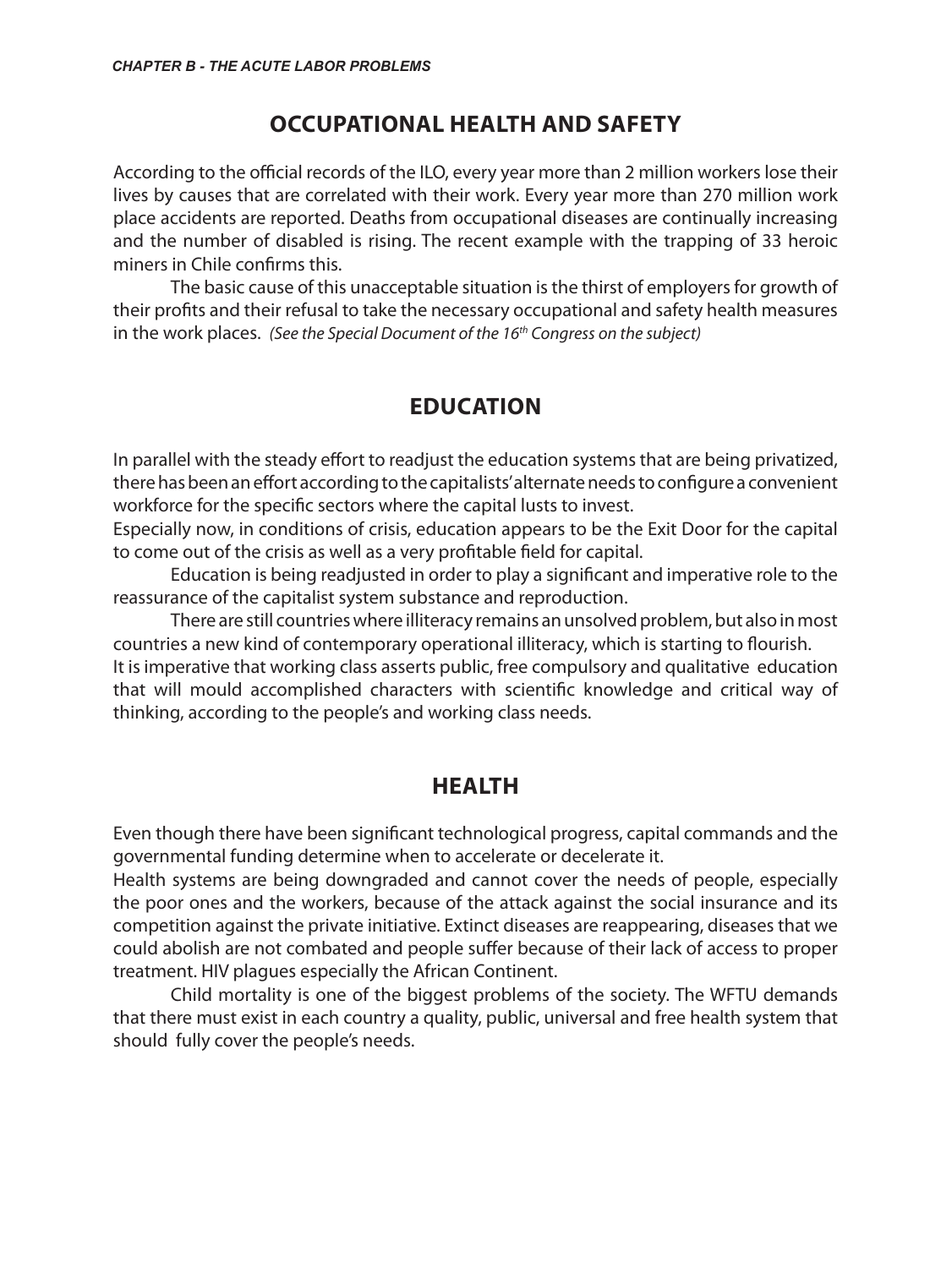#### **Drugs**

According to the statistics of the "Drugs and Crime Office" of the UN, during the year 2007 worldwide, cannabis users were 142-190 million, opiate users were 15-21 million, cocaine users were 15-21 million, amphetamine users were 16-50,5 million and "ecstasy" users were 11,5-23,5 million.

It is no coincidence that the increasing use of narcotic substances emerges from the increase of poverty, unemployment, uncertainty and insecurity. Furthermore, remarkable is the fact that Afghanistan is the country with the biggest opiate substances production which is well guarded and preserved by the American and allied troops.

The fact that despite the growing rate of users of narcotic substances, especially amongst the youth, along with the recorded deaths resulting from the use of narcotic substances, the debate about this existing problem in the EU and in other countries, does not concern the treatment of this social problem, but only the preservation of the addicted people throughout substitution programs, is suspicious. Mainly, it is suspicious that it is the same politicians who are carrying out the most atrocious and anti - popular policies that are supporting the legalization of drugs.

In recent years, the legalization of drugs and mainly cannabis is a highly debated issue; essentially with arguments defending that the legalization of drugs and their taxation will aid the government's economics and will be a blow to the parallel economy. Besides, in Netherlands, where the legalization of cannabis is applied, there has not been any positive step towards the solution of the drugs problem as many supported before, but on the contrary the problem was aggravated and Netherlands has become a drug tourism destination for the youth.

Those attitudes and arguments have nothing to do with the workers.

The working class and their children need sound minds, sound consciousnesses and power to fight back the problems caused by the current situation, to demand a better future and organize their struggle for a world without exploitation. Working class should be emancipated from every factor that keeps it inside the putrescence and the rust of the current system. Unity and solidarity are the dominant ideals of the working class and have nothing to do with isolation and individualism promoted by the adoption of the drug philosophy.

#### **Environment**

The aggravation of the environment caused by the capitalist's decisions is an issue that affects everyone's life dramatically. The biggest environmental problems are the uncontrollable operation of factories, the uncontrollable and catastrophic garbage/waste deposition, the water resources over wasting and contamination and the catastrophic imperialist wars that affect both the environment and the people. The aforementioned problems are concerning the workers for a long time now and must also concern the class oriented trade union movement for it is an issue of high and crucial importance. *(See the Special document of 16th Congress, on the subject)*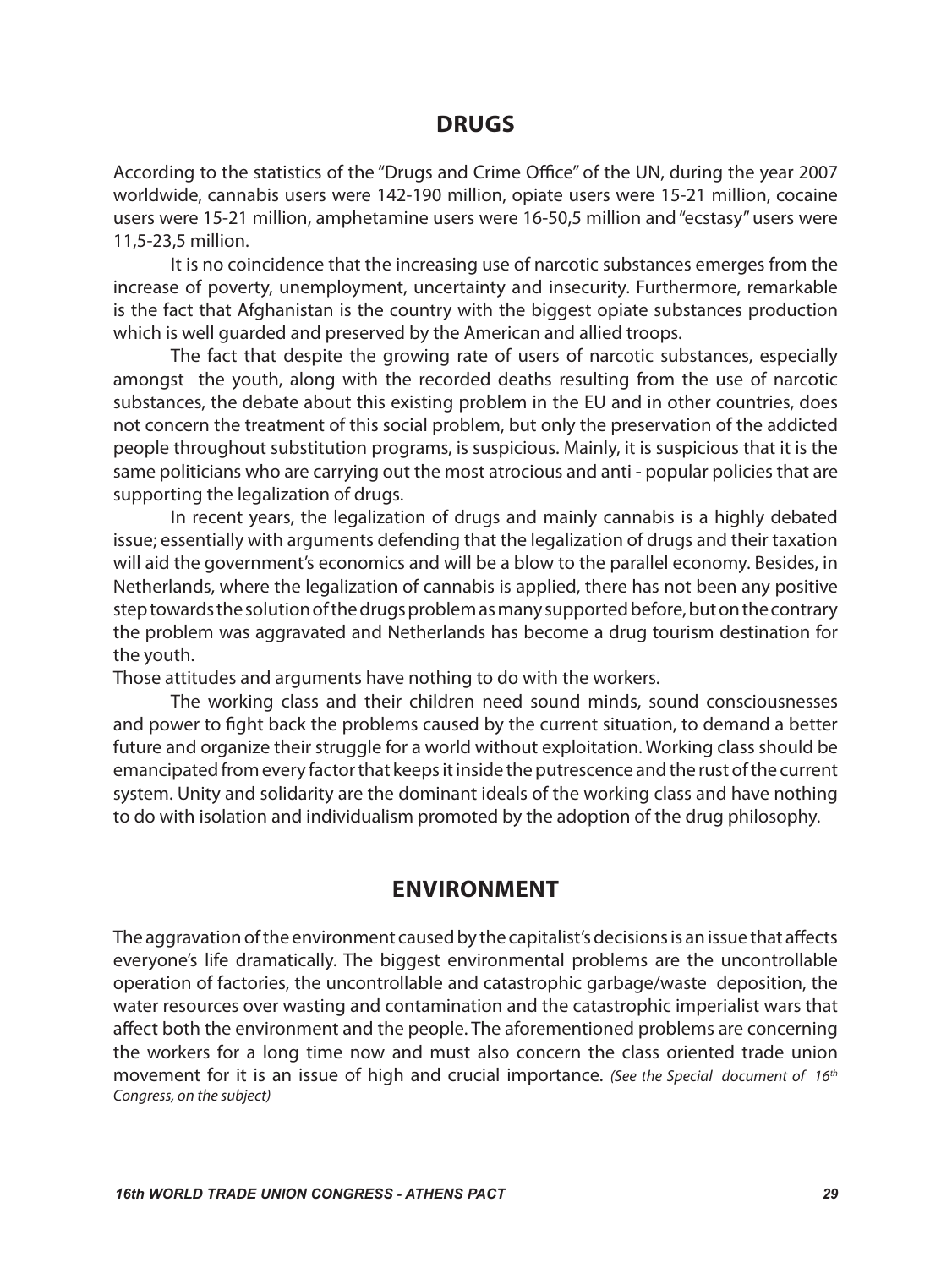#### **Military Equipments**

The increasing military expenditure has been accelerated by the international economic crisis, as the monopolies are attempting to find a way out of the crisis. It is characteristic that countries with the biggest and most severe economic problems, the so-called developing countries, are increasing their defense budget and war expenditure. Despite the millions of people dying from hunger, it's the poorest countries that are forced, by the biggest imperialist powers, to spend money on military equipments.

At the same time, these imperialist powers are the biggest weapons producers. An idiomorphic kind of extortion is taking place between the poor countries and the rich ones, and military equipment plays a significant role. If the poor countries want financial assistance from the rich ones, they must also buy their weapons. We can distinguish the example of Pakistan, where despite the great disaster and the millions of homeless because of the flood, the Pakistani government just 2 days after the disaster, considered the investment of 1, 28 billion dollars in order to buy military equipment from USA, more important than the consolation of the population.

According to the documents of SIPRI (Stockholm International Peace Research Institute), military equipment sales have increased by 22% during the period 2004-2008. Additionally, these documents mention that the developing states are on a dangerous race for military equipment. An idiomorphic kind of extortion is taking place between the poor countries and the rich ones which are linking the military equipment with the economic aid to the first ones.

Regarding the war industry performance, according to 2007 documents, the five biggest and most profitable war industries (Boeing, Bae Systems, Lockheed, Northrop and General Dynamics) increased their net profitability by 12, 8 billion dollars.

The WFTU demands: "Stop every military equipment race. The money should cover the needs of the poor and the unemployed". All foreign troops must leave the occupied territories. All nuclear weapons must be banned. People must dismantle the imperialist military alliances. NATO to be dissolved. The imperialist interventions to stop. No to war, yes to Peace.

#### **Nutritional problem**

Speculation of food multinationals always puts at risk the lives of billions of people around the world. After the big price increases of 2007 - 2008 in all major agricultural products, now once again in a few months time, prices on wheat, corn, sugar, cocoa and vegetable oils have increased in more than 35 countries as for example in Tunisia, Egypt, India, Mozambique, Nigeria, Somalia, Jordan, Morocco, Chile, Haiti, etc. These new price increases gave rise to large demonstrations in some countries. FAO said that from December 2009 to December 2010 prices in key agricultural products are increased by 25%.

Prices of food and water are defined in reality by the vast food processing industries such as NESTLE, PEPSI Co, UNILEVER, KRAFT, BUNGE, DOLE FOOD, JBS, etc. From their games with high prices they speculate at the expense of the people.

In recent years, companies from the U.S. and UK promote the solution of "modified" products.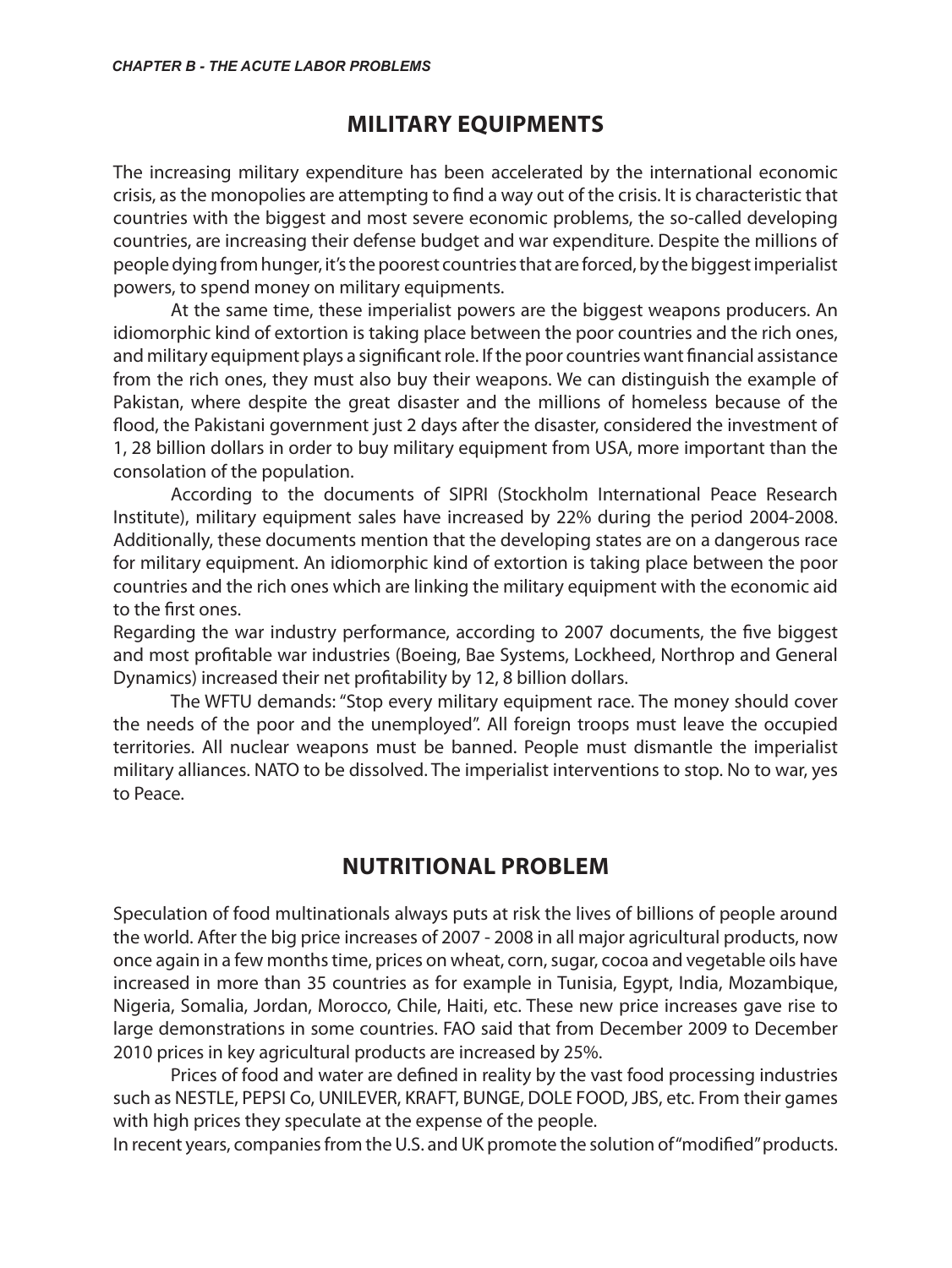They develop the technology, they are experimenting and they plan advertising campaigns with key slogan "The end of cheap food era", "Change eating habits", "You can't fill the world without using genetically modified products". Thus, multinationals that possess the technology of mutant products (such as MONSANTO, CARGILL, DU PONT) have completed their plans for maintaining and enhancing the profitability of capital.

It is necessary that WFTU reveals the role of speculators, the games played by governments and multinationals to the detriment of poor farmers and the global working class. To strengthen the voice of class trade unionism inside FAO and in each country. To promote joint action of workers' trade unions with organizations of poor farmers, of landless and indigenous peoples. To demand the land to belong to farmers and not to capitalists. To motivate everyone in the joint struggle for the overthrow of the capitalist mode of production. To coordinate the activities of our sectoral organizations (TUIs) and to organize our reply with demonstrations, initiatives and any kind of struggle for cheap foodstuff and free clean water for all.

#### **External debt**

The external debt of many countries, especially of the Third World, becomes the reason for the massive violations of labor, salary, social security and labor rights.

Through complicated mechanisms the powerful capitalist states, in cooperation with the IMF, the World Bank and the World Trade Organization show and demand from many countries the payment of huge debts accumulated after centuries of colonial exploitation and plunder.

Using as pretext the need for repayment of these debts, the IMF and other international financial institutions are imposing unpopular anti-labor programs.

The World Federation of Trade Unions condemns these mechanisms and all policies of austerity, poverty, privatization and looting of wealth-producing sources imposed by the IMF against the heavily indebted countries.

We reiterate our firm position that **the debt of Third World countries should be cancelled now. This debt does not exist. It has been repaid many times.** The real debtors are all those who exploit the people and the rich resources of the Third World countries.

In the name of the so-called repayment of external debt these exploiters, the monopolies, the multinational and imperialist schemes are keeping the Third World in poverty and destitution.

These are really responsible for the following picture currently given in many countries on the average life expectancy:

- In Afghanistan, the average life expectancy is 45 years
- In Angola, the average age is 47 years
- In Central-African Union is 47 years
- In Chad 49 years
- In Congo 47 years
- In Lesotho, 47 years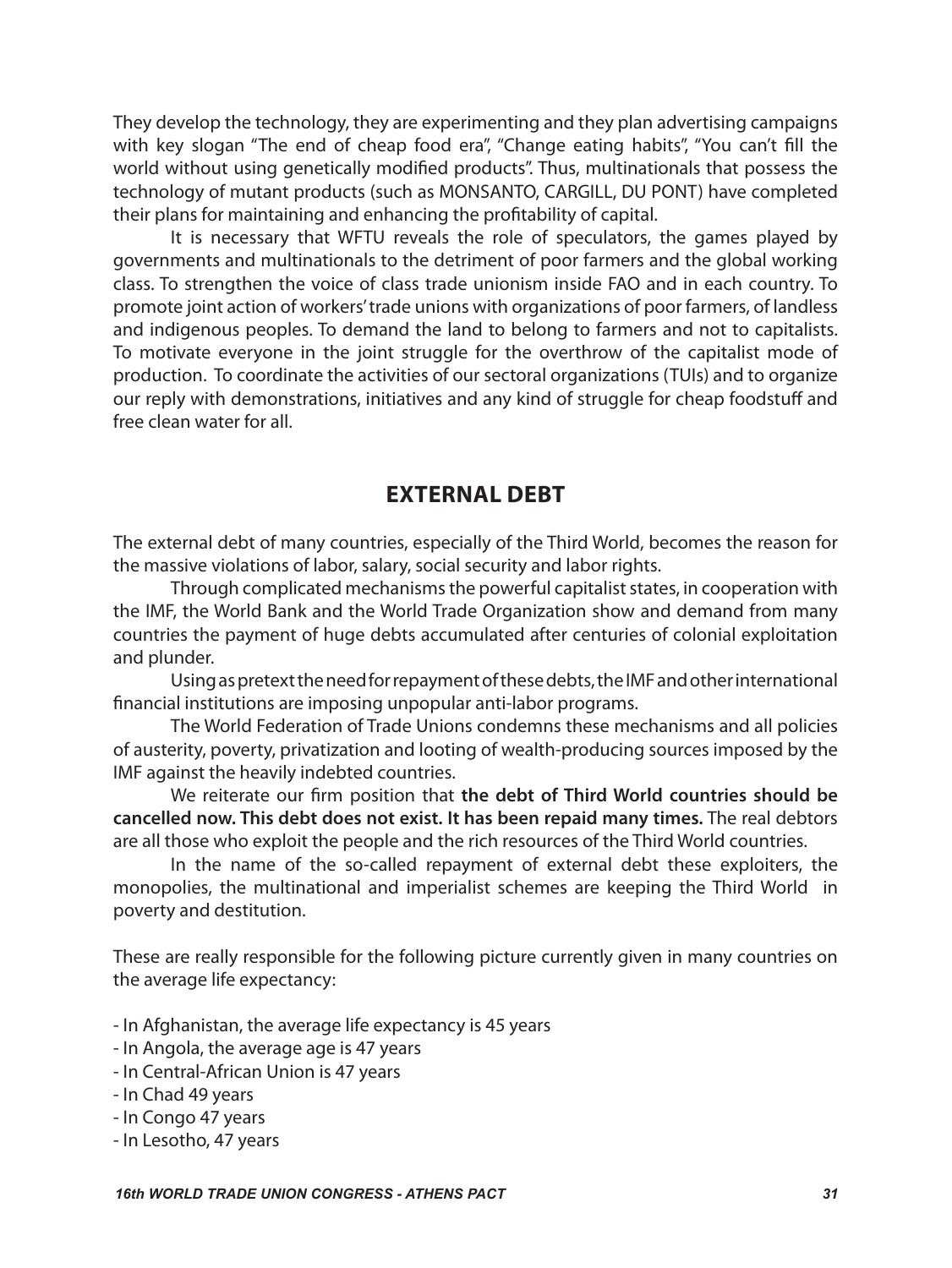- In Mozambique 49 years
- In Nigeria 49 years
- In Rwanda 49 years
- In Sierra Leone 48 years
- In Somalia 49 years
- In Zambia 49 years
- In Zimbabwe 49 years
- In Guinea Bissau 48 years
- In Mali 49 years

and 37 more countries with an average life expectancy between 50-59 years

*(Data provided by United Nations, December 2010).*

This is the truth. And the truth is that from moral, political, economical and social point of view indicates that the external debt of these countries has been repaid.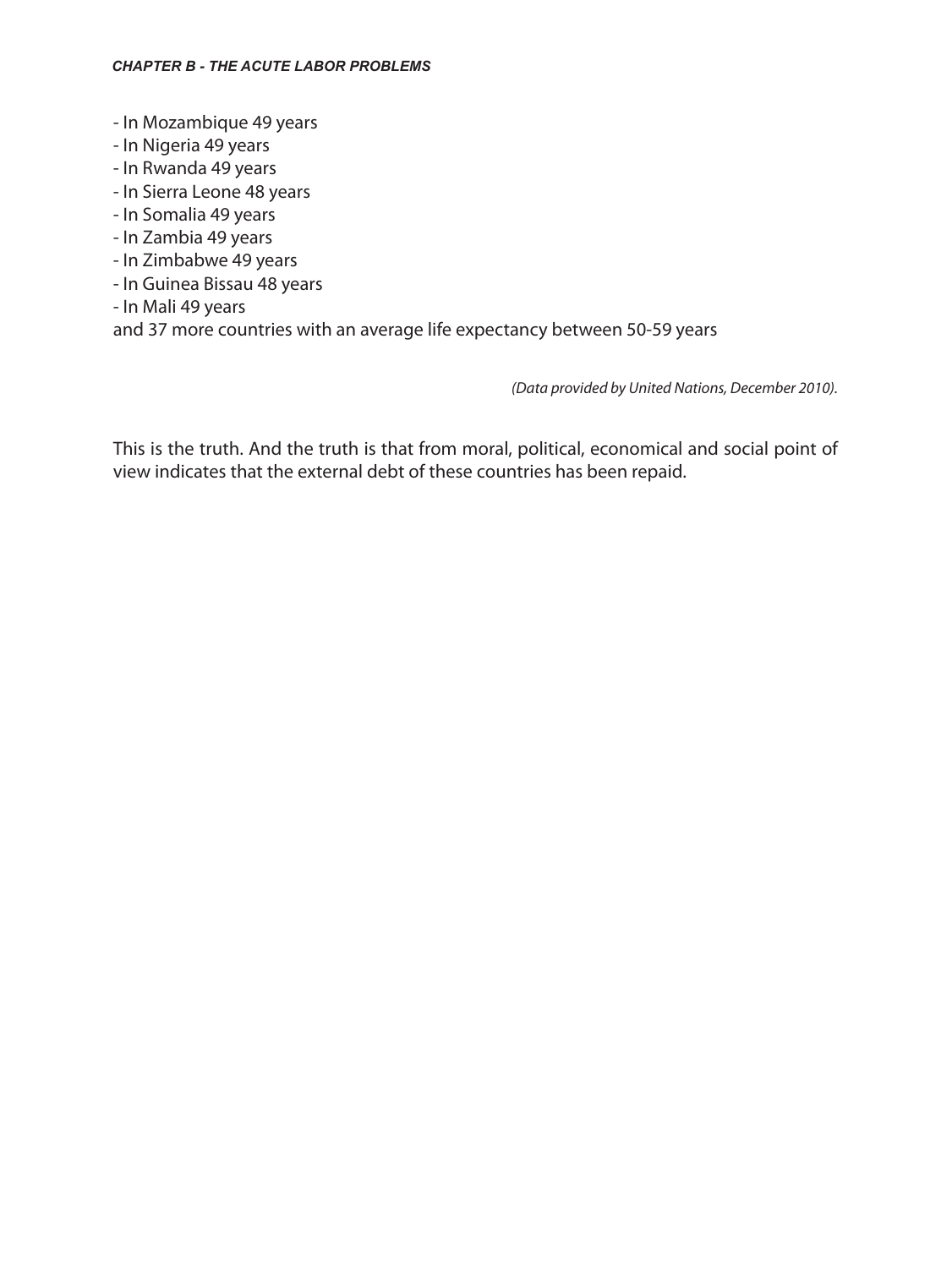# **CHAPTER C**

### **OUR ACTIVITY**

**5 years of ACTION!**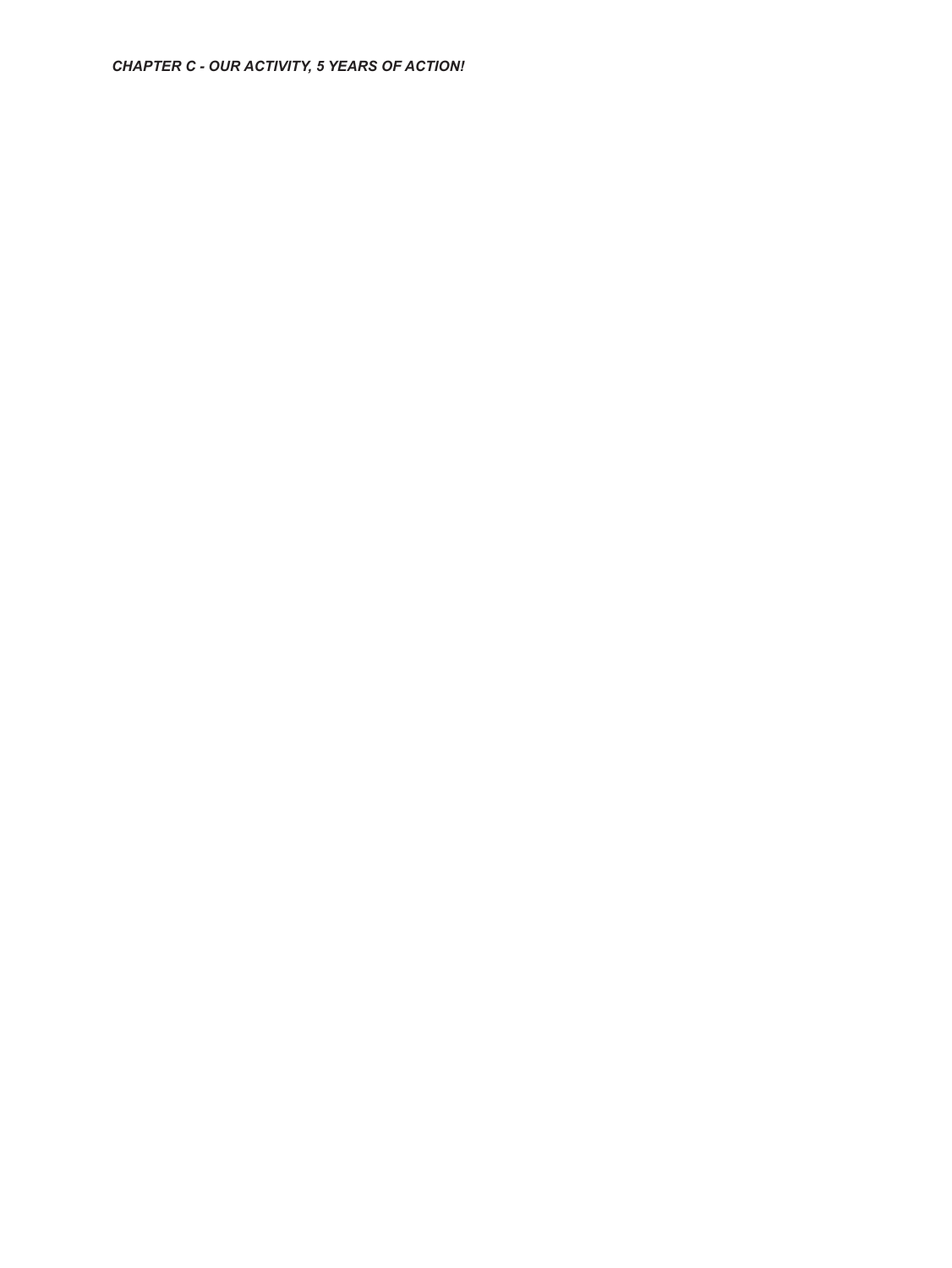#### Comrades and friends,

Our main duty at the 16<sup>th</sup> World Trade Union Congress is to debate and judge the progress made from the 15<sup>th</sup> Congress that was held the 4<sup>th</sup> and 5<sup>th</sup> of December 2005 in Havana, Cuba. We should discuss and decide about our tactics and our strategy for the next 5 years. We should set in order of precedence and agree about our fundamental goals concerning each continent, region, as well as each working sector.

#### Comrades,

In Havana, the newly elected leadership was given a clear mandate from the Congress:

• To organizationally reconstitute the WFTU at international, sectoral and regional levels, as well as to enhance the value of unity and internal democracy within our Organization.

• To enhance the militant characteristics as class oriented trade – union organization that can unite the workers in the struggle against capital.

• To practically aid the workers' struggle worldwide, for their everyday needs.

• To develop actions, as well as to make felt its presence everywhere in sectoral, regional and international level.

• To support the Peoples struggling against imperialist wars and territorial occupations, in order to enhance its internationalist characteristics.

Those duties were complex and difficult. The difficulties were emerging from the negative international correlation of power, along with the deadlock period that our organization faced after the downfall of 1991. The new WFTU leadership acted under complicated and difficult circumstances. From the very early beginning it had to confront the issue of its Headquarters accommodation in a country that could support at all levels this new attempt. In Prague, capital of Czech Republic, the political and trade – union entourage was very hostile against WFTU. We needed better entourage to support the new leadership in its new ambitious restructuring. Hence, the Presidential Council decided, with one abstention, to move the Headquarters to Athens, capital of Greece. The Headquarters transfer resulted in the renewal of the personnel of WFTU. With new and young personnel, we have set sail for a new journey.

At present, the last five – years' progress is estimated as positive. This is explained through our work, our action and the results often. All members of the Presidential Council contributed to this positive development (except for 3 – 4 members who did not meet the requirements of their position). The majority of our members in the regional offices, in the TUI's and in national trade – union organizations, the friends of WFTU in Greece gave their full support since the moment the Headquarters have been transferred to Greece.

Five years have elapsed since the last Congress and the Presidential Council has been in session for at least ten times, in Belgium, Sudan, Cyprus, Vietnam and Greece and 5 times in Geneva in the month of the Annual Conference of ILO. The Presidential Council's role was rather important since with its decisions it defined our Organization's directions and offered proposals and guidelines to our members and friends throughout the world.

During those five years, the President Brother Mohammed Shabban Azzouz has played a very important role in WFTU's effort for reconstruction, a process which started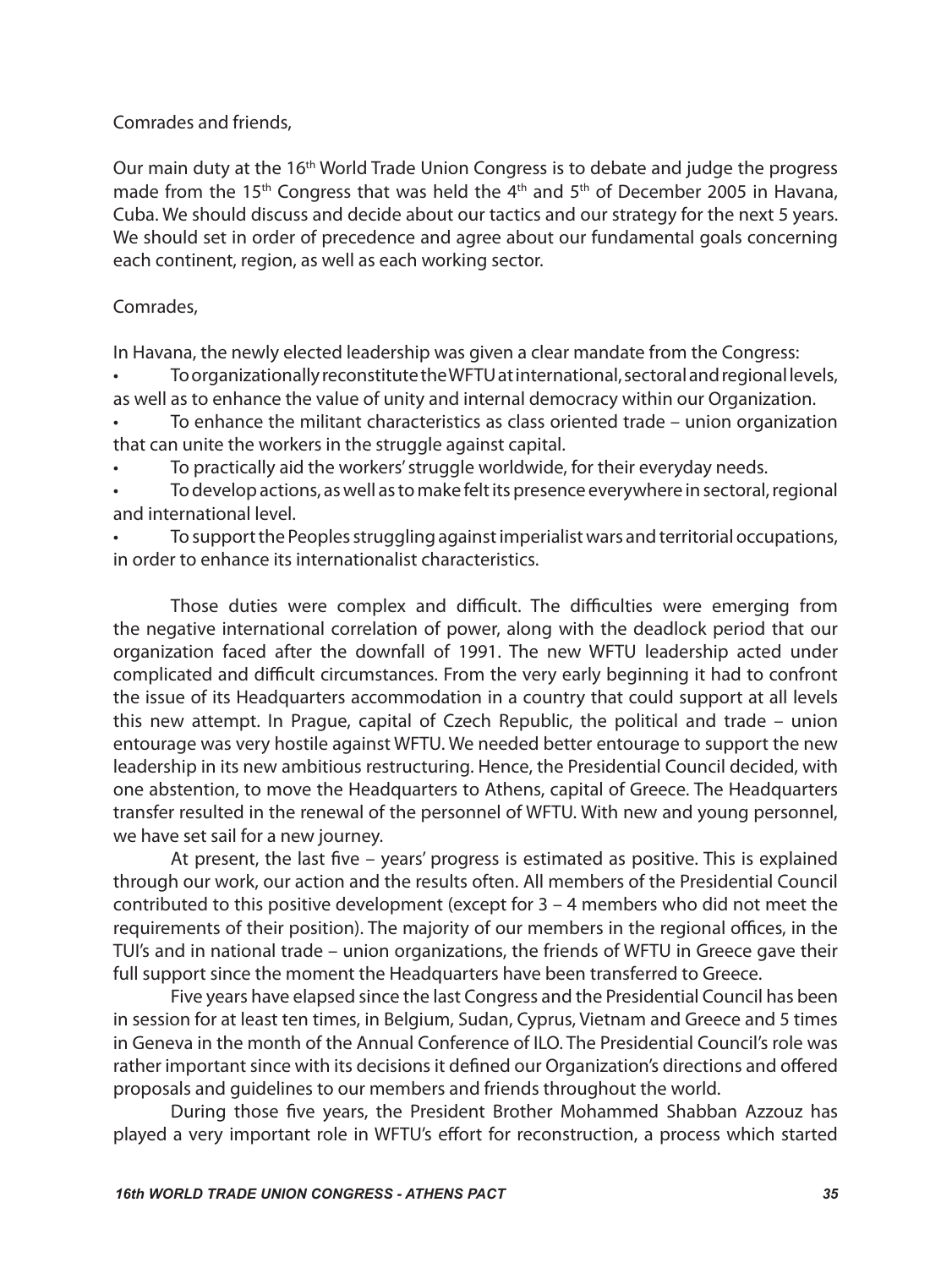after Havana's 15<sup>th</sup> Congress, showing the appropriate amount of solemnity, fraternal understanding, and feeling of solidarity, uniformity and factual sympathy. The majority of Presidential Council's members actively participated during the last "quinquennium". The majority of the comrades always made proposals and suggestion, they stated their opinions in a very open and democratic way and criticized as well as offered solutions for all substantial issues we had to work out every time. We thank them for their contribution.

There is a comprehensive report "REPORT of 2006-2010" which presents all core activities by subject and chronological references and refers to the rich action developed by the WFTU during the past quinquennium 2006-2010.

Study the REPORT in order to have a full and complete picture so that your criticism, comments and suggestions are based on the specific facts in order to provide essential aid to our new effort which begins with the 16<sup>th</sup> Congress.

Here we make a comprehensive and conclusive report of our action for the past five years:

1. **Proper functioning of the collective groups.** The Presidential Council, the Secretariat and this specific action was based on the Constitution and Regulations and on the accumulated experience of the class oriented trade union movement. In our meetings and actions everyone was free to express their opinion, to answer every question, make criticism as well as agree or disagree. Through this mode we have gradually succeeded in the collective, open and democratic functioning, countering the phenomena of bureaucracy and stagnation. We still have a lot to learn. It is necessary in the present circumstances to strengthen the principles of 'comradely rivalry' to offer 'criticism and self-criticism'. In particular, self-criticism still remains absent from our group's actions at all levels, at the central level, the Regional Offices and TUIs. Also to enhance the collective functioning in the leadership of the Regional Offices and TUIs. There are observations and criticisms because the degree of collegiality in the Headquarters of the Regional Offices and Headquarters of TUIs still remains low. It is inappropriate decisions to be taken only by one comrade at a Regional Office or in a TUI. This is a mistake and it must be changed now.

Improving the functioning of the WFTU institutions, has given us and still gives us the opportunity to focus our discussions on the substance and content of our action and goals.

2. The **International Days of Action** organized by WFTU in 2009 and 2010 were two new qualitative and quantitative steps caused by elevated forms of class struggle with demonstrations, protests and strikes. In 2009 the participation of Trade Unions from 49 countries and in 2010 in 56 countries. This shows our capabilities and weaknesses. We are critical of our members who despite their abilities do not choose to be active and we consider it as a serious mistake that 2-3 members of the WFTU unions participated in similar activities of ITUC which accentuated a content of capitalist "modernization" and cooperation with the G-20, the IMF and other capitalist world international institutions! **We appeal to all members and friends of WFTU to understand that the support of all our key initiatives, participation in our activities, in our demonstrations, is a crucial duty for all of us and for all the trade unions that want a real class oriented movement, fighting big capital with "single thinking".**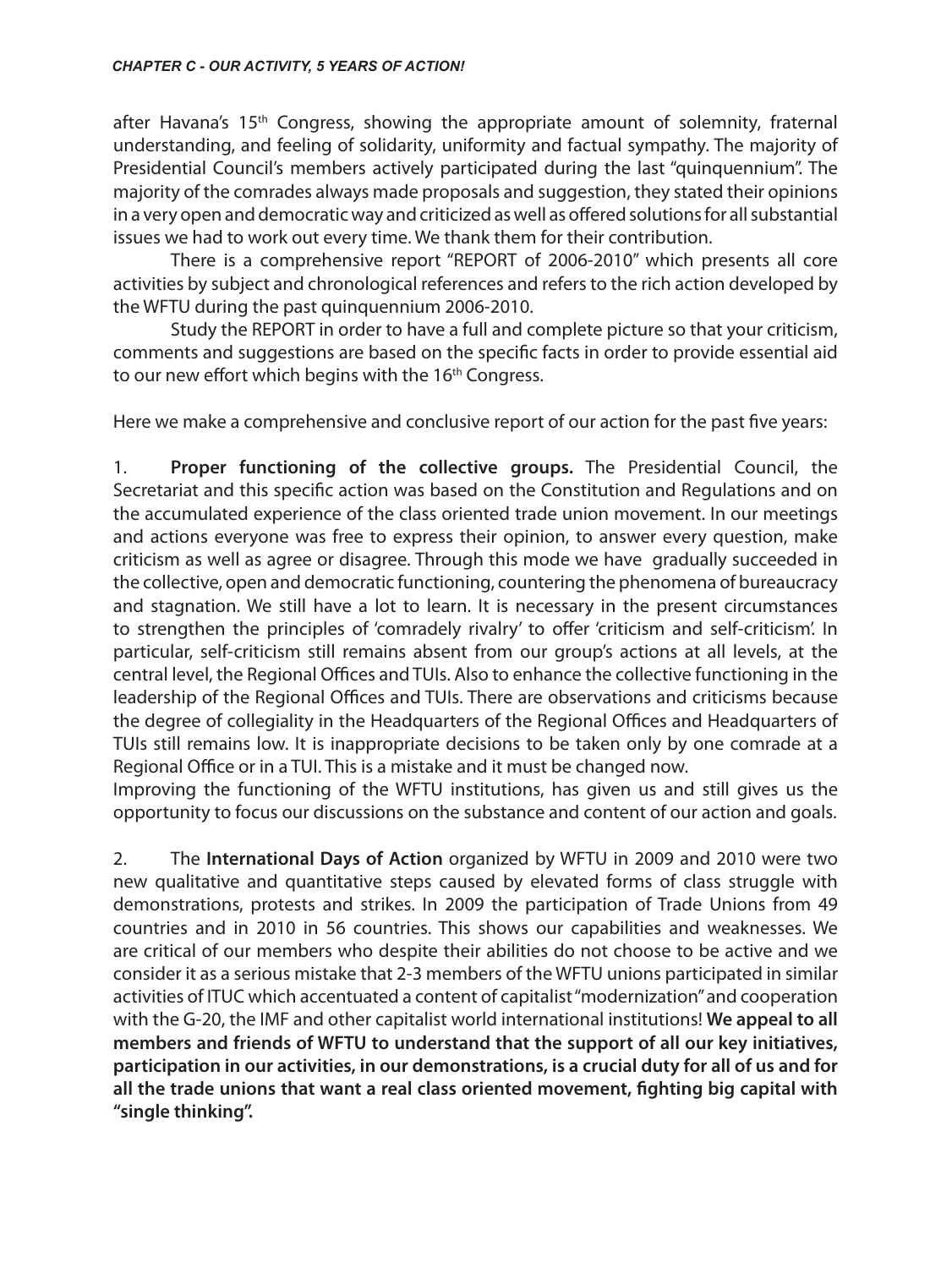3. We have tried to raise the trade unions as well as our members' and friends' ideological level through decades of **Trade union training seminars** organized in all continents. The WFTU seminars of our Regional Offices and TUI's are not "trade union tourism and excursions". Instead they always try to find answers, solutions and tools to solve new and old problems which the world working class has to face. We organized a total of 40 Seminars with many interesting topics such as: the role of the mass media, the role of TV, decent work, the establishment of unions, trade union rights, labor relations, debts of third world countries, the problem of food, water, the role of International Organizations, 120 years anniversary of the 1st of May, climate change, health and safety conditions, etc. The need to educate our cadres and functionaries is great importance and we have the duty to multiply and strengthen our efforts.

#### 4. We organized **10 very important International- global trade union conferences** on some very relevant issues. Some of them were:

a. Conference on the international economic **crisis** and the role of the Trade Unions which was held on 15<sup>th</sup> -16<sup>th</sup> November 2008 in Lisbon, Portugal, where we discussed the crisis in time, as well as its consequences for working people and our proposals.

b. Conference on the role of the **working women** and WFTU's thesis, which was held in Brussels, Belgium on 13<sup>th</sup> -14<sup>th</sup> September 2007, containing rich discussion and appropriate decisions.

c. Conference on the **Economic Immigrants**, was held on 29th May 2006, where we defined our trade union positions.

d. Common meetings between ICATU and WFTU that encouraged and continue to encourage the strengthening of the relations with the Arab working people, besides reinforcing practical, internationalist solidarity towards the peoples of Palestine, Syria and Lebanon.

e. Conference on the 1st World Working Youth Conference that was held in Lima, Peru on 18th – 20th November 2009, wherein an atmosphere of enthusiasm and a fighting spirit amongst the young working people from the five continents were discussed, singed, decided on an action plan.

f. We congratulate the Youth Secretariat of the WFTU for the regional initiative they took for the self-employed young people in the countries of Central America, and for cooperating with the Regional Office in organizing a seminar in Panama on 9th -11th December 2010.

g. We also congratulate the 120 young trade unionists who participated in the event we organized on the 15th of June 2010 in Geneva, on the celebration of the 65th Anniversary of the WFTU's foundation.

h. The international meeting in Hanoi, Vietnam, on 26th – 29th July 2009 that was jointly organized by VGCL and WFTU, giving an important opportunity to analyze the international situation and the consequences of globalization.

5. WFTU, ACFTU, OATUU and ICATU, organizing jointly the **Annual TRADE UNION FORUM in Beijing** that gives the opportunity to exchange thoughts, experiences and propositions. The different thesis and the presence of a large number of national Trade Unions during the past years, gave the opportunity for important international contacts.

6. **WFTU's publications** in these five years were very successful. Hundreds of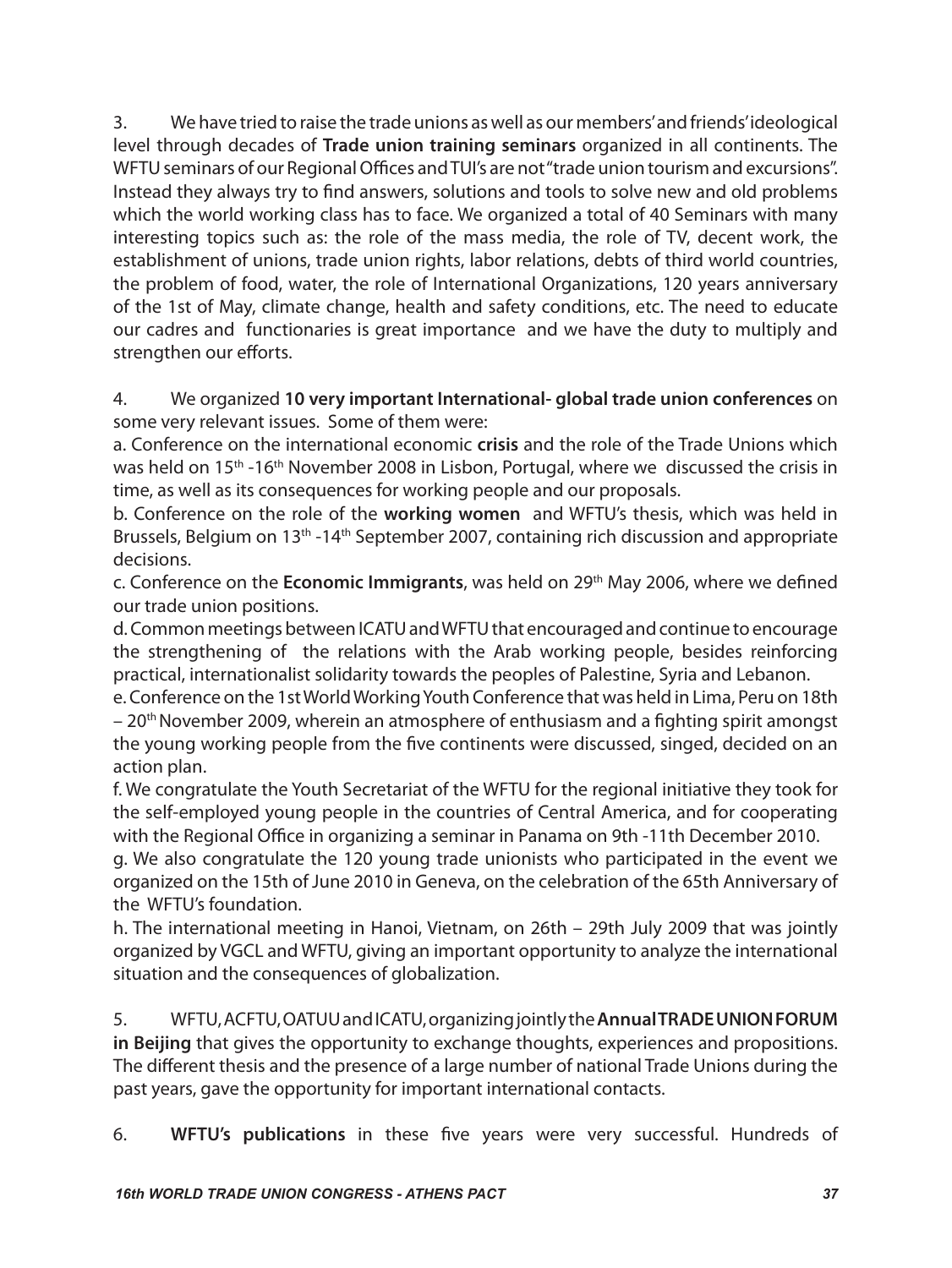announcements, press releases and publications were brought out. The secretariat adopted specific decisions in time on every current issue. Further in these 5 years 23 posters were published. These posters are usually beautiful and also with essential message. We all should take advantage of them, exhibit them on places where they can play the role and fulfill the goal for which they were made. Books, brochures, leaflets were brought out in all basic languages, giving the content, spirit and the thesis of our organization. The edition of **"REFLECTS"**, WFTU's magazine, in 4 languages (English, French, Spanish and Arabic) is an important effort, which will have even greater success if our member and friendly organizations send articles, news and their activities.

The publications made by the Regional Offices of America, Asia, Europe are also important and positive. It is necessary that the Regional Offices of Africa and Middle East follow their example.

7. We still do not meet our fullest needs as far as the **use of new technologies** is concerned. Although we have made the new central web site, although some Regional Offices and some TUIs also have their own web sites, we are yet to meet the full requirements. This needs to proceed quickly; the needs of communication grow bigger and faster every day. We do not fill the requirements for the "electronic war" and the reasons are not only financial. We think that this is a matter of direction. We need to realize the importance of direct intervention using the abilities of new technologies. The positive examples of our comrades from Brazil, Chile, from the Metal and Transport TUIs show that when we have the right direction, we also have the ability and capacity.

8. Our presence in **International Organizations** has become more intense. Our representatives in the UN, the ILO, in UNESCO and FAO made important efforts in these fora. We presented in these Organizations on several occasions and sent the protest letters and the demands of trade unions from around the world. We took advantage of our presence in these Organizations and we placed proposals and reports; we demanded concrete resolutions. However the situation in all International Organizations remains difficult and complex. The international correlation of forces is against the class oriented forces and against the peoples who fight against Imperialist aggressiveness. The United Nations Organization actually legalizes USA, EU and their allies' aggressive foreign policy. In the International Labor Office (ILO) there is a monopoly and dictatorship of the ITUC, which after 1991, along with the capitalist governments and the employers have converted the organization into a "tool" that removes labor rights. In the five year period, 2006 – 2010, we strongly criticized this through our interventions in Geneva, in the annual general meetings and in the meetings of the Board each November and March, at the Regional meetings of the ILO, in Torino and everywhere, and strongly demanded this unacceptable situation to stop.

The fact that Cuba and Venezuela are constantly slandered, and at the same time the government of Colombia is acquitted is unacceptable. It is unacceptable to exclude WFTU and independent National Organizations from the main organs of ILO. It is unacceptable that the ITUC gives orders and commands to the ILO, it is unacceptable that some functionaries of the ILO threaten member organizations of WFTU; the way the ILO seminars and training in the center of Turin are shared is unacceptable. WFTU will continue to condemn these antidemocratic phenomena. We will not stay silent in front of this, while we will fight against the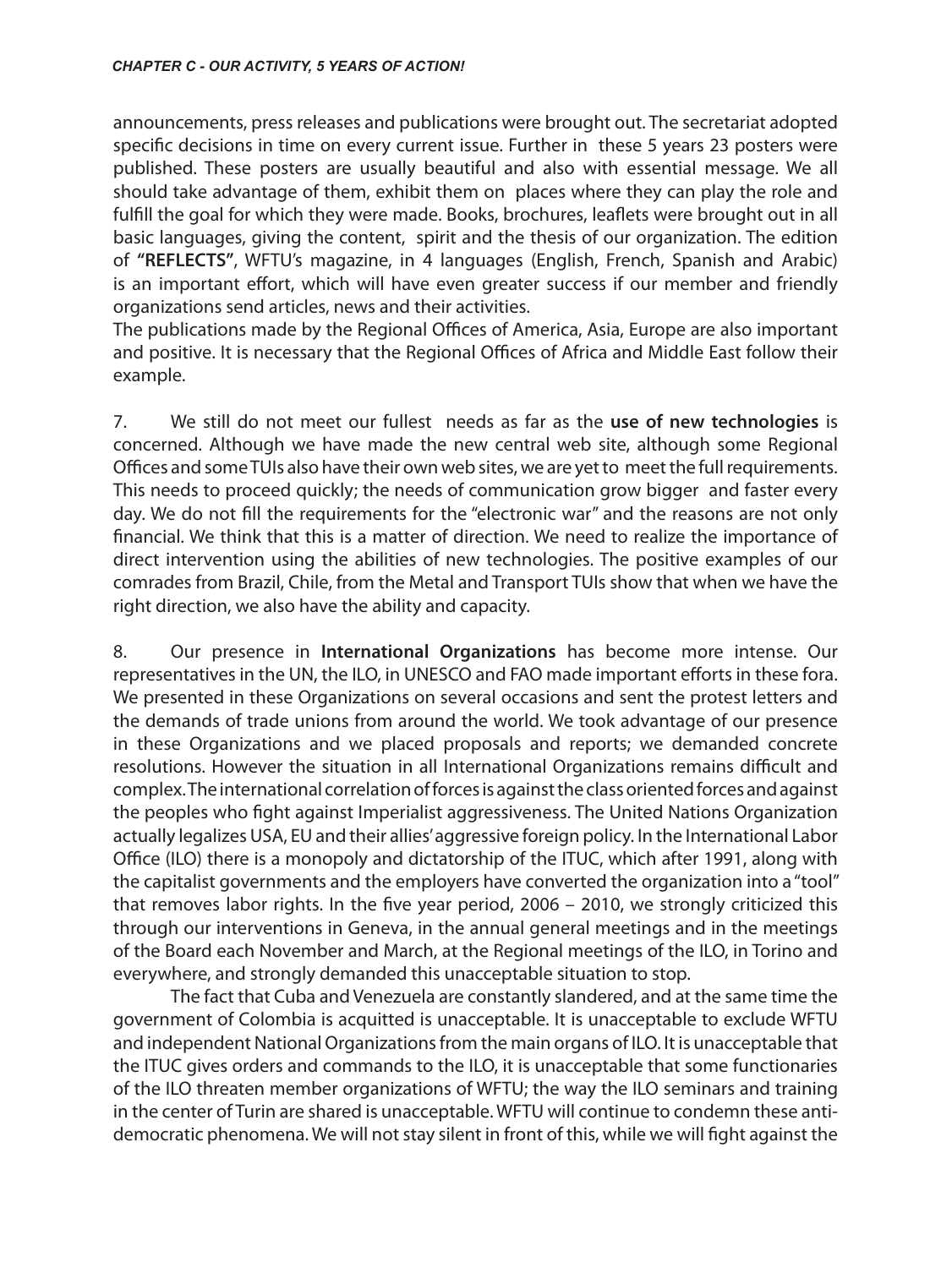perceptions of class collaboration and compromising, on a national and international level.

9. As we had decided at the 15th Congress in Havana, we established **WFTU's Friends Council** which convenes in Geneva every year, in June. This gives our friends the opportunity and democratic right to have direct contact with the leadership of WFTU, to submit their proposals, make criticism and be fully and essentially informed on every common issue.

10. During the period we examine, WFTU has tried to respond to all calls, to participate in our members' and friends' activities. We have also invited and hosted dozens of Trade Union high level delegations, for bilateral contacts and discussions, such as Delegations of the ILO, the ACFTU, the OATUU, the ICATU etc.

11. There is still a problem with the financial situation of WFTU. This issue is serious and causes serious difficulties in our operation and action in these new circumstances. The organizations that have financially supported the WFTU these five years are very few and specific. We want to congratulate the organizations such as FTE Mexico, CENAPRO Ecuador which contribute every year 200 or 300 euros and GAWU Guyana that sent 500 USD every year. The amount of money was small, but the strength they gave us was great. WFTU's financial situation is not merely an economic issue. It is primarily an ideological, political, trade union issue. We think that some people who can afford to give (financial) assistance to WFTU did not do it for specific reasons. Some others support the new WFTU course in words, but not practically. **There are members of the Presidential Council whose organizations have not given financial support neither in the past five years, nor for meeting the expenditure of the 16th Congress.** 

At this point, we would like to underline that the collective agreement on WFTU's new course raises the requirement for collective financial support so that the collective decisions we make for diverse action can be supported and be put in practice.

12. All this wealth of experience had also significant **Organizational Results**. During the period 2006-2010 we established 4 new TUIs: a) **Metal,** b) **Transport** c) **Banks and Finance**  d) **Hotels - Tourism**. The establishment of these **4 TUI's** give new possibilities concerning the presence of WFTU in their relevant sectors and multinational companies. It is necessary, after the congress, to re-discuss our organizational presence in other important sectors such as the services sector, the media etc. The WFTU Secretariat should be closer to the function and action of TUIs so that there is mutual support, while avoiding serious problems such as those presented in the relations between the WFTU and TUI Construction Workers.

13. **Eighty nine new organizations** have joined WFTU as a result of WFTU's action, ideology and presence in the trade unions.

**We once again welcome the new members to the WFTU's family. We all know that the reasons that brought these 89 new members to WFTU are WFTU's militancy, its principles, its direction, its rich action and internationalist character, as well as the dynamism shown by our organization in these five years, the democratic functioning and collective effort.**

14. **We expressed workers solidarity, our support and internationalist assistance to all**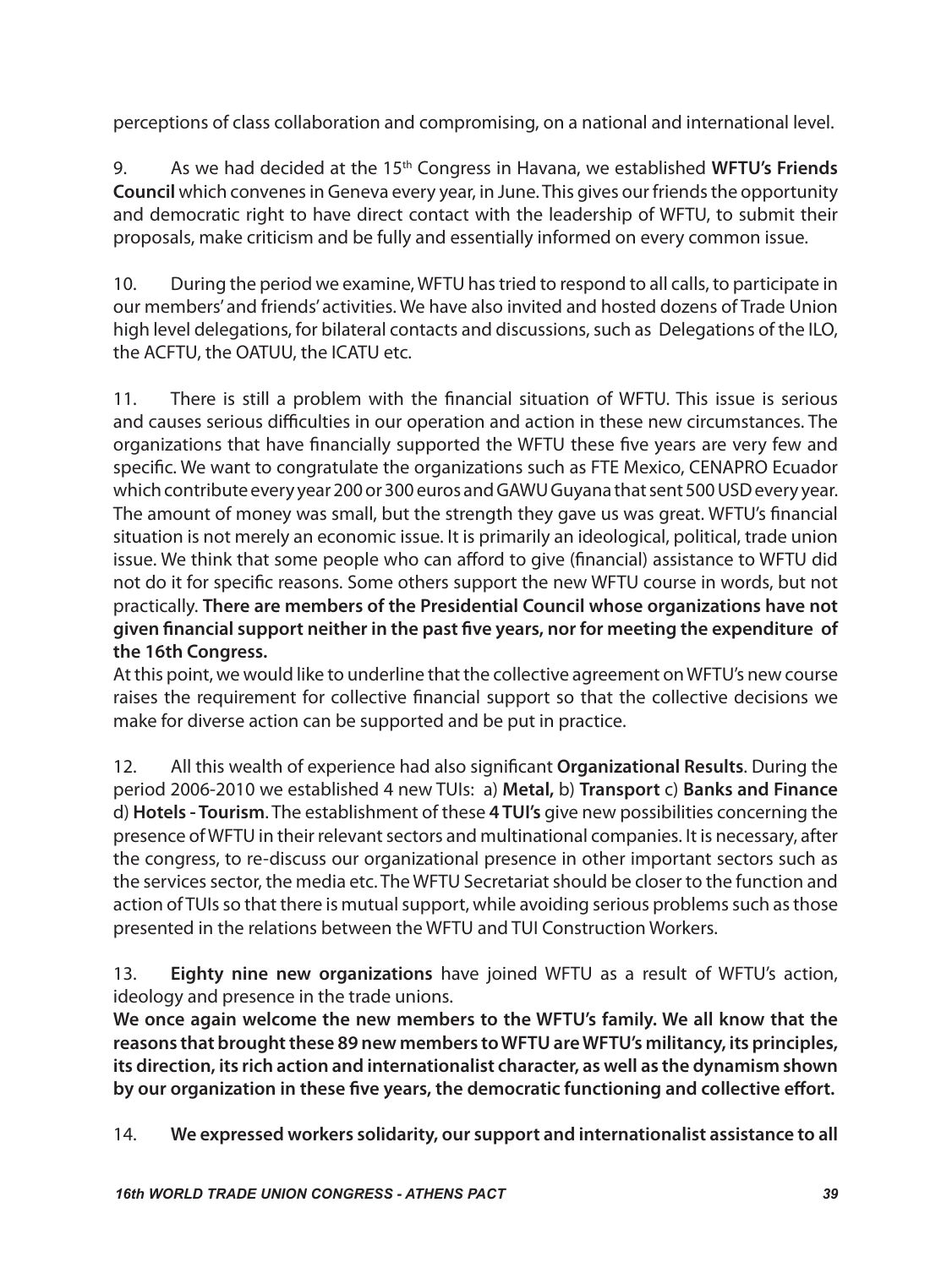#### **those who needed it. We travelled wide and we were close to the workers who struggled for their rights. We issued a large number of Declarations and Press Releases.**

15. During this period the Secretariat met twenty eight times and particularly to put the decisions of the Presidential Council into effect. We consider the role and work of the Secretariat as positive. In the new circumstances the Secretariat as well as the Presidential Council needs to be renewed and reinforced.

The criteria for the election in these two central organs should be particularly challenging:

• "The ability to realize the new complex conditions and enrich our goals and tactics according to our current needs.

• The ability towards participation in the development and formulation of our strategy and tactics;

The stability and loyalty to the principles, values and culture of the world classoriented trade union movement, to the objectives of the working class, the determination in the struggle against capitalism and imperialism.

• The determination to act and work with the grassroots of the trade union movement where specific action and initiatives are required.

• Concrete results from our work. We need to judge the cadres from the results of their work rather than their words.

• The willingness to accept sacrifices as far as the individual's personal and family life is concerned but also the need to show collective spirit and tolerance to criticism; the use of self-criticism; the fight against bureaucracy and routine work.

#### Dear comrades,

We believe that many militants/fighters in the family of the World Federation of Trade Unions have these characteristics and fulfill these criteria.

We have the duty of judging strictly, objectively and to elect a Presidential Council and Secretariat that will work on implementing the decisions of the 16th World Trade Union Congress.

The first page of the WFTU Constitution states that "the WFTU is a class-oriented union". This means that it represents, supports, and goes along with the interests of the international working class, goes along with the struggle for the everyday problems that wage earners in all sectors and all countries have, while consistently striving for the abolition of the exploitation of man by man, for the abolition of capitalist exploitation.

We know that the opponents of the class-oriented trade union movement exert pressure and use all means to hit the WFTU. They are trying with money to buy trade unionists and have been attempting to block the development of the WFTU. It is the common duty of all of us to fight them back decisively, to thwart their plans, to try our best to recruit new forces for the WFTU. This is a key task for all of us in central, regional and sectoral levels.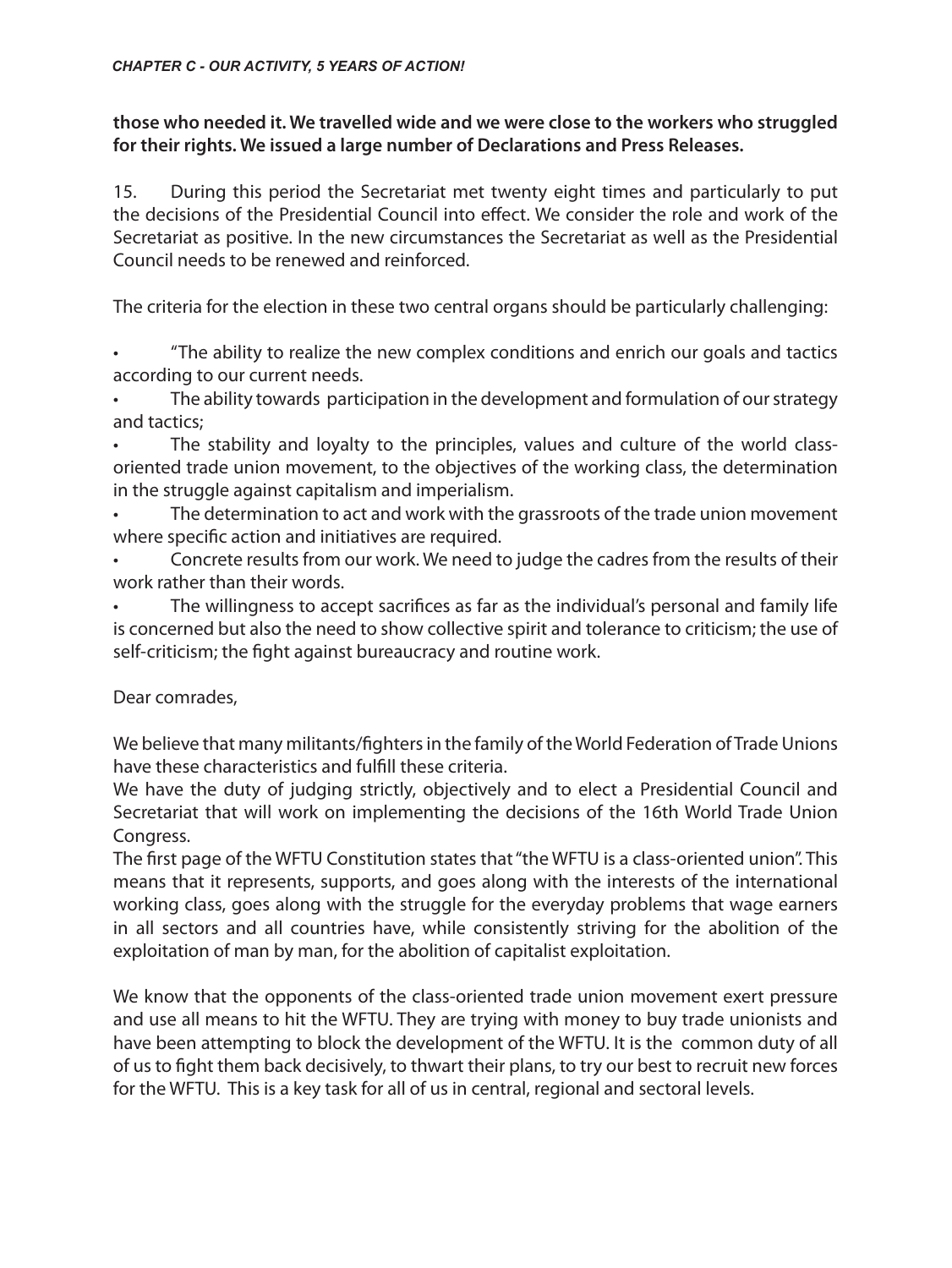# **CHAPTER D OUR AIMS**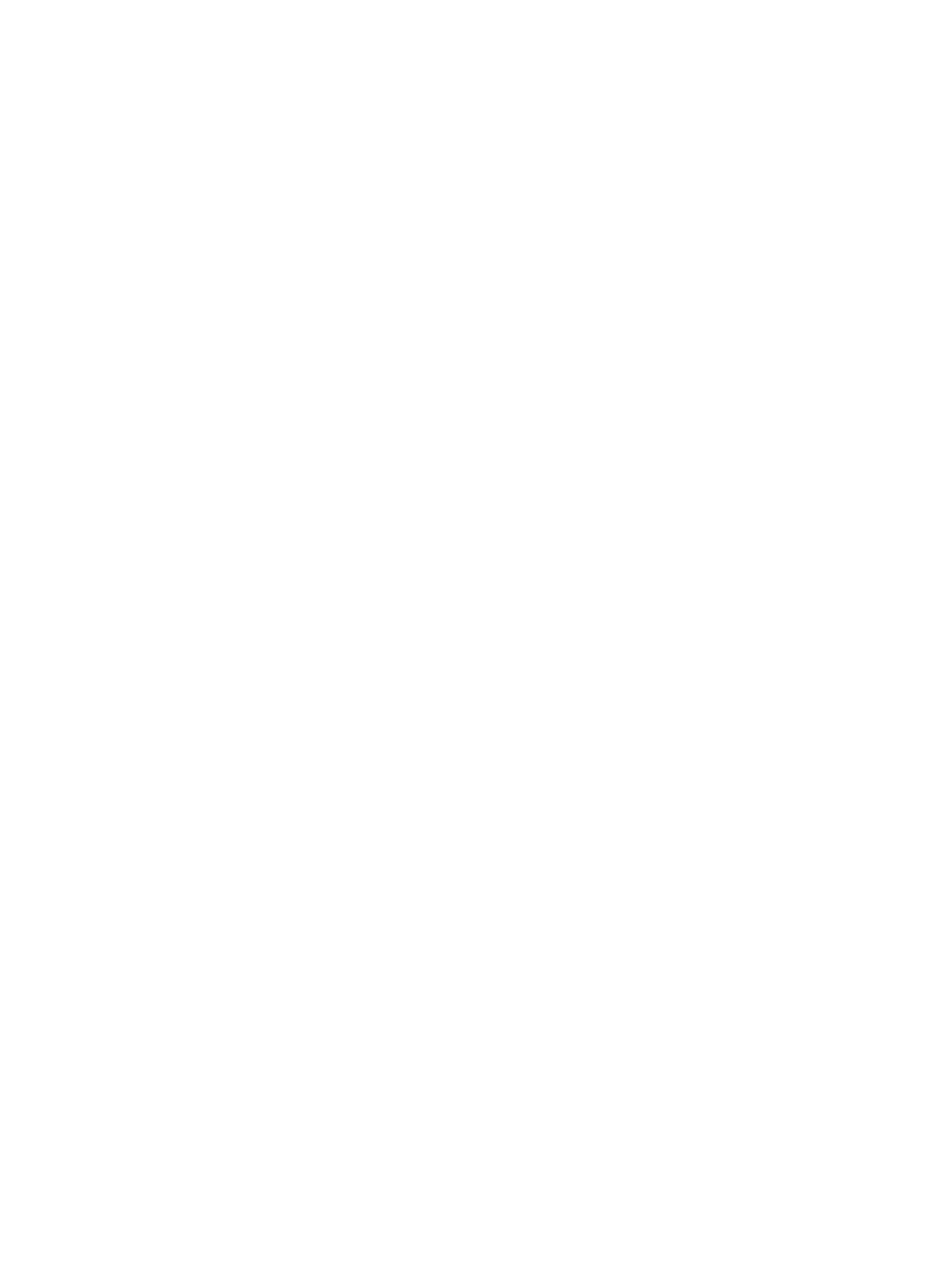**These are our direct goals, according to the principles of WFTU and the contemporary needs:**

## **Working class UNITY**

An essential prerequisite for the success of our struggles is to promote and construct the unity of our class regardless of religious, racial, gender, linguistic or political differences. The working class in every country and every sector, regardless of which union center the trade union belongs to, has the same interests against the capital and against exploitation. Our task is to unite all workers under the banner of our common goals.

The working class, when united on a class-basis can bring to their side the poor farmers, the self-employed, small tradesmen and have allies in the conflict against the monopolies and big capital. They can construct their own alliances. We need to bear in mind that the opponents and enemies of the workers are also trying to unite forces under their own goal, their own umbrella.

Issues of "UNITY" were, are and will be discussed because each class does want allies and concentration of forces on their side in class struggle. The controversy remains at all levels and with all problems. See for example the Palestinian problem. The Palestinian people want unity and allies to achieve their goals, while Israel and USA want allies to achieve their own imperialist aims. Take the example of Cuba where the CTC (General Cuban Workers Confederation) seeks to rally all trade unions in Latin America for the defense of the Cuban Revolution, while the ITUC is trying to buy and rally forces for its own objectives, against the Cuban Revolution.

Therefore, the question "who to unite with, and for what purpose" is always important.

In the past five years, WFTU has tried to unite all the unions at the base in action against capitalist exploitation and against the consequences of the economic crisis. The international days of action of WFTU in 2009 and 2010 united forces in action and struggle, under the right demands, with class oriented content.

#### **Admission of new members to the unions and the struggle**

The massification of the trade union movement with the recruitment of new members gives new dynamics and new momentum to the life and activities of the trade unions. During the period 1990-2000 many workers in capitalist countries have abandoned the trade unions and stayed at home. Today, however, the acidity of the crisis and the consequences led a major part of the working layers to radicalization, they desire to participate more actively. The great struggles in Europe, Asia and Latin America confirm this.

Members and friends of the WFTU need to pay attention to the participation of young people and women in unions. They should also pay attention to new sections of the working class that new technologies bring; they should meet the progressive intelligentsia,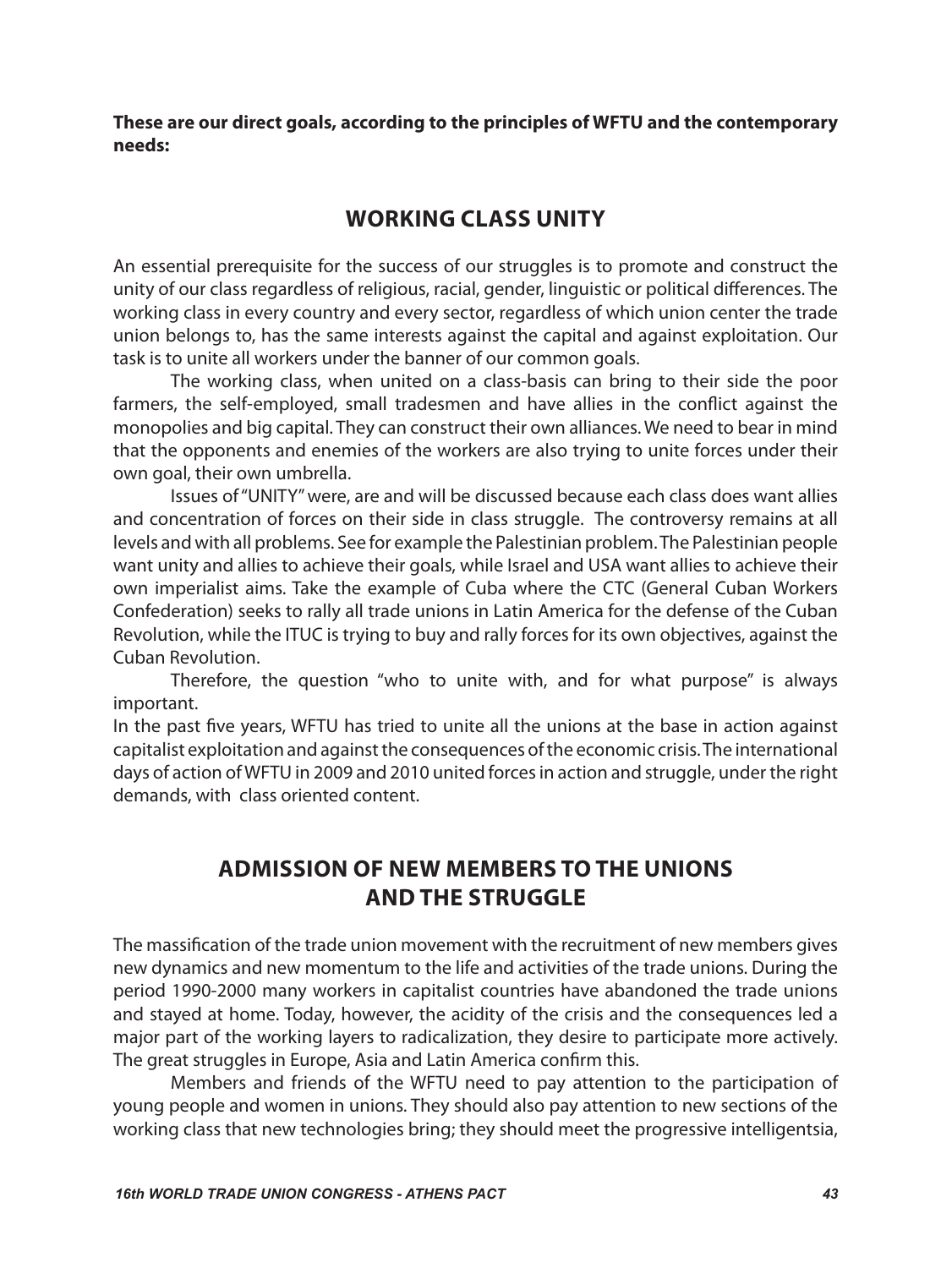workers of spirit and culture. The fact that young people joined our union's life and activities supported the struggles and class struggle. Through grass-roots struggles, greater and more concrete results will come out.

Starting tomorrow and until the next Congress we must give greater attention to the organizing and the participation of workers in trade unions, in the struggle. To work consistently, steadily and build unions, base committees, steering committees and any other forms of participation that would help to the activation of the masses; Concentrate more on the different workplaces. At the same time, the care of WFTU for the trade union movement of pensioners should be strengthened since the governments by their policies are making the daily survival of pensioners much harder.

#### **Internationalism**

In several articles of the Constitution, the importance of proletarian internationalism, the Workers Solidarity and international solidarity among the parts of working-class on every continent, country and sector is underlined. Internationalism was, is and will be the key step, the solid base that our organization stands on. The historical experience from 1945 until today confirms this. Fighters survived murder attacks were released from prisons, lay-offs and prosecutions and were attacked for having stood for internationalism, international action and coordination. These include Franco's Spain, Salazar's Portugal, in Guatemala, Greece, Cuba, Indonesia, Grenada, Pinochet's Chile, Honduras, Venezuela, Colombia, South Africa, Egypt, Middle East, Iraq, Yugoslavia etc. The list does not end. Especially in conditions of capitalist globalization and sharpening of imperialist aggression, internationalism acquires new quality, characteristics and features, especially among workers of multinationals, monopolies and cartels. Today, therefore, the need for coordination and international solidarity is greater than even before.

In the context of the needs of internationalist assistance among the members of WFTU, the leadership that will be elected during the Athens Congress should consider the possibilities of reopening the "Solidarity Fund" established by Article 8 § 6 of the Constitution of WFTU. Although today our economic abilities are very limited, however, we should support, even symbolically, organizations that exist under particularly difficult circumstances.

## **Ideological "tools" of trade unions**

 Current conditions are complicated and difficult. Under these conditions, trade unionists, friends and fighters that collaborate with us must have the ideological and trade union level that is demanded. Today willingness to offer heroism and stability are not enough. Of course they are important. But the propaganda of capital and its governments is elaborate and crafty. The monopolies and the multinational companies train their people.

For us there is a continuous and increased need to strengthen ideological and trade union tools. The trade-union seminars, the lessons, the trade union schools, the exchange of experiences must be designed to educate our trade unionists, the workers in order to be capable of analyzing the world today, the modern conflicts and determine our strategy and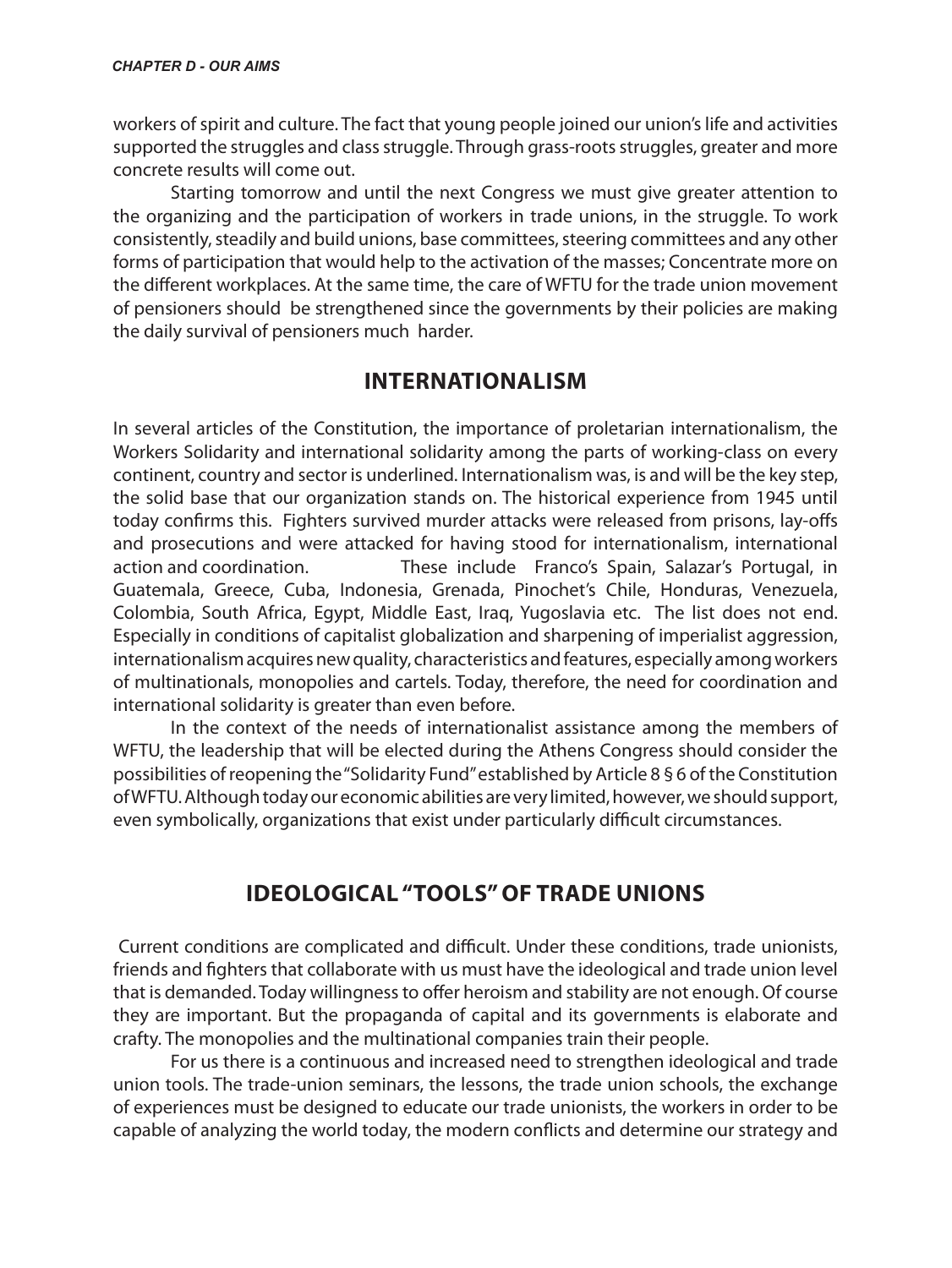tactics.

The contact, the knowledge, the achievement of Marxist theory, give the capacity to the trade unionists and our leaders in every country, every sector to be in the vanguard of the class struggle.

Within these modern needs we must take advantage of trade-union schools, the institutes, the teams of work that any organizations and WFTU members may have in their countries.

#### **Using of all forms of struggles**

In the 66 years since the establishment of the WFTU, we have used all forms of struggles. From the most simple form such as a protest, a note of protest, to squats and strikes. We support the right of all people to decide on the struggles and the forms of struggle. The selection, each time, of the appropriate forms of struggle is decided by taking into consideration the specific circumstances in the region, or the sector, the correlations, and must prepare the next steps and ensure alliances and solidarity. We must study many struggles launched by our trade unions the last 5 years in order to gain new experience and useful conclusions. The struggle of the workers in the public sector in South Africa, of Construction Workers, of Metal Workers in Peru and Chile, the united general strikes in India, in Mexico, Greece, Portugal, France, the struggles in Columbia and Philippines, the struggle in the factory of Ford in Russia, the Basque protests, Italian workers, Belgians etc give us the possibility to analyse and draw lessons from the positive and negative sides.

In each case WFTU and generally the militant trade unions we must continue carefully, seriously and with militancy and use each time the most appropriate forms of struggle, in order to promote both the content of the struggles and gain more specific, positive results. Without excluding any form of struggle, we must show method, stability and determination.

#### **Demands based on the modern needs**

The capability of determining the contents, the demands, and the goals of the struggle each time have their own importance in the conduct of the class struggle. There are both positive and negative experiences on these issues. There are many discussions every time about what is realistic and what is possible. We believe that the safest criterion for the working class and the masses is to demand the satisfaction of the current needs, for the survival of the workers and their families, the needs such as salary, education, entertainment, reproduction of the labour force. The trade unions must determine their goals based on these needs.

Today the huge increase of the labor productivity, the use of new technologies in the production, the educational and cultural level attained by the workers show grate margins for the satisfaction of our needs. People must live more and live better. This is our goal.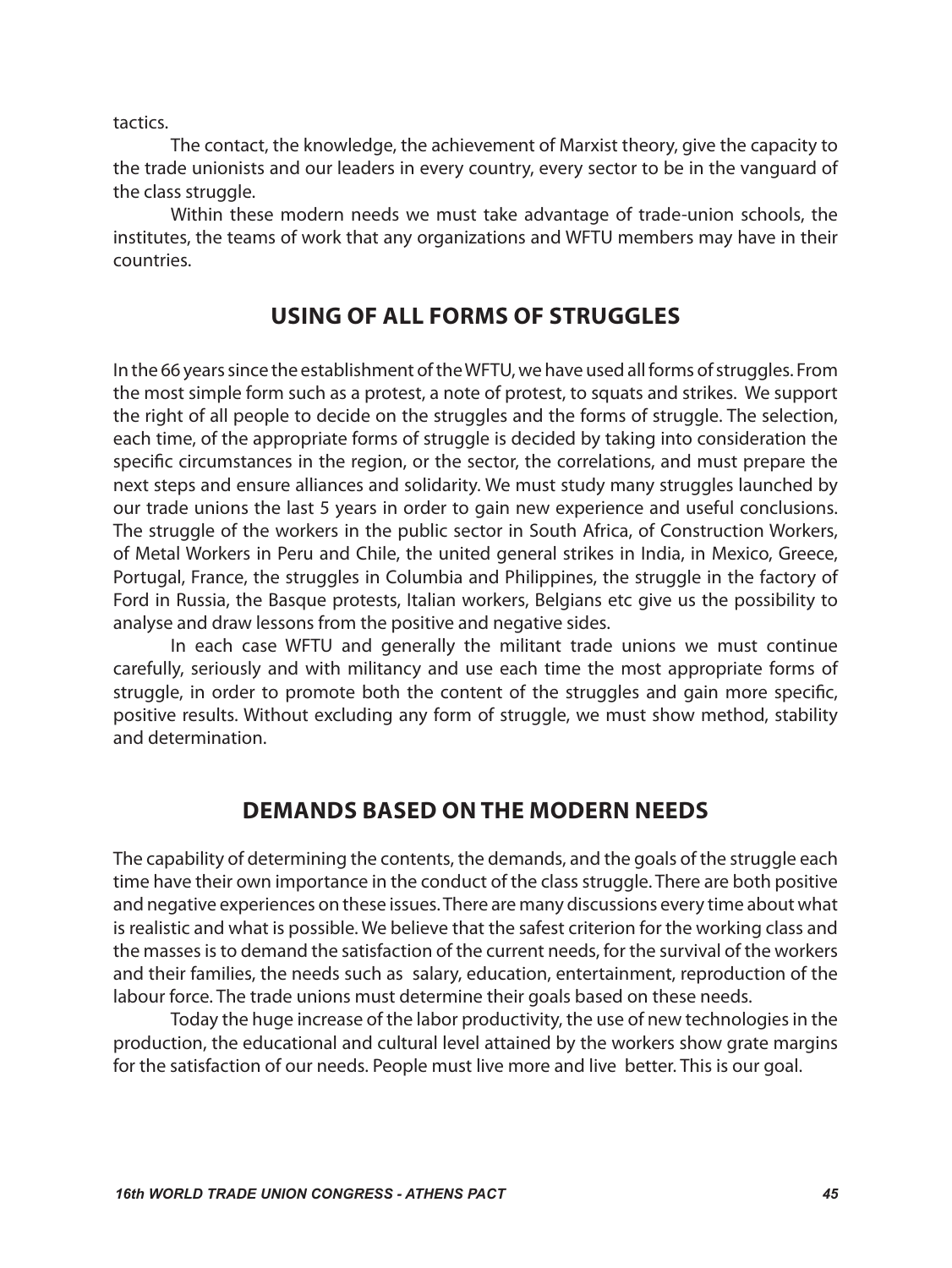#### **The role of the MEDIA- Communication**

In the century of technology and communication the role of the MEDIA has a great importance and a great influence. If we see how the imperialists used the media in 2002 in the coup against Chavez in Venezuela, in 1989-1990 in the reversals in the socialist countries, in 2003 in Iraq, in 2010 in the attack of the forces of Israel against the Turkish activists we will come to this conclusion: The class oriented trade-union movement must use better and be more resourceful about the media, to better defend the workers and the promotion of their strategic goals. We need education and training for our organizations and our trade unionists. The seminars that begun this year in Athens for the training of trade unionists from Africa with the use of electronic and print media is far behind the modern needs.

The new leadership of the WFTU that is going to be elected in the 16<sup>th</sup> World Trade Union Congress will cerate a direct and specific program about all the issues that are related with the media and the workers in the media.

#### **The effectiveness of struggles**

There is no solution for the problems of the workers outside the class struggle. The struggle, the unity, the determination of the working class with goals that meet the modern needs of the people, will rally masses of workers in the movement.

It can also be a school for the workers, generally the new workers, for the worth, the ideals of the class struggle, the worth of collectiveness and the dynamics of empowerment and organization. As it has been historically proved the class struggle can have significant results in the improvement of the position of the working class. There is no right that wasn't a goal of struggle and as a result of painful and bloody movement, sometimes supported by the popular labor movement. From the achievement of 8 hours of work, with the big wave of strikes and demonstrations that swept the United States to the right to form tradeunion organization in the factory, the sector, in national and world level, the Sunday holiday, the defence and increase of the salary, the collective bargaining and contracts, adjustment of wages to the price index, the right to work against unemployment, the social security, the conditions of health and safety in the work places, the right to leave and recreation, the right of women to work and equality with men, the prohibition of child labor, trade union rights and democratic freedoms.

 The class struggles are also those that set obstacles in the imperialistic wars, that create difficulties in the operation of the imperialistic machine.

There isn't any victory that was won in a dialogue in a common table of workers, governments and employers. The courage, the bravery of the labor movement, the fear caused by its dynamic are the real and only "negotiating advantages" of its representatives.

Indisputably the struggles have results at many levels. But we should not forget and it must be clear that during the class struggle, the attack against the rights and the conquests of the working class do not stop, the class movement must strengthen, mature, draw the right conclusions, deepen its political analysis and focus its arrows against the real causes of the problems and not to their consequences. It must be clear to the workers of the entire world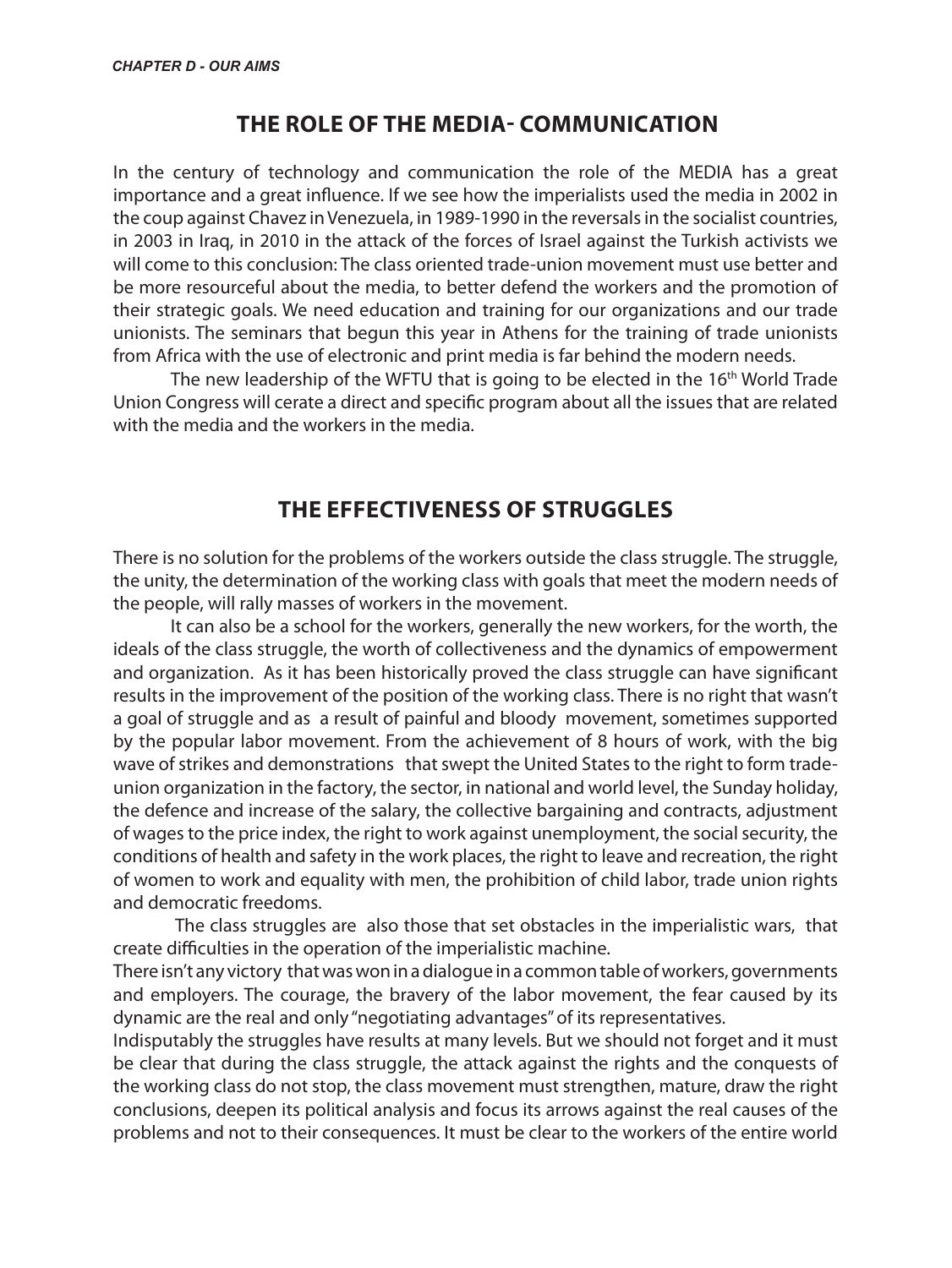that without a reversal in today's correlations of forces, difficulties will remain. That without radicalization in the conscience of the working people the development of struggles will meet difficulties and the results of these struggles will only be temporary. And it is general and the right conclusion that the margin for capitalist concessions to the workers is increasingly narrow.

Over and above the contradictions of this period, we add as the results of our struggles positively the fact that millions of young people, women, immigrants, poor farmers, indigenous and peasants realize that the solution for them and their children is outside this exploitative capitalistic system.

In each case there may be a huge time period between the struggles and their result, however we will see the benefits sooner or later. Because no fight can be avoided.

#### **Youth**

Many examples in all the continents and our own experience confirm that there is a low level of trade union organization of the working youth. We can understand from the sectors where huge percentages of working youth are gathered that the majority of the youth are not organized, keeps a distance from the collective action, the struggles. Most of them are until today outside the trade unions. In addition the youth becomes the target of a multifaceted exploitation, not only because at work they perform the more precarious, casual and low paid jobs, but also because they are targeted by the spread of drugs, the shame of child prostitution, illiteracy, etc.

The leading action and initiatives of class forces can show in action path way, the need of existence and action of trade unions, the need of class direction. The path of massification of trade unions is the only way to change the negative correlation in the trade union movement. We should not forget that we are talking about young people not organised in trade unions, away from the history and the experience of the trade union movement, so we must explain why such a negative correlation was created and the fact that the current developments and the continuing deterioration of living conditions of the working class have the stamp of the existing correlation. We need to reach out with confidence to young workers to join the camp of class struggle in order to attack and not to remain as spectators, to play a decisive role in revitalizing the trade union movement of the working class.

Our work in the trade union movement is a basic factor for the militancy of the new generation, for the right direction and unity in its action, the development of an awareness that is revolutionizing for the alliance with other oppressed popular forces.

First, WFTU must wage the battle in order to have the youth organized in the trade unions. There is suspicion objectively in young workers concerning the unions, collective claims. This situation was created by opportunism and the compromised leaderships and is negative. We need to redouble our efforts to make the new employee understand, regardless of political affiliations, that the union is the first form of organization of the working class and that fit us all. We want the new committees of trade unions to help in bringing together young workers in unions, raise the values of the labor movement in general, and to reply with a diverse action to the need, to create - sports – culture – entertainment. The action of the new committees, ultimately, may help to better oriented class associations on the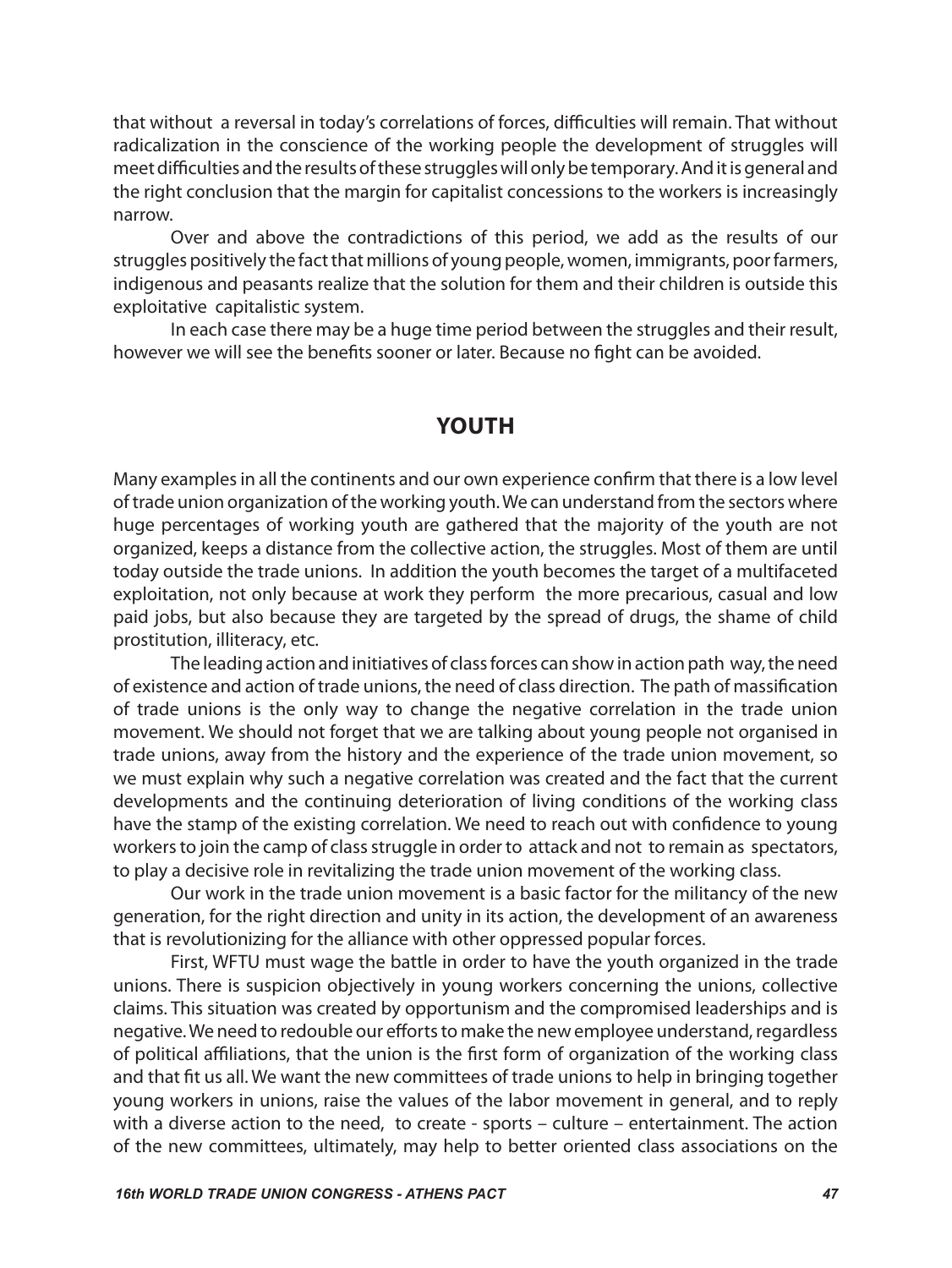problems of young people in the industry. Along with the main struggle, to meet the basic problems of youth and especially the fight against child labor, it is necessary to enrich this fight with demands such as free sport stadiums, sites for cultural events, etc. And in the field of cultural creativity we have many forms such as movie-theatre groups, music-dance forms. Through these initiatives we can organise alternative events and sidetrack the sports and cultural actions organised by multinational companies under the aegis of the capital that create the concept of "corporate family".

Especially in the trade unions we must take initiatives of creating libraries, organising lectures-classes, presentations of books, initiatives that will bring young people closer with the book. Educational seminars, seminars of history and contact with the traditions of the popular and trade union struggles.

With our action in the trade unions and under the responsibility of our leaderships we can organise:

lectures about unemployment, working time

• talks on youth about issues that concern young people such as racism, drugs, massivepopular sports etc

• events (excursion - musical tribute) to highlight the importance of trade union collective action through the union's history and the general trade union movement.

• Discussions about the specific issues of each industry or themes (trade union rights, health and safety, salaries, etc) and explain the differences between the two main lines in the trade union front.

The challenge is to make the start having confidence in youth. There will be new ideas and proposals for multifaceted action starting from the formation of an editorial board and publication of a newspaper or a column in the newspaper of the union, to the creation of a page on the Internet. All these tasks require individual initiative and collective responsibility, ideological equipment and combative attitude, not subservient to the difficulties of everyday, routine or fraudulent personal search solution, which is all about the great struggle of the working class and the new blood of it.

The WFTU Secretariat for Youth, which was established through the significant and successful first International Trade Seminar Youth on 18-20 November 2009 in Peru, has taken its first small step. The seminar organized in Panama by the Youth Secretariat of WFTU from 9 to 11 December 2010 was another positive step. The massive participation of the youth in June 2010 to celebrate the 65 years of the establishment of WFTU held in Geneva shows the interest of young people in the trade union movement and collective action. We have in front of us our major duties in the field of organising Youth.

#### **Women**

For the, WFTU, the class oriented trade union movement, the role of the working woman is extremely significant. The role of the woman in the process of production, in the trade union, in the political struggle are vital to strengthen the popular struggles for the present and the future. The class oriented trade union movement had always taken a strong position and fought for the equal rights for women, for the equal position of woman in life and work. It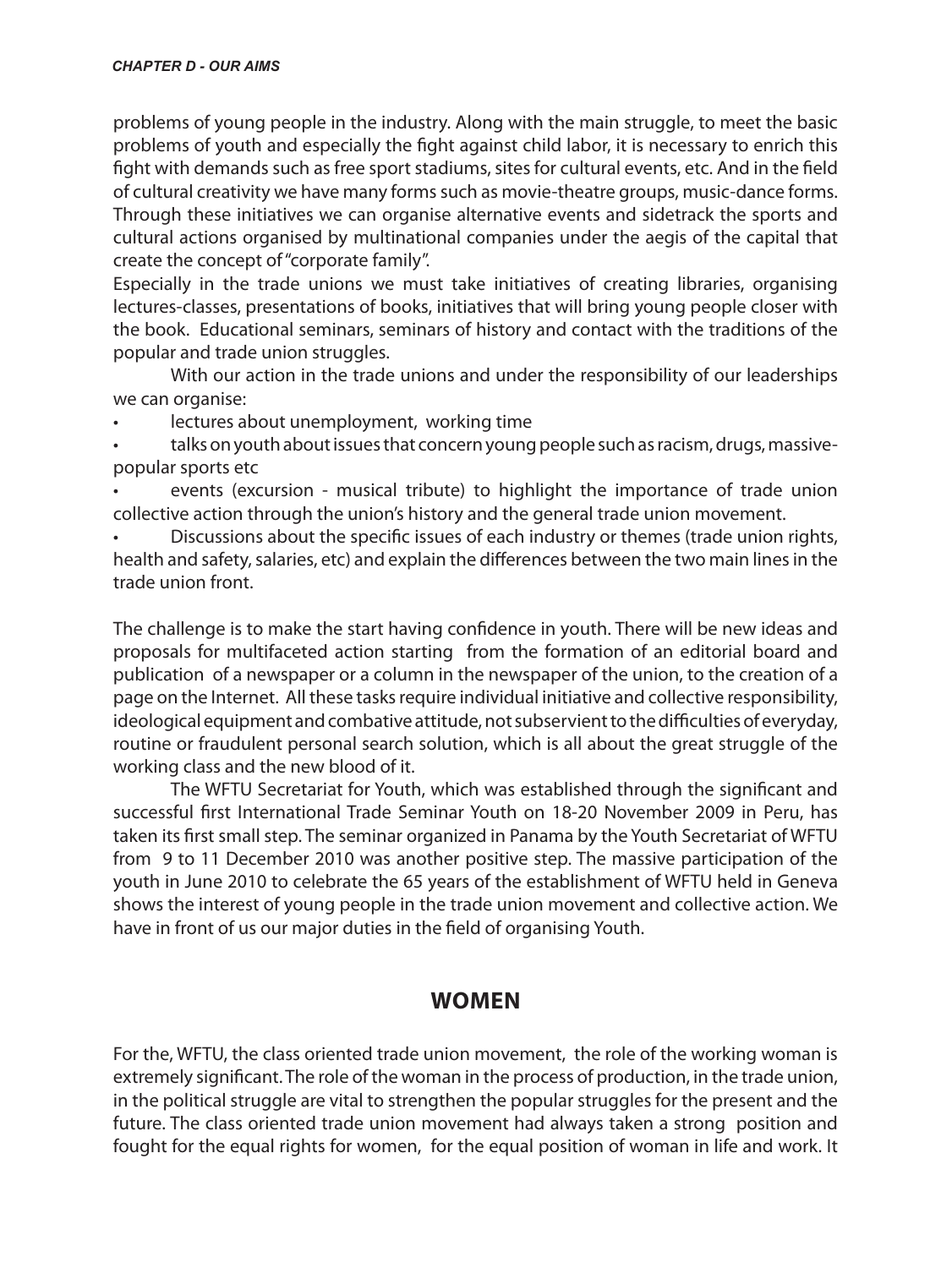fought and continues to fight against slavery and the buying and selling of women, for the rights of women to vote, for the rights of women to participate in trade unions, in political parties, in governmental positions, for the participation of women in social and culture life.

Many of these rights had been achieved in many socialist countries, where working women won the role they deserved.

Today in all the capitalist countries working woman face cruel exploitation. They work especially on part-time, insecure, uncertain, casual jobs. They get paid less than men. They get lower pensions. They are the first in unemployment. In many countries violence against women increases, prostitution spreads; economic immigration takes away from the mother her kids, her husband, and doesn't give her the right to education, culture and entertainment. All these are consequences of capitalist globalization, of the aggressiveness of the monopolies and the multinational companies against people.

According to data from the EU (Eurostat), in 2007 from the 800 millions of illiterate children, 2/3 are women. 3 in 5 children who do not go to school are women. According to the same data 31% of working women in Europe work part-time. Those statistics also show that 1 million people every year become victims of trafficking and 900.000 of them are women and girls. 10% are men and boys.

The conditions of women are bad in all the continents. In Africa HIV spreads among the women population; in India 2.000 unborn girls are killed just because families want boys. 90% of the victims in the armed conflicts are civilians and the majority of them are women and children; 75% of the refugees, consequent to the armed conflicts are women and children.

Those facts and figures speak for themselves. They show us the real picture concerning the women's issue.

Some say that the women's issue is an issue between the two sexes, between men and women. This is a huge lie. The same forces support that the causes for the position of women are biological and psychological. Also a huge lie.

The women's issue is a historical social issue that embraces economical, political, cultural discrimination against women in all the sectors of social, family, and personal life. First Marx and Engels with their studies and analysis proved that the basic cause of the uneven social position of women is the production mode. It lies in the system of exploitation: the system of private property. The position of women changed in each age depending on the social system.

 In the **primitive Community** system were there was no private property, the position of women was equal. Motherhood even gave the women a social advantage. It was the period of 'matrism'.

In **feudalism**, the women were considered property-ownership of man. The male owner had the right to abuse his wife to sell, be transferred to the covenant.

In **capitalism**, the massive entry of women in the factory, the industry being its base, the progressive element. This work provides the basis for the emancipation of women. But despite the struggles and significant achievements of the popular movement it was proved that women's equality cannot be achieved in capitalism.

In **socialism we saw that in the 20<sup>th</sup> century** with the socialization of the means of production, came the foundations for the promotion of equality. Women gained full rights to work, education, housing, sports, health, politics.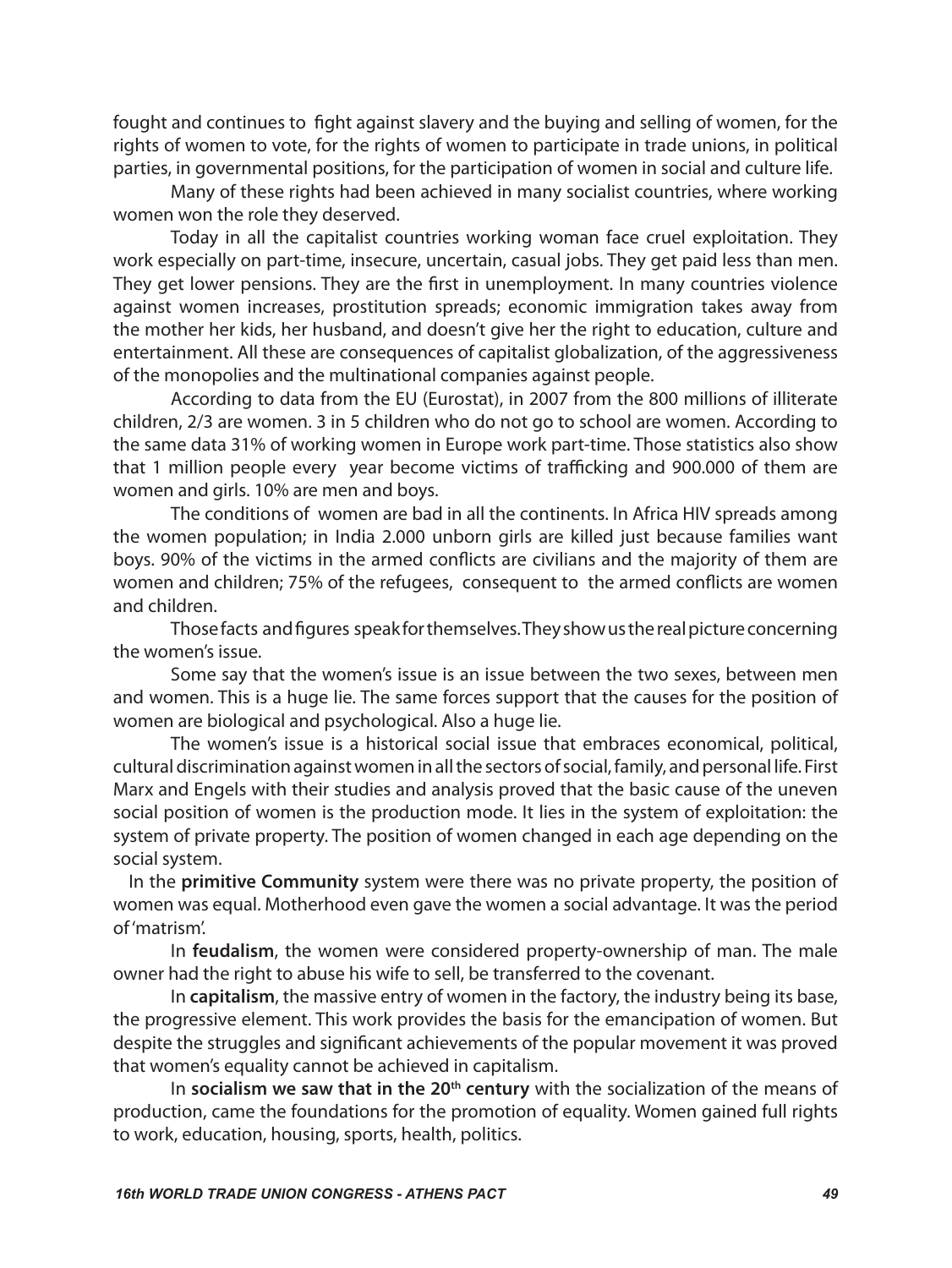Based on this, it is obvious that when we talk about the women's issue we talk about exploitation and oppression of the woman in society because of her sex (social and racial discrimination). These distinctions have spiritual, cultural and ethical implications as women are prevented from developing and win their full equality. These negative effects are similar for working class women, poor farmers, self-employed. Women of the bourgeoisie find the means and possibilities to solve these problems. The attention and interest of the WFTU for working women will continue to deserve great attention.

#### **Self-Employed**

The self-employed are a popular layer on the side of the working class. Their interests are closely linked to the needs, the rights and the status of workers. For this reason we consider them as an ally layer. It is a fact that the picture, the economic and social situation of the selfemployed differs from region to region. It depends on the path of capitalist development in each country.

The accumulation of capital in ever fewer hands, the growing monopolization of economic sectors, are leading to the extermination of these layers and lead to their proletarianization as they cannot afford the economic competition.

It is sure that nowadays all over the world this ally layer is been hit by the brutal consequences of the capitalist crisis. The survival of self-employed becomes more difficult and the consequences are the rise of unemployment, the uninsured labor, immigration, poverty and child labor.

In Europe and the countries of the Western world, the self-employed are crushed under the action of the monopoly groups and the concentration of production.

In the Third World the situation is even worse for the self-employed who are working either at home or at the street lights or in rural areas.

In Latin and Central America, for example, a segment of the population is working as "independent."

In Asia and Africa also in the sector of self-employed belongs a large proportion of women facing serious problems of poverty and tries to contribute to the survival of their families.

Overall we find that globally these workers have no social security rights, they are working in appalling conditions of health and safety and have exhausting hours. The majority are immigrants, minors and women.

Among other actions, the WFTU has to demonstrate that within the framework of the leading role of the working class is also to defend these workers, bring their problems in international fora and coordinate the common struggles of workers and self-employed.

## **Immigrants, Refugees and homeless people**

Immigration is a phenomenon that concerns the geographical movement of part of the population. In most cases, especially those that concern us, the reasons for movement are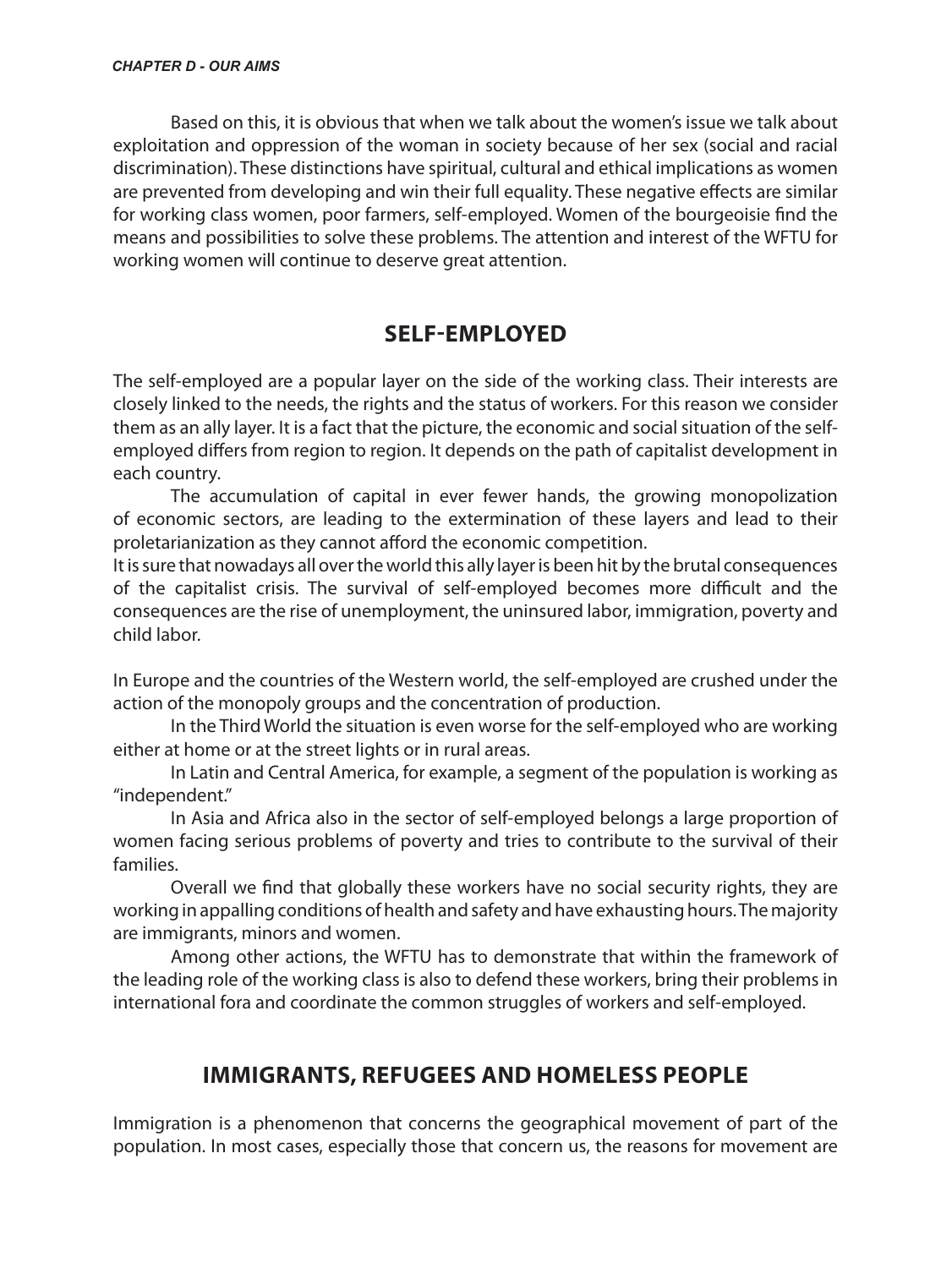economic and social ones and primarily economic immigrants. Otherwise they are political and economic ones or then they are political refugees. In any case approximately 200 million people are expatriates either permanently or periodically looking for work, and the current crisis will create new waves of immigrants. Immigrants are the most harshly exploited part of the working class, they are very easy to be conducted, and the most vulnerable to terror, to pressure, to not be organized in trade unions, to the fear of assertion.

In the current scenario, immigrants entering a country take the jobs rejected by the indigenous population. The appalling working conditions are routine. The fear of the threat of deportation is predominantly used by employers. Immigrants are victims of adventurous and dangerous elements who consider their legalizing papers as games, something that every state, and not random, delay, deny or ask for exorbitant amounts to legalize immigrants who work in their country. Racism and xenophobia, attacks and threats are part of life in all capitalist societies that exploit the phenomenon of migration as a cause and scapegoat for the consequences of unpopular policies and the need of capital for profits.

In fact, the migrant workforce is even used in international legislation, like in Europe with Bolkestein, etc, as a ball in the hands of employers. Whenever there is some economic growth, and the workforce, either quantitatively or qualitatively do not meet the requirements of the international or multinational monopolies, there is a growth in the inflow of immigrants, either legally or illegally, often with interstate agreements or even without them.

In most cases wage agreements are violated and immigrants are paid lower wages, sometimes even below the minimum wage; they have no labor rights, insurance or healthcare. Immigrants are often victims of threats and intimidation and are not even aware of their rights in each host country, or how to come into contact with the trade union movement. The example of Japan, whose development coupled with the low birth rate required the entry of skilled workers is characteristic.

Also in Australia due to lack of skilled manpower in the previous decade there was a large influx of migrant workers or workers who were temporarily in that country to meet some of the needs of the capitalist development of the transnational monopolies.

In some Gulf countries, for example, UAE, Saudi Arabia, Qatar etc. the economic immigrants are people with no rights. In USA, the big struggles of immigrants show the size and the gravity of the problem.

Otherwise, in conditions of recession and intensity of the unpopular attack on workers' rights and the concomitant effort to reduce labor costs, immigrants are redundant and chased out.

In Europe, the example of France is the most blatant. France has been an imperialist colonial power with predatory conquests in almost half the African continent for decades. The rich deposits of Africa have fueled the growth of France, the country which had been called in the past the "engine of capitalism." The waves of immigration from the African colonies to the "cathedral" were long anticipated. The last decade, that shaped political reality of the French government for this ghetto population is getting worse day by day. Europe has become a "walled fortress", with a "police-like" and "securitizing" attitude towards immigrants, instead of adopting much needed inclusion and solidarity policies.

Overall, the absolute domination of imperialism, European governments, the World Bank and the IMF have, for thirty years, caused major waves of immigration from Africa.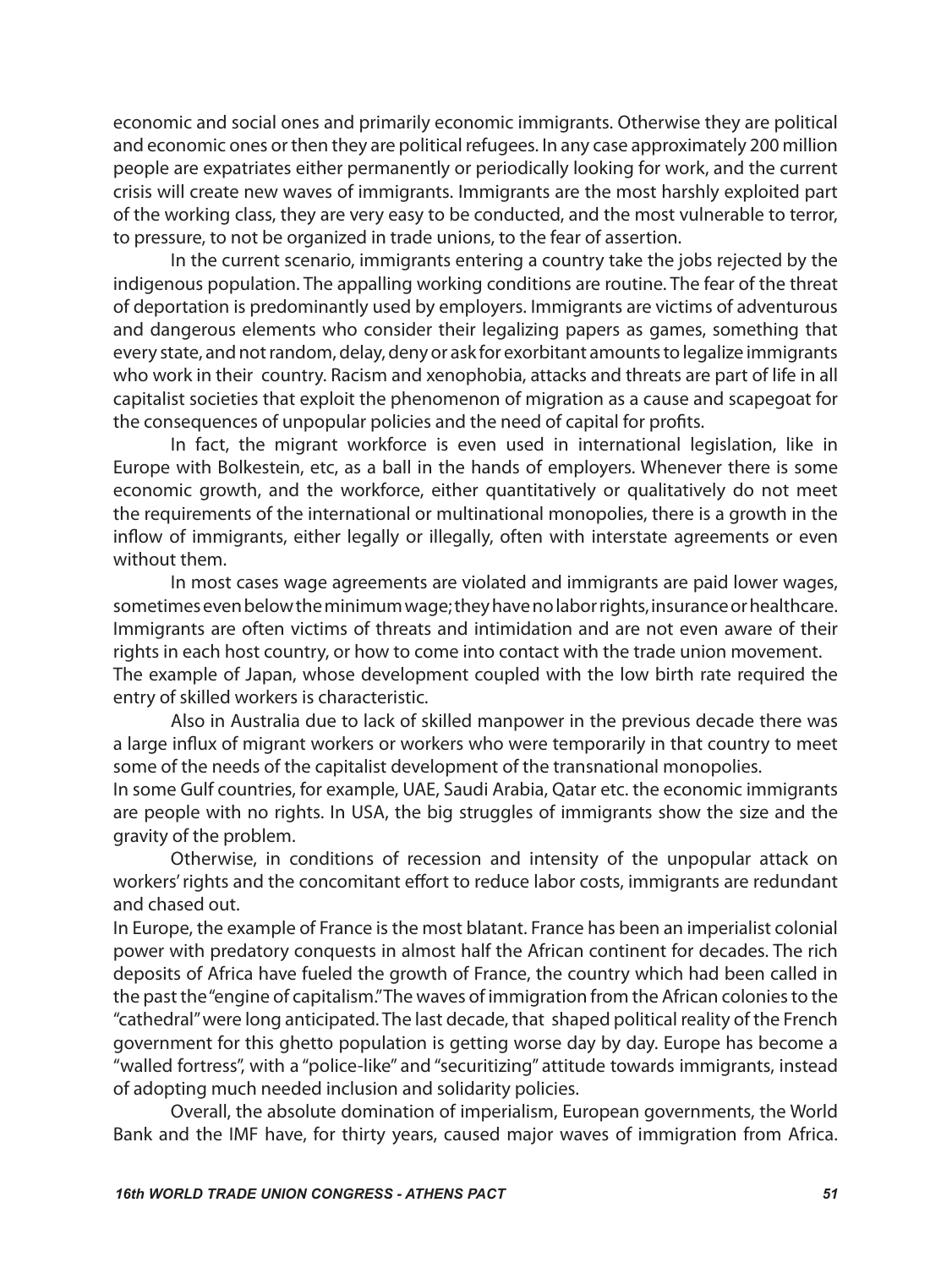Another major problem is that of internal migration which in some countries, especially the huge ones, is important and similar to the global migration flows. For example, in India, "intra-state migrants" as they are called, enjoy the same treatment from their employers as well as all other immigrants and fall victims of racism and xenophobia.

Along with the acute problems of immigrants we also have to deal with the problem of homelessness. In the U.S., Europe and Asia, the economic crisis is the cause for many workers to lose their homes. They are homeless, sleeping on the streets and under bridges.

The World Federation of Trade Unions with the authority of its internationalist position **can only answer workers are workers, whether they live in the country where they were born and come from or not, they should have the same labour and social rights as all other workers in the country. Collective agreements should be respected for each worker.** With this demand immigrants will not be used as a battering ram to employment gains of the labor movement, nor will they become victims of employers.

The WFTU **fights with internationalist solidarity for the unity of workers regardless of color, race, sex, nationality, origin. We give priority to the fight against xenophobia, racism and discrimination, exclusion, against all fascist theories. We strive to ensure that immigrants participate actively in the labor and trade union movement, with equal rights as applicable to the national workers and to be elected to positions. Each class trade union federation should have a committee of immigrants** to attend to the migrant workers specific needs in terms of work, legal status and other social or cultural necessities.

The WFTU has been addressing all these issues not only by organizing its own activities, but also by actively intervening conducting lectures, speeches and activities in all international organizations (UNESCO, ILO and United Nations). Our intervention in these organizations can and must become more intensive.

The WFTU demands the abolition of all anti-immigrant law and regulations; to abolish the "workers rental" that recalls Middle age and slavery.

#### **Indigenous**

The WFTU is identified with the courageous actions of struggle of the indigenous people movements, living victims since the invasion of settlers of European capitalists. They continue to struggle but at the cost of great sacrifice and loss of lives due to the genocide perpetrated by the neoliberal governments obedient to the big capital.

In recent years, many indigenous communities have intensified their struggle in all regions, as in the case of Latin America and Australia, for winning their rights, to be stripped from colonialism, and the respect for their territories and environment. Today they face the greed of transnational corporations controlled by the pro-imperialist governments, who are invading the territories of these communities for plundering the natural resources such as wood, oil, gas, and biodiversity and to use their waters for commercial purposes, as it is happening in the Amazon, considered one of the world's most important lungs.

It is imperative that the WFTU trade union affiliates and friends strengthen their effective solidarity with the struggle of indigenous peoples movements, for the achievement of their rights, dignity, respect to their territories with all their natural wealth.

We reaffirm our class solidarity with the struggle of the Mapuche of Chile, with other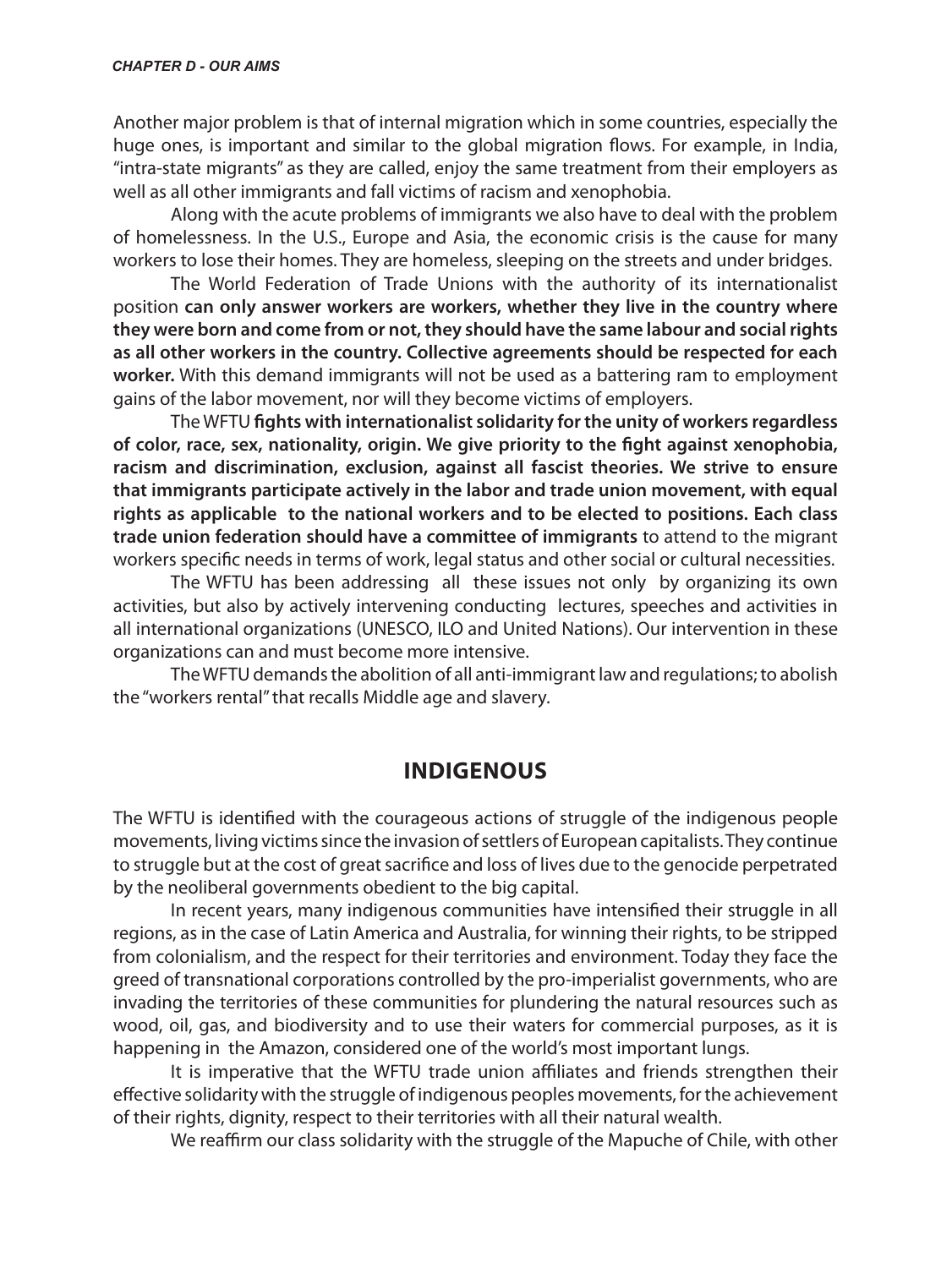indigenous movements and indigenous peoples of Bolivia, Peru, Ecuador, Colombia, Central America, Mexico and other Continents. The WFTU will continue to demand punishment for the perpetrators and those responsible for the genocide perpetrated against many indigenous brothers and sisters in these regions. The WFTU will continue the struggle against the barbarity created by capitalism.

#### **Multinational/Transnational Companies**

As far as the action and the struggles of the workers of the WFTU are concerned, there is a specific, difficult reality that we have to face. In today's social structure of globalization, the interests of the large international capital result in the formation of what we call multinational/transnational companies. The capital accumulation results in the appearance of the multinational/transnational companies and the majority of them are developed as parallel with many sectors.

The multinational/transnationals are stealing the wealth producing sources, are evicting the poor farmers and the indigenous people; they destroy the environment, they are accumulating production and control financially and politically the course of many countries. In some countries they collaborate with paramilitary mechanisms to stop the trade union activity.

The characteristics of the multinational/transnational companies and their negative results- discrimination, work changeability- for the working people, provide us with potentials for action, struggle and with our international trade-union co-ordination we have to manage.

The strategy of our work that we have to develop through the TUI's within these businesses should be connected with the closer interaction with the committees and the tradeunion structures of the companies. In this way, our activity will be closer to workers and consequently, we will be able to fight the practice of international reformism.

Practically, it would be significant if every TUI can provide an international list of companies in every sector and in this way, the connection or coordination between the working people in several businesses in the same group of companies in different continents, could be accomplished.

We propose that before the end of 2011, the WFTU Secretariat can organize an international trade-unionists meeting between both of our members and our friends in order to discuss the issue: "Our work and coordination within Multinational/Transnational companies".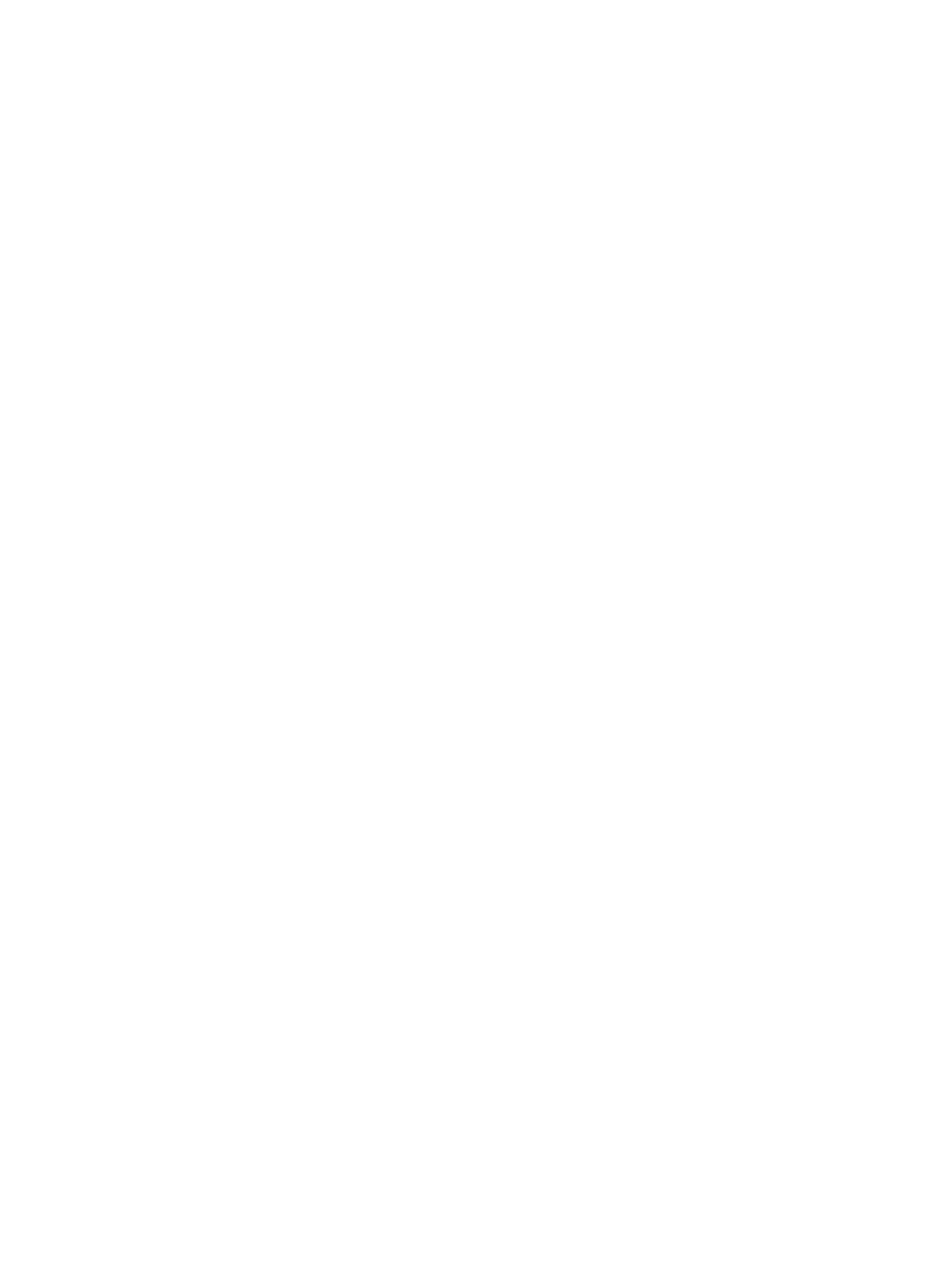## **CHAPTER E OUR ORGANIZING POLICY - NEW TASKS**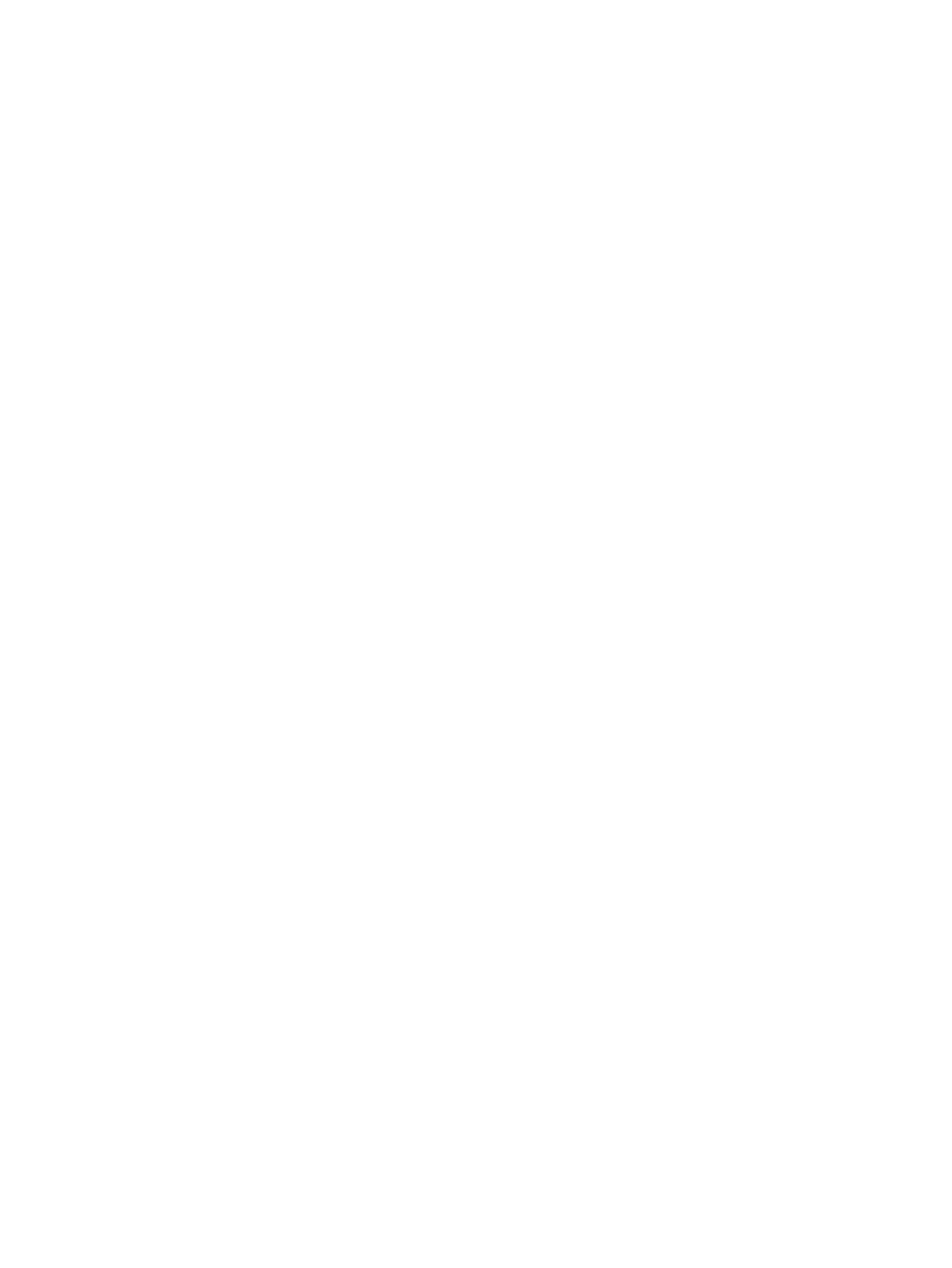The organizational structure and functioning rules of WFTU are precisely defined by the Constitution, which is respected by all members and our cadres. The statute is a modern, democratic, and functional class oriented road map that contains the accumulated experience of the Federation from 1945 till today. All amendments and adjustments until today have as goal to make the life, the function and the action of our Organization easier with the current requirements tasks as basis. The Constitution is the foundation of the WFTU and gives directions of organizational policy. The need for organizational development is continuous. The need to improve the organizational action is also continuous. The organizational structure, organizational function, organizational strategy and tactics should assist the aims and strategic objectives of the WFTU. So organizational policies are a key tool in promoting the objectives of the WFTU.

In the Organizational Development of WFTU three levels are the most important: **The Regional Offices The Sectoral Organizations - the TUI's The National grass root organizations, our members and friends.**

These three levels, together with the central leadership, are the heart and body of WFTU.

## **The Regional Offices**

In Article 13 of the Constitution of WFTU it is noted that "in each Region, Central Regional Offices of WFTU are established consisting of national trade union Centres that are members of the WFTU in the region. Their action concerns the relevant region and should be consistent with the policy of WFTU.

Under these guidelines of the Constitution, until the 15<sup>th</sup> Congress these Regional Offices have been operating in :

- 1. Asia Pacific, based in New Delhi, India
- 2. Africa based in Dakar, Senegal
- 3. America based in Havana, Cuba
- 4. Middle East based in Damascus, Syria
- 5. Europe based in Athens, Greece

Immediately after the 15<sup>th</sup> Congress and the transfer of the centre of WFTU to Athens, the Regional Office for Europe moved to Cyprus and placed under the responsibility of PEO Cyprus. In 2010 we founded a new Regional Office in Africa in Johannesburg.

In the five years that have passed the Regional Offices of WFTU have had high activity. They worked under complex situations, faced difficulties- subjective and objective- but had important successes. Of course there are still weaknesses and difficulties, with the most significant being in Africa, where we have organizational delays.

The actions of our regional offices are referred to comprehensively and their detailed reports and texts will be given to their members and the participants of the Congress. They will discuss openly, democratically and collectively in a self-critical manner at the Regional Meetings on their actions, the conditions in their continent, their difficulties, weaknesses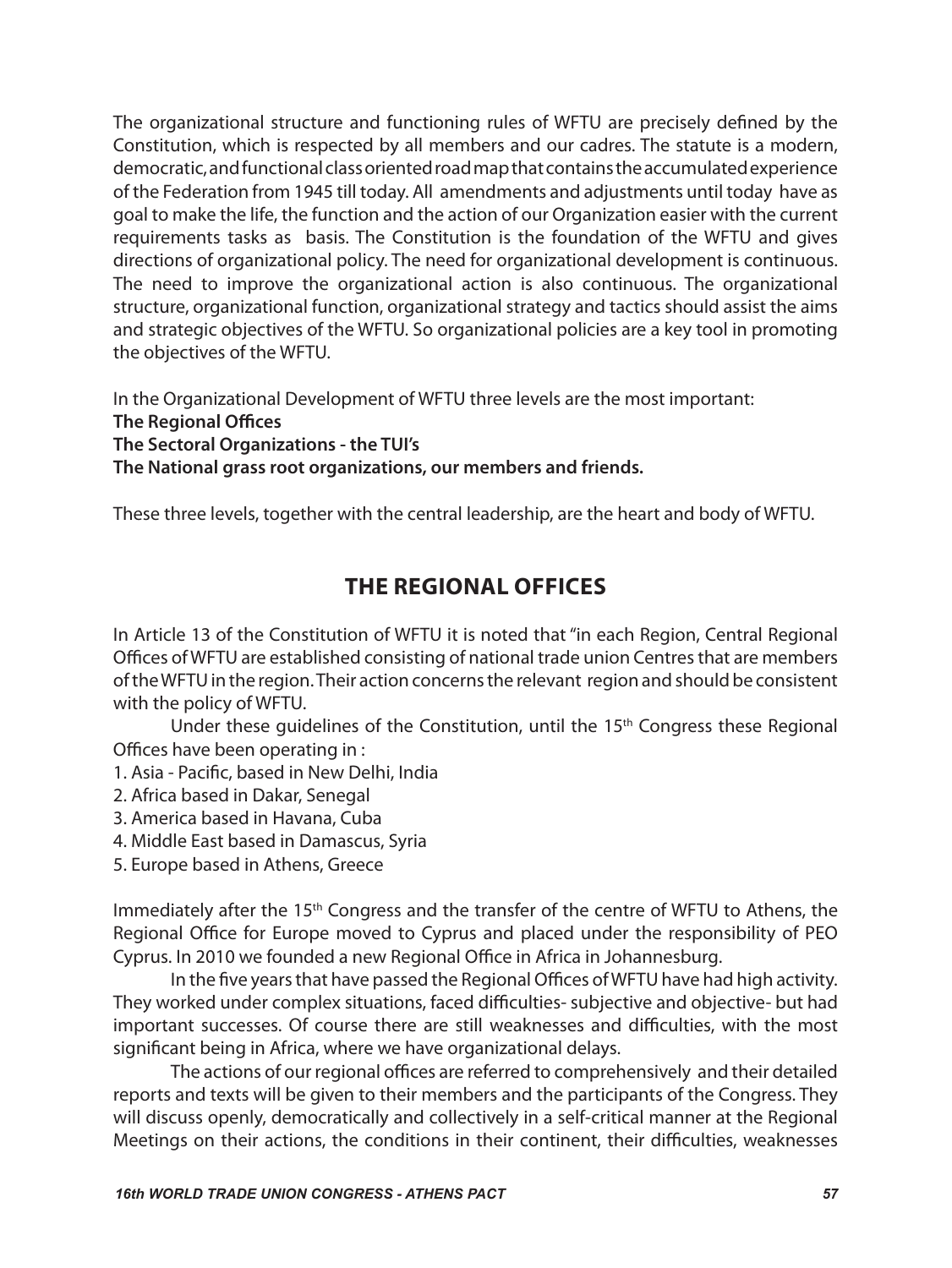and their duties, in the spirit of constructive criticism and self evaluation.

In the current circumstances we believe that the role of the Regional Offices of WFTU was strengthened and that their responsibilities grow. In every continent developments are ongoing and have many different features. So the activities of the Regional Offices needs to be targeted:

To unite all National Organizations, affiliates and friends of WFTU, in each specific continent around the WFTU's objectives and policy. To promote our strategy and our tactics. To have close cooperation with Central Offices.

To organize and support the struggle of the working people in the continent and to be close to the ordinary and grass root working people.

To enable meaningful participation by all our members and friends in the region.

To have a constant target of recruiting new members from the respective continent into the WFTU.

To assist when the leadership of a TUI is seeking help and cooperation in the continent.

These are some central axis, which of course according to the existing needs will always be enriched by the Collective organs of WFTU in order to avoid misunderstandings and absolutes.

## **The composition and functioning of Regional Offices**

The Regional Offices are all composed of national trade unions which are members and friends of WFTU in the region. The formation is made based on the principles of mutual respect, democratic functioning, collectiveness and also with the acceptance of the organizational autonomy of each national trade union organization as the basis.

Decisions are to be taken after substantial discussion and after considering all the possible consequences of any decision. We must always make the most out of the internal dialogue and the exchange of opinions. The final decisions, when necessary, are taken by voting with the principle of the majority as basis.

Each Regional Office shall elect a Secretary from different countries of the continent, which is responsible for all operations and activities of the Regional Office. Once an year it is useful for the Regional Offices to organize the annual meeting and to discuss the results and action. Every five years during the Congress of WFTU, the Regional Offices also have their Assemblies, where their Secretariat is elected and they discuss all their issues. Each Secretariat can elect one coordinator.

The main task of the Secretariats of the Regional Office is to promote and put into effect the policy of WFTU.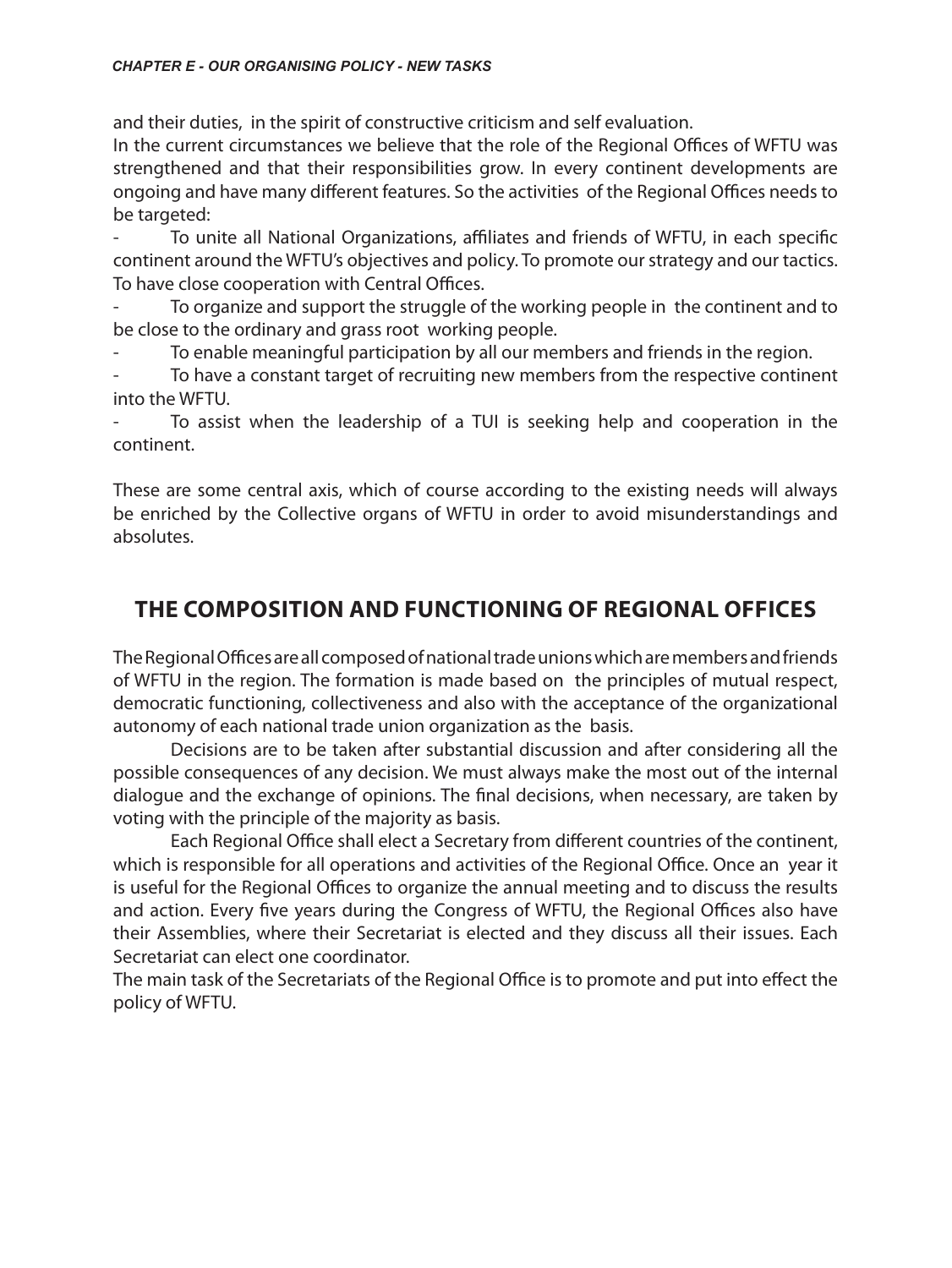## **Establishment of new regional offices or sub-regional offices**

By decision of the Congress of WFTU, the General Council or the Presidential Council may establish new regional or sub-regional offices, according to the requirements of the current needs. The boundaries, limits and other operational issues will be determined by the decisions of either the Congress or the General Council or the Presidential Council.

We recall that such a decision relating to Africa has been taken by the Presidential Council meeting in Vietnam for the setting up of regional and sub-regional offices in Africa, Sudan and South Africa. Till today, due to political developments in Sudan, we have not got the opportunity to take steps on this decision and put the Office into function. The decision remains.

But we moved on in South Africa where comrade Loulamile Sotaka is coordinator and has already taken the first steps - a major effort. Class oriented organizations in South Africa have become members of WFTU. Over the last three years they have been playing an active role in leading this new effort.

Members and friends of WFTU have proposed for the region of Latin America to create sub-regional offices in Central America. We think we can agree and take a collective decision together with all our members and friends from Latin America. The sub-regional offices will be under the supervision and guidance of the Regional Office that is currently based in Havana, Cuba.

We propose to start with the foundation of new sub-Regional Office in Central America with the participation of affiliates and friends from the specific region. The experience and the conclusions from the functioning of that sub-Office to be discussed in the Presidential council.

Similar considerations were made for the region of the Pacific and Asia, but we do not have enough capable and active forces there.

In the five years that have passed WFTU has made significant progress in the organizational field. It founded new dynamic TUIs in key sectors; we welcomed 89 new members from around the world. We strengthened our presence in all continents. This success is recognized by everyone, even our enemies.

Now in the 16<sup>th</sup> Congress we will decide to organize our presence in the U.S. and in Canada, where until now we did not have regional office. The responsibility will be taken by the Presidential Council and the Secretariat which will be elected at the 16th World Trade Union Congress.

Perhaps the first step would be to create a single regional office for U.S. and Canada with a view to later separate it in two separate offices. This will be a discussion topic with WFTU's friends who live and work in Canada and the USA. In any case we need to know that objective and subjective difficulties are great. This goal is very difficult. But the need for WFTU to have an organized presence in these two countries is timely and important, especially considering that our presence is very weak in countries that are powerful imperialist centers such as the USA, Canada and other European countries.

Some thoughts, not propositions, to think about an organized presence of WFTU in the region of Asia have also reached us from the Asian countries of the former Soviet Union. Today we are not prepared to take decisions for this area. We do not have a complete picture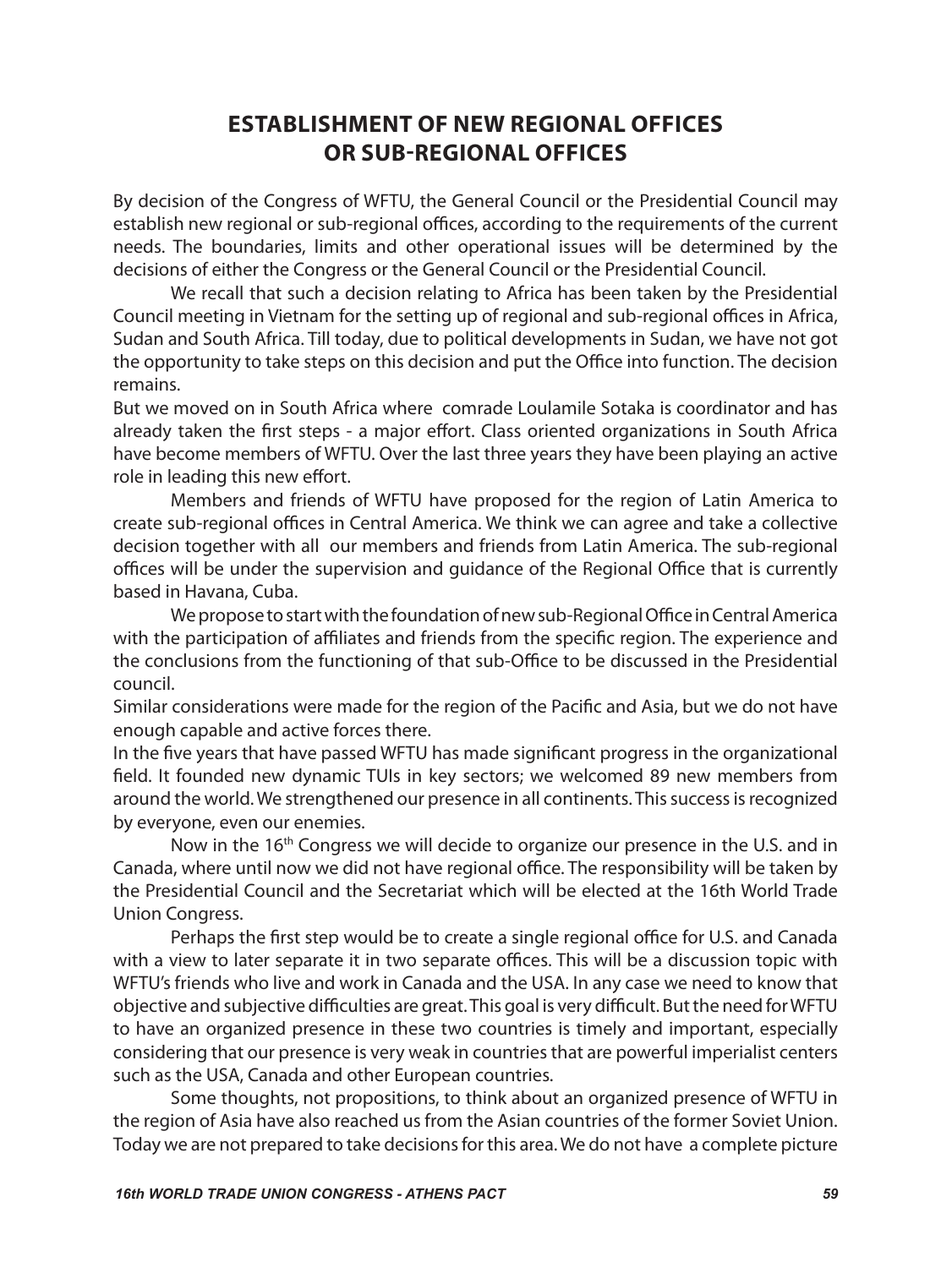or forces capable of supporting such a move today. We will assign the new Presidential Council to take this issue and the possibilities in this area under consideration.

All the above shows progress and the current requirements. The Regional Assemblies in each region with the discussions and decisions will illuminate further and allow for more comprehensive capabilities for our regional offices, their crucial role and crucial tasks in our new course that WFTU started in recent years. We are all together in this new course and the positive results are common results of our work and effort.

## **The role of the Trade Union Internationals (TUI's)**

In Article 12 of WFTU's Constitution it says: "International Trade Unions (TUIs), are a part of the structure of WFTU. These Internationals have also their own Constitutions. These, however, should be in harmony with that of WFTU. The policies of the TUIs should also be consistent with those of WFTU. The Constitutions of the Internationals set the standard of their sovereignty in all spheres of their activities, their policies, their composition, leadership skills and internal administration.

They decide freely, with their organizations and their members, the percentage of contribution needed for their autonomous function."

We believe that this clear enunciation of our statute helps the TUIs to achieve the fulfillment of their important duties.

We want the International TUIs, consisting of the trade unions that are part of the whole WFTU structure, to focus their action, without doubts and according to priority, with the direct involvement of all problems that affect the working class on the specific sectoral level.

The TUIs are expected to be tools which are intended for the total development of trade union activity, and they have to reach those parts of work, developing forceful activity and giving answers to the real problems that affect the workers in companies, workplaces, in their specific sectors.

From the huge fighting experience that has been accumulated over these 65 years of existence of the WFTU, it is understandable that TUI's must consolidate themselves as one of the fundamental props of the work which actuates WFTU itself. The TUIs should have as one of their main duties in their activity, the unbounded propaganda of ideological principles of WFTU, through their direct work and activity, always from the viewpoint of unity, and therefore, without exclusions of any workers regardless of their ideas, religion, or language.

From the thoughts that were expressed in the  $15<sup>th</sup>$  Congress in Havana in 2005, the TUIs became more capable and were developed through their preparation in order to deal effectively with the permanent attacks of a harsh capitalism. In this 16th Global Congress which will be held in Athens in 2011, the TUIs will have to be organizationally prepared in order to reinforce the new course which is advanced by WFTU, through the direct activity against the apparent and predictable consequences in a period of capitalistic aggressiveness.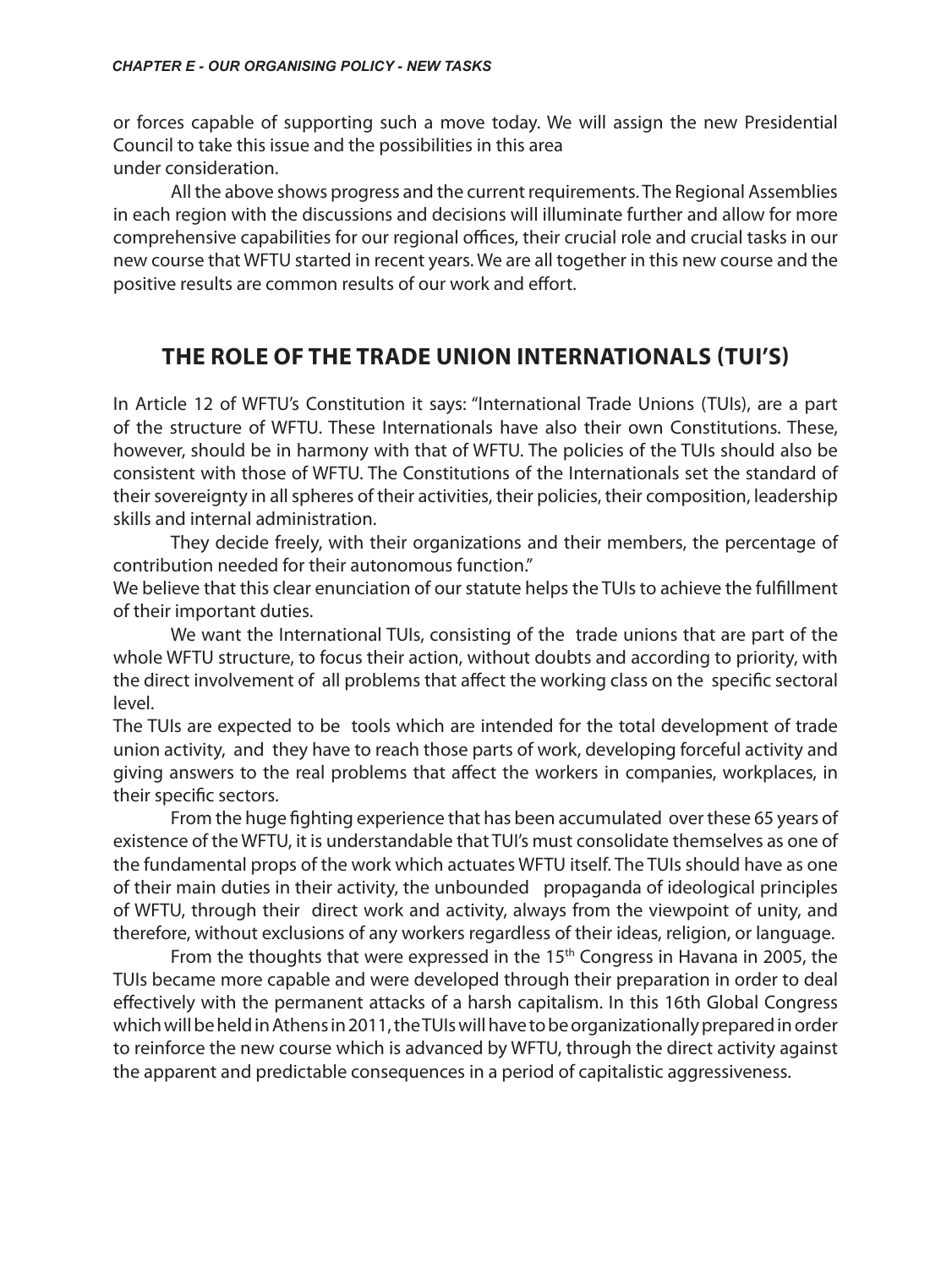#### **Definition of TUIs**

The TUIs are organizing tools of WFTU that aim to strengthen and boost the ideological rearmament of the workers, developing the work for continuous struggle for the rights of working class against capitalism which is dominant today.

TUIs are sectoral structures with international character that exist all over the world and are developed in order to organize the working class on the basis of class principles and international solidarity.

We have to consider TUIs as Sectoral trade unions, firmly connected to the problems and demands of the workers internationally.

The TUI's develop, based the principles of class solidarity which are also principles of WFTU, a consistent and persuasive trade union action that gives the ability for widespread unity within the working class of a particular sector.

For the proper progress of the work that the TUI's have to do, they must be provided with flexible and functional organizing structures, which should be capable to responding to all fronts and places where their intervention is required, with direct action.

#### **The relation between TUIs and the WFTU**

The TUI's are members of the WFTU.

The TUIs are organizing tools of WFTU, so their relationship must be understood as members of the federation.

These trade unions undertake the serious responsibility to be the sectoral trade union structures of WFTU, which are closer and in more direct contact with the workplaces, so that they have to be the closely associated and agitated, on the social and class oriented problems which affect the working class in its environment in the particular sector.

Taking into consideration that WFTU is an organization with class principles, open and fully democratic, the TUIs must effortlessly and efficiently take on, among others, the implementation of WFTU's plans worldwide, also contribute through their experiences for the improved functioning of the organization all over the world. The relations between TUIs and WFTU has to be understood on a national, continental and world level.

#### **NATIONAL LEVEL:**

This is the field where a trade union, sectoral or international, must offer the most to reach high levels of recognition and "acceptance", through its activity concerning the specific and daily problems of the working class. The promotion of demands with the right content and claims for collective bargaining, the insistence on better working conditions –including the prevention of occupational hazards and safety measures in companies- the defending of the right to a decent and permanent job, all these are unavoidable issues for the TUIs, which must also act for defending the public services and assets, against privatizations, for stability, fighting on an ideological level as well as against the anti-labor policies and for the non-negotiable protection of the national sovereignty.

The above issues, as well as many others that arise from the specific situations at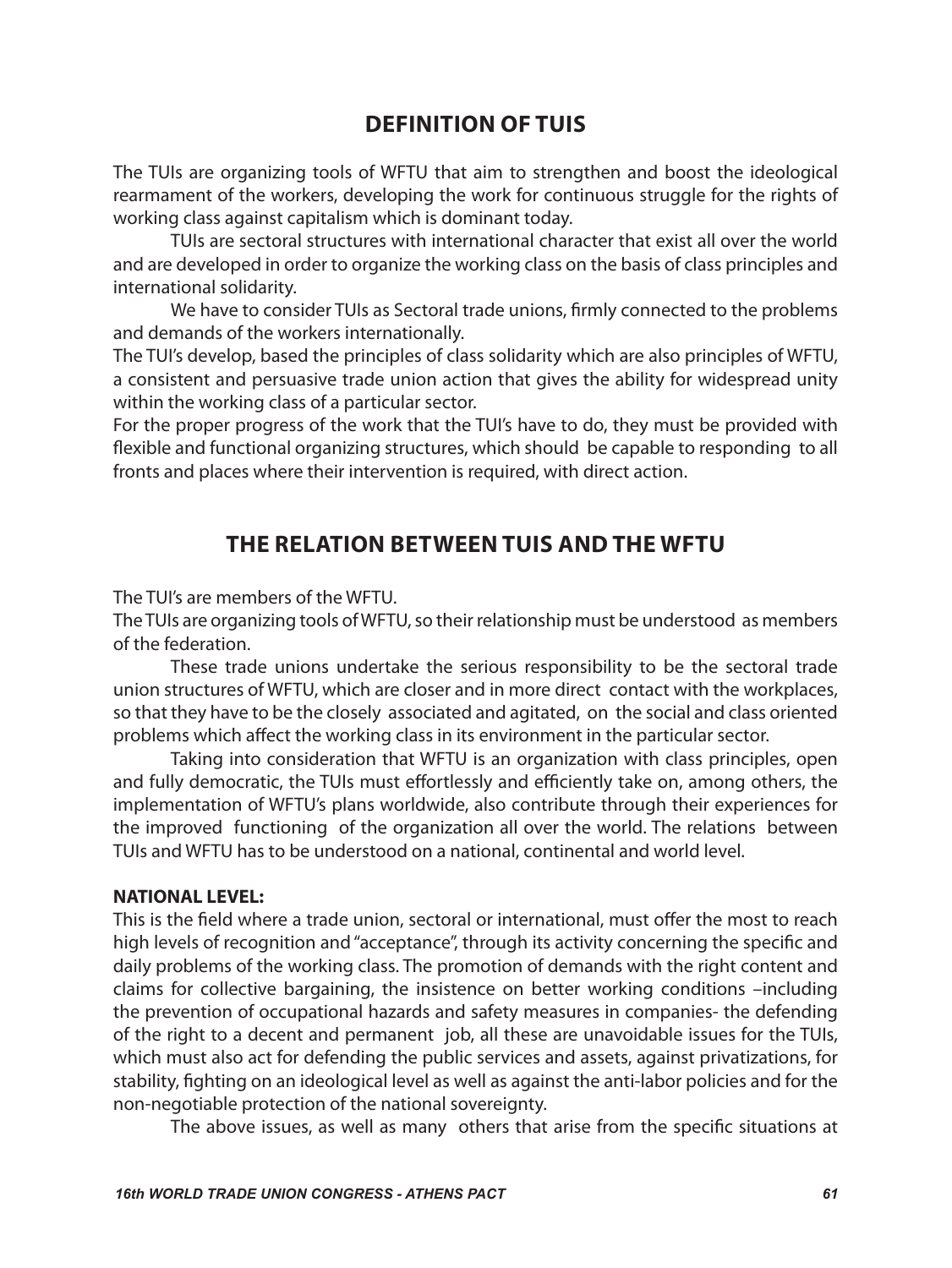national level, are the natural basis for the action of the TUIs, and the principles of WFTU have to be strengthened and expanded by them.

#### **CONTINENTAL LEVEL:**

The various activities of sectoral organizations at this level must converge on the most important point of the relation between the TUIs and WFTU.

Apart from the issues and the drawing lines for the national level, TUI's and WFTU have to develop an important and decisive function in coordinating and performing the tasks of global guidance on a continental level.

Our TUIs work according to the decisions of their own leadership. However, many times the leadership of a TUI may be far from a Continent. Or they may not have a complete picture of the continent. Also, there are TUIs that have their central offices for example in Asia but have none in Latin America or others which have their central office in Latin America and are not known in Africa. There are still many difficulties. The 16<sup>th</sup> Congress has to solve some of these functioning difficulties.

For this reason, we suggest that we decide each TUI should have a coordinator in each continent (some of them already exist). All coordinators of a particular Continent should have one head - coordinator. This General Sectoral Coordinator will organize a meeting of sectoral coordinators every year and he will write a report which will be sent to the leadership of WFTU.

The leadership of WFTU should organize more often common meetings with the coordinators, with the leaderships of the TUIs and the relevant Regional Office.

#### **INTERNATIONAL LEVEL:**

WFTU is preparing for a new phase, and of course the TUIs must improve their relations with WFTU. The relations between the TUIs and WFTU cannot be a typical one. All sorts of initiatives and actions that the TUIs take with their responsibility must be a part of WFTU's permanent activity and struggle worldwide. The discussion that will take place at the Congress will have to work on this, among others, and solve them in the best way possible.

## **The composition of the TUIs**

Starting from the point that TUIs are key elements for WFTU's action, we must deepen our efforts in what way we will manage these sectoral structures to be established towards the accomplishment of the aims that we place, as WFTU.

The TUI's, as branch organizations of WFTU, cover two fronts of work by means of which there are possibilities that they can accomplish their mission.

A. Trade Union Organizations of branch or sub-branch character, on business and local level.

B. Trade-union sectoral organizations and national or regional Confederations

It is obvious that the two issues that we consider to be significant as they can constitute the bases in which TUI's can be established, and our working abilities as well as our confidence in the enhancement of the principles of WFTU. In this way, it will be determined whether the TUI's will materialize the task given to them in order to become the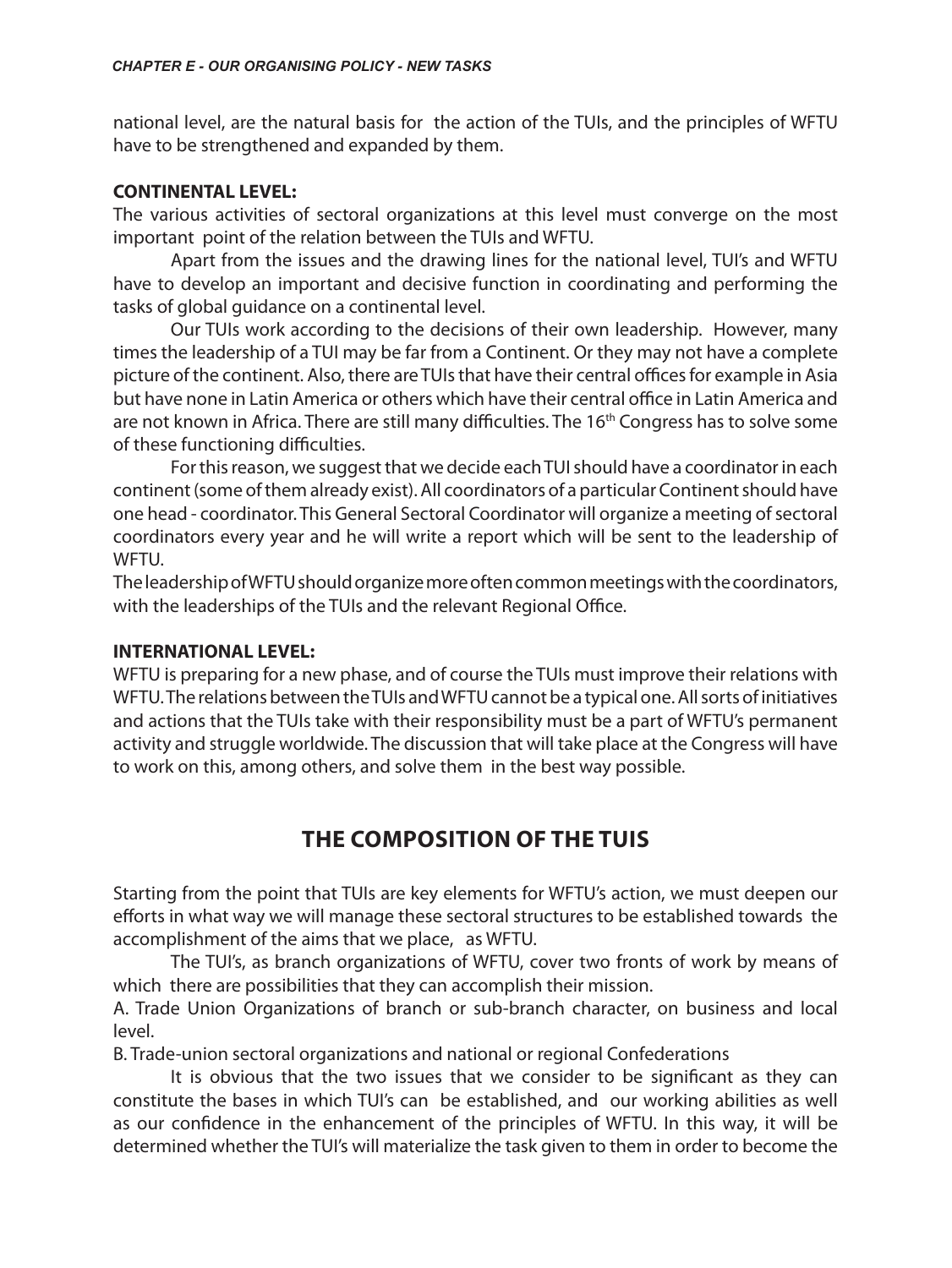basic organizations which will be recognized by the workers in every sector.

We should take into account with regard to the materialization of the goals that we place to them as branch organizations of the WFTU, we generally behold the organizations whose characteristics and principles meet our political, trade-union perception and therefore, they will be positive in their participation within our organization. However, our perception towards our work should be enriched when we analyse all the negative situations in sectors and businesses where reformist trade-unionism prevails and naturally we have to fight against them.

A general analysis of the deficient participation and the unbalanced support that characterizes the trade-union organizations that belong to WFTU and TUI's, is a more significant issue.

## **The action and the struggles of TUI's**

The TUI's, as sectoral organizations of WFTU that are developed to intervene at any level, in sectors and internationally, are used as means of the working class for its actions and its specific struggles worldwide.

The developing action must be planned and organized by the several territorial structures of the TUI's, aiming at the formation and the awareness of the working base that is found in every sector.

The TUI's should plan both national and international meetings and seminars on specific problems and assertions within sectors and sub-sectors. These meetings and seminars should be planned by the Executive Councils which meet every year for the development of our effective action. Their activity should not be exhausted only in Seminars.

The struggles should be empowered and enhanced by the TUI's and they should not be limited because of the inefficient initiatives for public promotion as it occurs often.

The struggles of the working class through the TUI's in every kind of their expression should be understood always as a necessary mean of class struggle and of the inevitable response towards the permanent capitalist attacks. So, these struggles should be developed in any place where social violence coming from the antithesis between the business and peoples is dominant. **The true participation of the TUI's in every labor struggle and the cooperation with the class oriented unionism that can offer alternative proposals to the working class, should provide us with a high level of dependability and political and trade-union recognition.**

All sectors of strategic importance face problems due to the policies the capital follows. Capital tries to use the crisis in order to concentrate all production in the hands of a few, and accumulating capital and gaining from the crisis at the same time.

So in such a situation, the role of TUI's is even more critical. Their role is multifaceted. The key tasks should be:

To analyze the crisis in their industry based on Marxist theory. To show workers in the industry the ideological, political and social characteristics of the crisis. To give an ideological weapon to employees. To insist on the motto "WE WILL NOT PAY THEIR CRISIS".

To coordinate the forces of WFTU and friends. To organize the struggle in each sector. To organize the international solidarity actions. To give moral and material support to those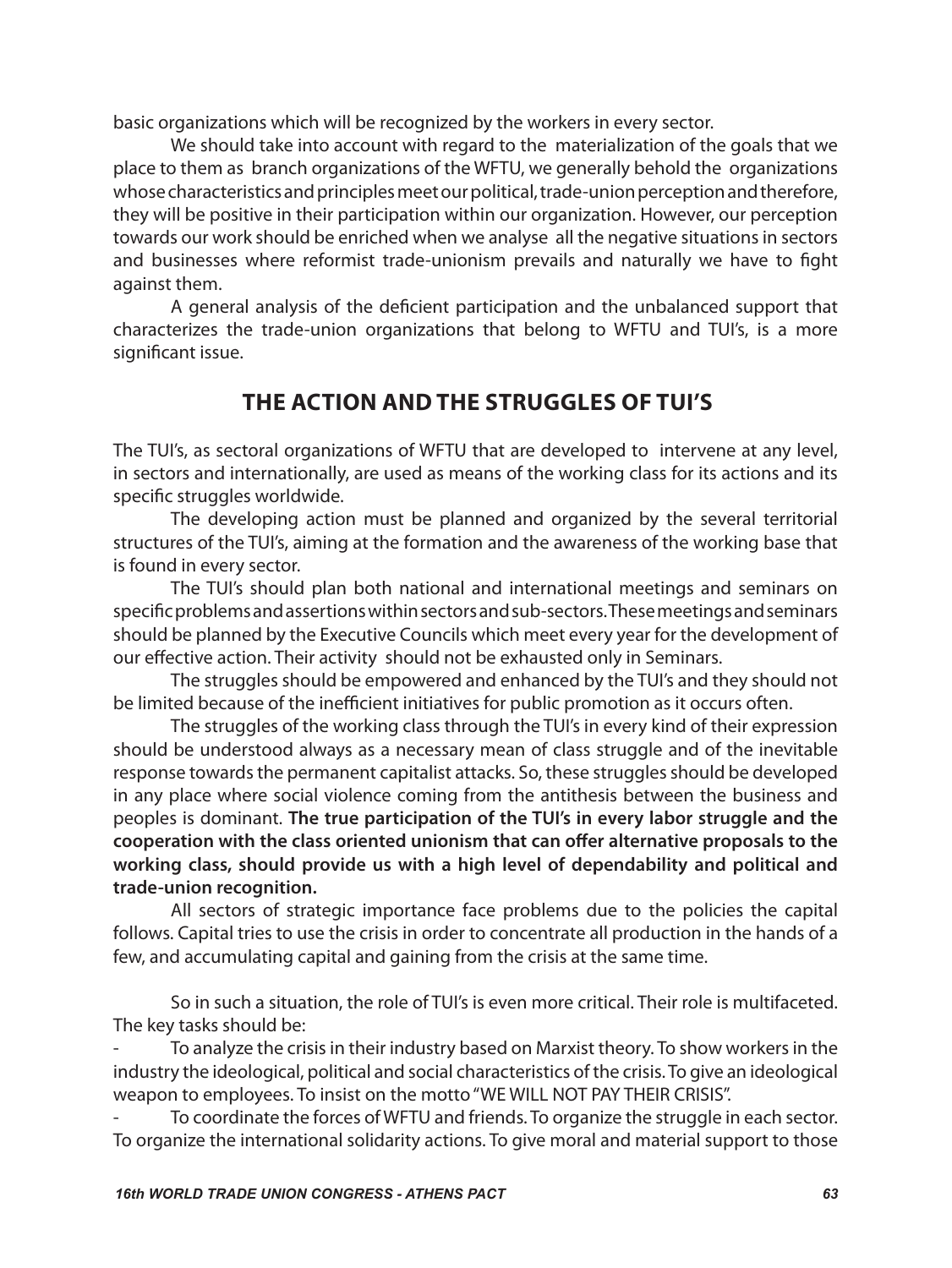#### *Chapter E - Our Organising Policy - New Tasks*

who are already in fights. To embrace all workers, of all specialties in their sector.

To project thesis with perspective in order to exit the crisis in favor of workers and at the expense of capital. To cultivate the perception that capitalism is rotten, and therefore can no longer provide solutions that could be beneficial for the working class. To submit proposals for immediate solutions, immediate actions, while stressing that the real solution is in a world without capitalist exploitation.

**In the last 10 years, there have been serious internal upheavals in the sectors of strategic importance. There have been acquisitions, mergers, alliances, conflicts, rivalries inner-capitalistic, regional rivalries, etc. The TUI's of WFTU, having known as our class organizations should be familiar with their sector, and also in a position to analyze reality and inform their members in time.** 

As mentioned elsewhere, there is a great and immediate need to act, more effectively inside the multinationals. This is essential in order to coordinate our forces, to be present, not let workers in multinationals face the aggressiveness of large multinational employers individually and isolated.

To promote and raise the awareness in each sector about the positions of WFTU. To reveal the role and nature of the ITUC; not hide their faces. To highlight the history of class trade union movement and the history of WFTU. To show the arguments and concrete examples of whom we are and why we fight.

To bring new members to the family of WFTU. This is a core task of TUI's but unfortunately we forget this essential duty too often.

Some of our TUI's work well based on these specific objectives. Some others are behind their demands only. We need to move forward and have better results. Without doubt we have made progress over the past 5 years but we need to make more faster steps with greater boldness. We need to set up new TUI's in critical sectors of the manufacturing process.

#### **The national base organizations, members and friends**

The protagonists in the Organizational policy of WFTU are and must continue being the base organizations, the national trade union Centres and sectoral organizations. Through these organizations the WFTU is present in every region and every sector. Through them, workers, ordinary people meet us, the struggles and our goals. Thus the first picture is the picture of the Base Organization.

The National Organizations within each country must unite all workers, gain recognition and respect from workers and raise the level of class struggle.

Each National Organisation, WFTU affiliate, has the duty to promote and support the positions of the WFTU. The WFTU doesn't ignore the prevailing conditions in each country.

In some countries the national organizations, affiliates of WFTU, are more than one. It is the common duty of all our affiliates to coordinate, to respect each other, to have a fraternal spirit and to facilitate joint action and uniting perspective.

Base organizations have always had critical tasks to achieve and played important role either on a local, regional or sectoral level. In order to meet this role they should be massive, democratic and militant organizations, accepting all workers in their lines regardless of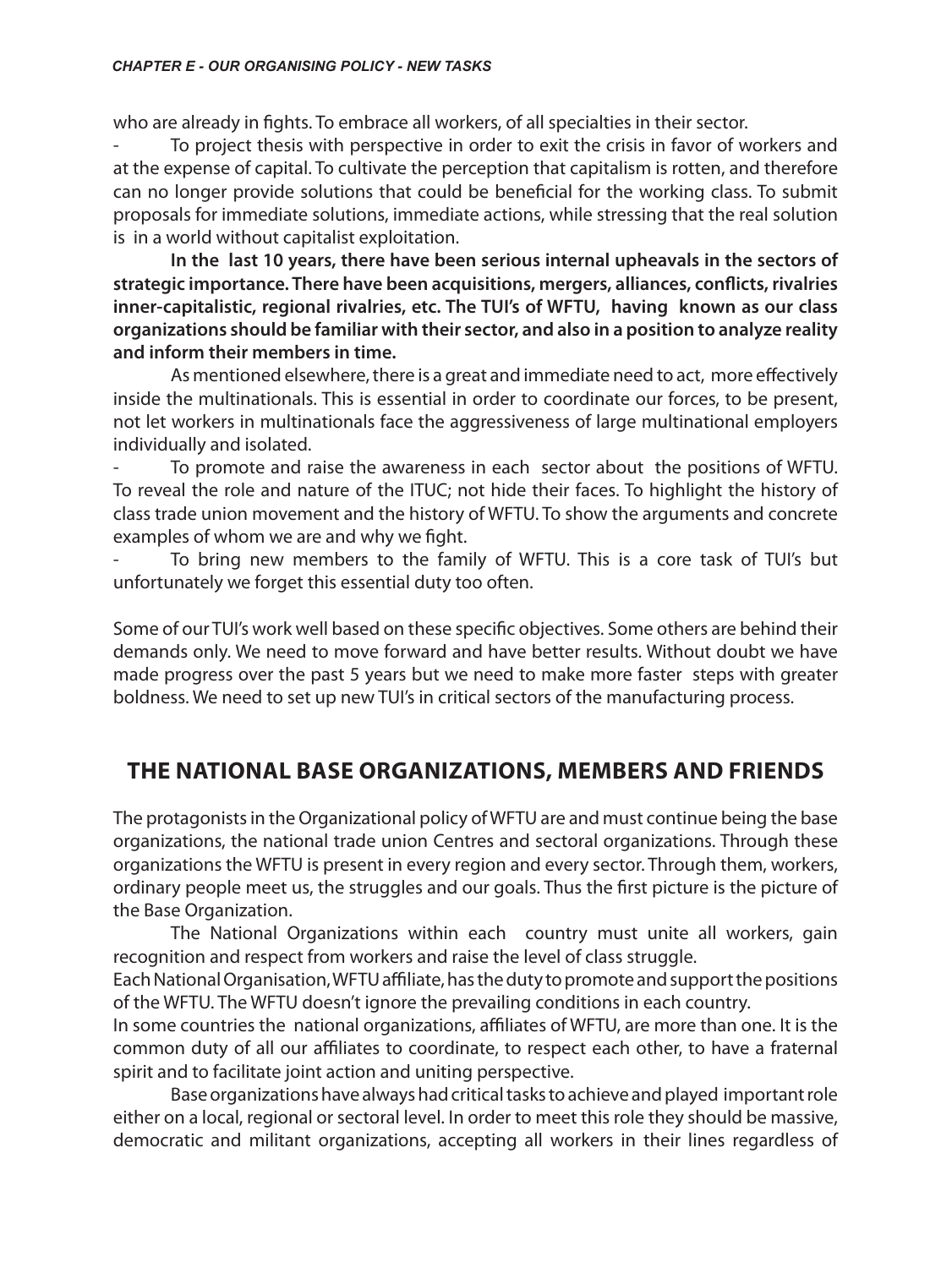religious, ideological, gender, racial and linguistic differences. They should unite the workers on the basis of the common interests they have as members of the working class, to educate them and to show them the way for the emancipation and liberation from the slavery of exploitation.

In order for base Trade unions organizations to have the acceptance and respect from the workers, they must have democratic, open actions and be amenable to criticism, suggestions and comments. They have to take into account the opinion of their members, to respect the statutes and to implement them.

WFTU is opposed to undemocratic forms of trade unions at all levels. Since its establishment it has been constantly fighting so that there would be democracy in the life and operation of the unions. The WFTU is contrary to bureaucratic operations, bossy managing method, routine and careerism. The elected trade unionists should be voluntary in the administrations, as these are positions for them to offer to the greater good and fight and not positions to gather power or pursue a career. The working class trade union movement condemns the tactics of reformist and employer-friendly trade unionists who take advantage of their positions in order to gain money and get a good life. These trade unionists are ultimately tools in the hands of capital and multinational interests. They are really dangerous for our cause and deserve our firm combat.

#### **The WFTU Cadres**

The Presidential Council of the WFTU has decided for the  $16<sup>th</sup>$  Congress to be an open, democratic, class-based organ of the international working class. We take all necessary steps to achieve our goals. Thousands of suggestions have reached our headquarters, hundreds of pages of written proposals, positions, and thoughts are right here for all of you to read.

The documents that have arrived in the Central Offices with proposals, suggestions, positive thoughts and new ideas are more than 1.700 pages! At the same time the number of trade union organizations wanting to participate in the Congress and sent registration forms is also too big. This proves the progress of WFTU and the new, massive interest to join the new course of WFTU.

The struggles that have recently taken place in the countries of Arab Mahreb, in France, Portugal, India, Germany, Brazil, South Africa, Panama, Honduras, Costa Rica, Greece, England, Pakistan and Arab World, Palestine, as well as many other struggles of the last five years, must leave their strong spirit and mark in our Congress.

It is important for us, the class trade union movement, and its representatives to always have clear in our heads what kind of conferences we should organise. For example, last June ITUC held its Congress in Vancouver, Canada. But that was not a working class Congress; it was a conference with mechanisms, bureaucrats, without a democratic voting, no parity, with decisions taken a long time before the conference by 4-5 people. In Vancouver the IMF and World Bank had the first saying, that is the mechanism that cuts the worker's wages, operates their firing, demands privatization, repeals the collective agreements, closes hospitals and public schools, etc.

We, the current leadership of WFTU, along with all members and friends are organizing a real workers Congress, a Fighting Congress where the heart of workers, poor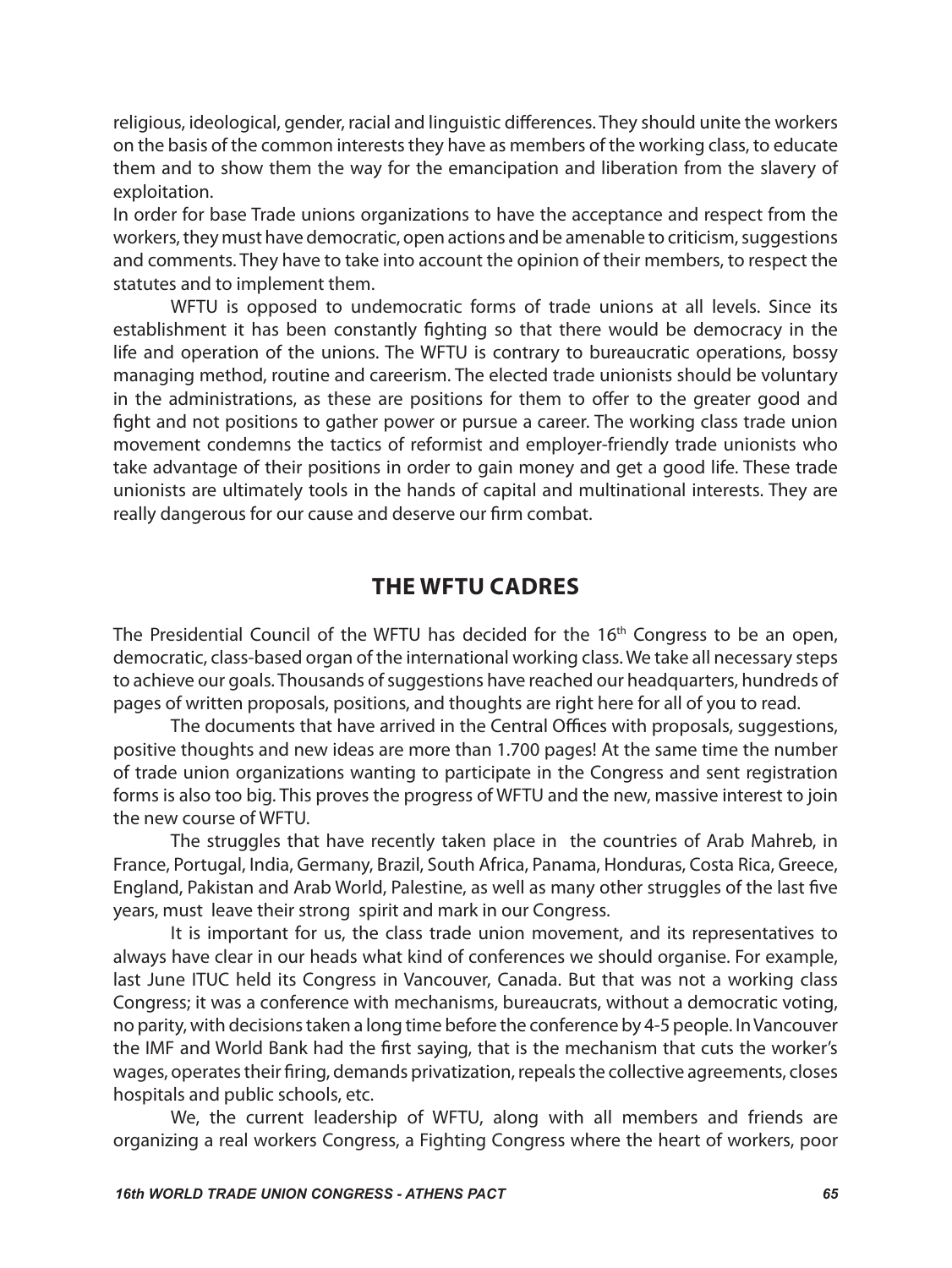people, homeless, landless, immigrants, young people and women strongly beats. All these efforts underlines the need that all our cadres at all levels, regional, sectoral, international, to function democratically, open-minded and open-hearted, to love ordinary people and to fight with them.

In the past five years the entire family of WFTU has organized major international, thematic, sectoral and regional congresses. We appeal to all our sectoral organizations and regional offices and their meetings to continue to insist on making the congresses useful, ideological, organizational and major world trade union event. We have to discuss with no restrictions on every issue:

1. Conduct open, democratic and class based Congresses-Meetings of WFTU which will discuss critically their work of the past 5 years and the contemporary problems of workers in the conditions of the capitalist globalization. They should take decisions that reflect the current priorities of the millions of members of their sectors, regions and countries.

2. The leadership should be elected with the objective criteria at every level, sector and region so that our leaders:

must be workers, members of each sector, fighters, men and women of all ages, regardless of color, race, etc.

must represent large and lively unions that are active unions.

must be able to organize activities to be class and experienced cadres.

must be democratic, unitary, with a collective spirit, with perseverance and strength to criticism and self-criticism in a spirit of 'noble rivalry', to believe and openly support WFTU.

To hit corruption and bureaucracy inside the trade union movement.

The WFTU trade union cadres, must, with our attitude, with our personal example, teach the working class. To show firmness facing difficulties, strong in our principles and values. pride, decency, to be simple and low profile. Never to forget our roots.

They must take into account the different national and continental, cultural and educational specificities.

At the same time, all our cadres, all of us should be judged and judge everything based on the results of our work; Struggle for specific results, not based on our public relations, friendships, etc.

These criteria will keep us away from subjectivities, mistakes and bureaucracy. These criteria are essential tools for our work. All these mentioned above apply 100% for the Regional Offices, the TUIs, the World Trade Union Congress and WFTU in too.

We can make all these to happen because there is accumulated, rich experience and fighting mood.

Dear Comrades & Friends, Brothers and Sisters,

On our way to the next World Trade Union Congress we will celebrate the 70 years of the foundation of the WFTU.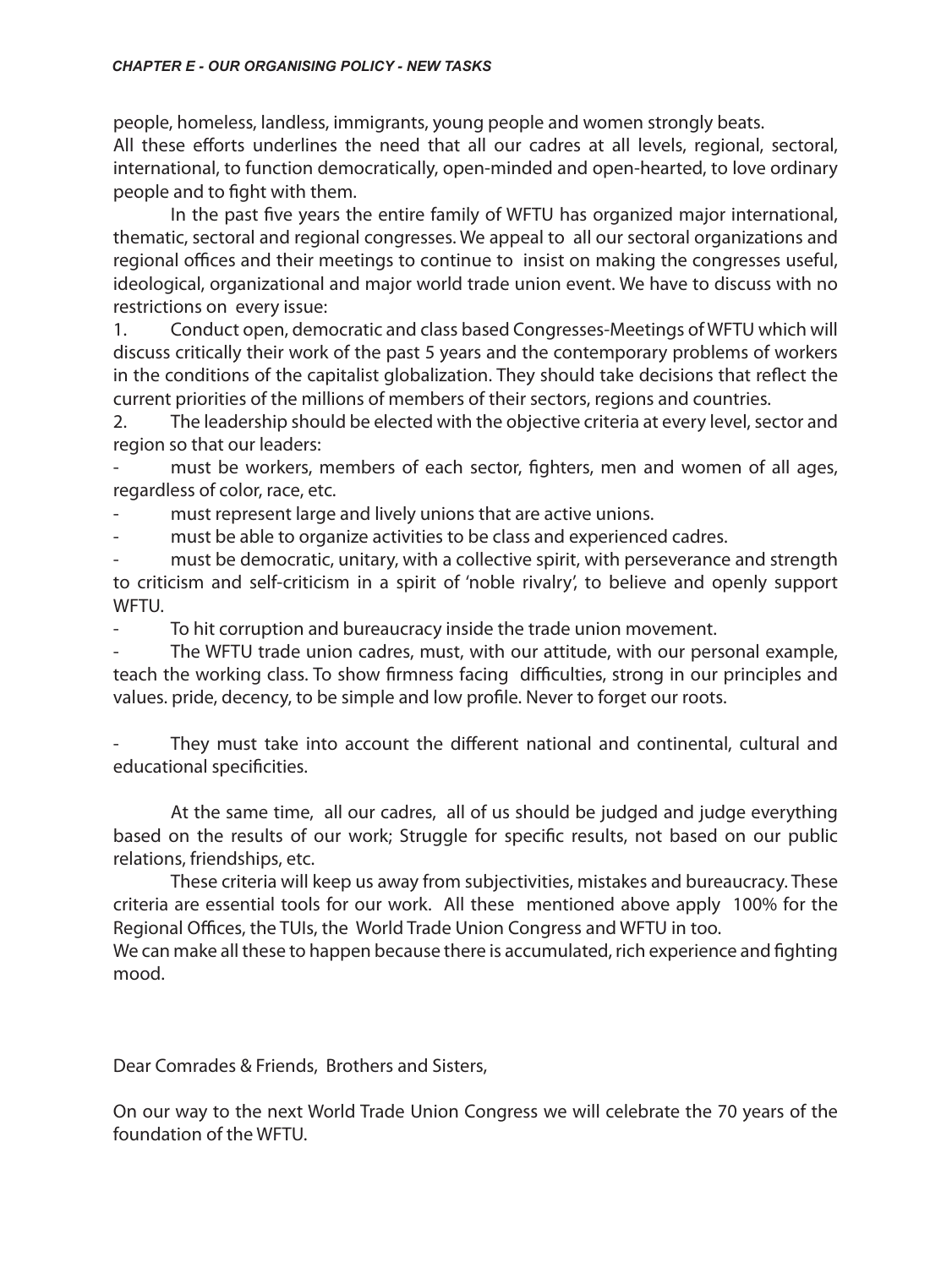We need to work hard, all together, with method and effectiveness so that the celebration of 70th birthday of WFTU should coincide with the new, important steps of progress. It will be a big success if we could secure Offices of our own, so that Central Headquarters could function in much better conditions.

It would be a great contribution for the next generations if, in honor of the glorious 70 years, could be written in every continent, in each country, books with historic and militant contents to bring to the new generations and the next ones after us in contact with the historic truth. It would be a big success for the International Class oriented trade union movement if we all help together to promote at all levels of WFTU new trade union cadres, men and women, young workers who will get the inspiration from us, they will strengthen the class struggles and will deliver to the next generations a world without exploitation of men by men.

On the basis of these requirements the new leadership of WFTU to be elected in the 16th Congress shall undertake the responsibility to collect, to safe-guard and make use of the HISTORICAL ARCHIVES of WFTU since 1945, till today. In cooperation with the historical institutions and scientists we shall find ways the historic archives be opened to the new militants, who believe in class struggle, its value and the results to strengthen.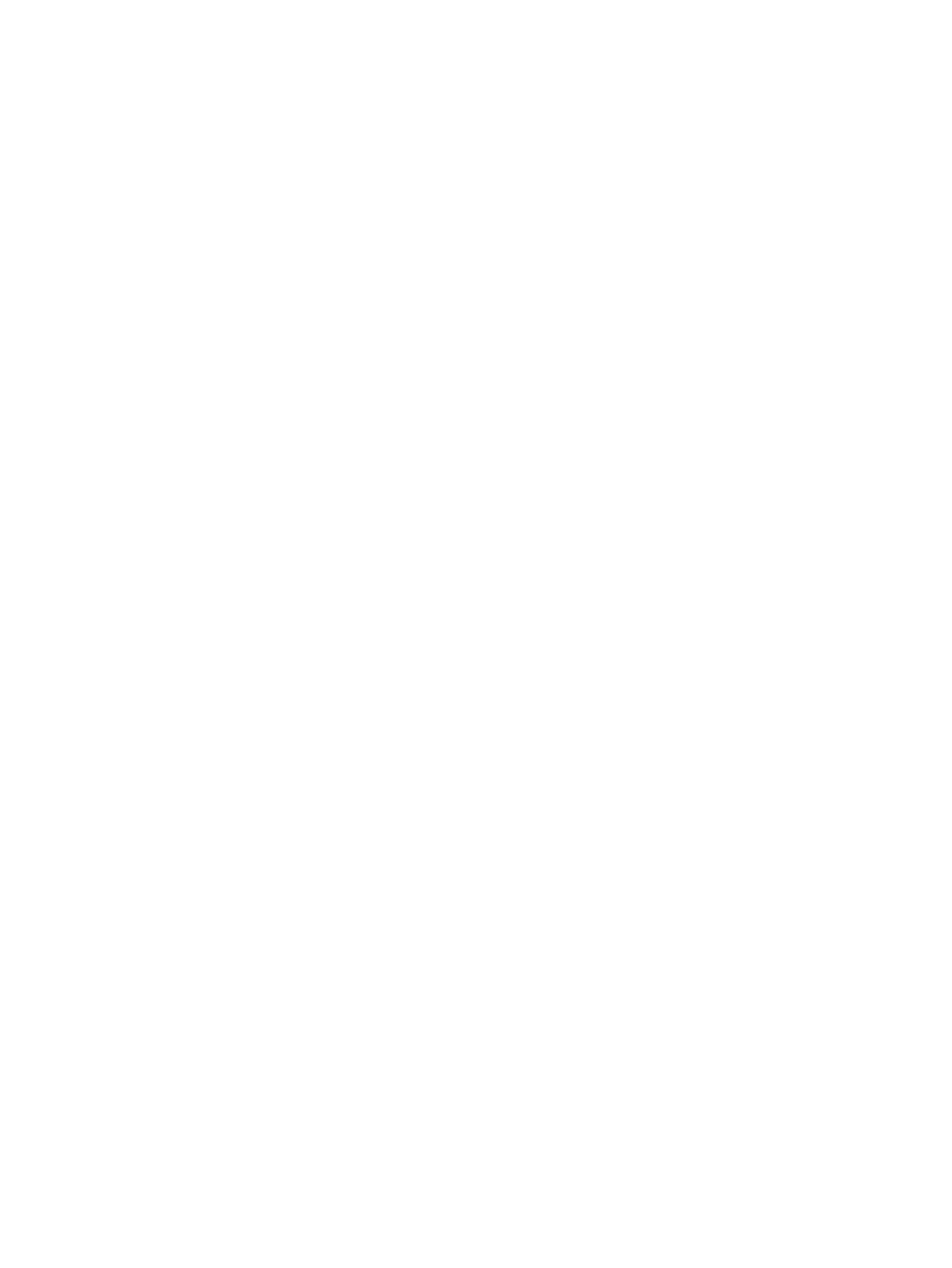**CONTENTS**

- **INTRODUCTION | P.05**
- **chaPter a international economic crisis | p.09** 
	- **chapter b the acute labor problems | p.23**
- **Chapter C Our Activity, 5 Years of Action! | P.33**
	- **chapter d our aims | p.41**
- **Chapter E Our Organising Policy New Tasks | p.55**